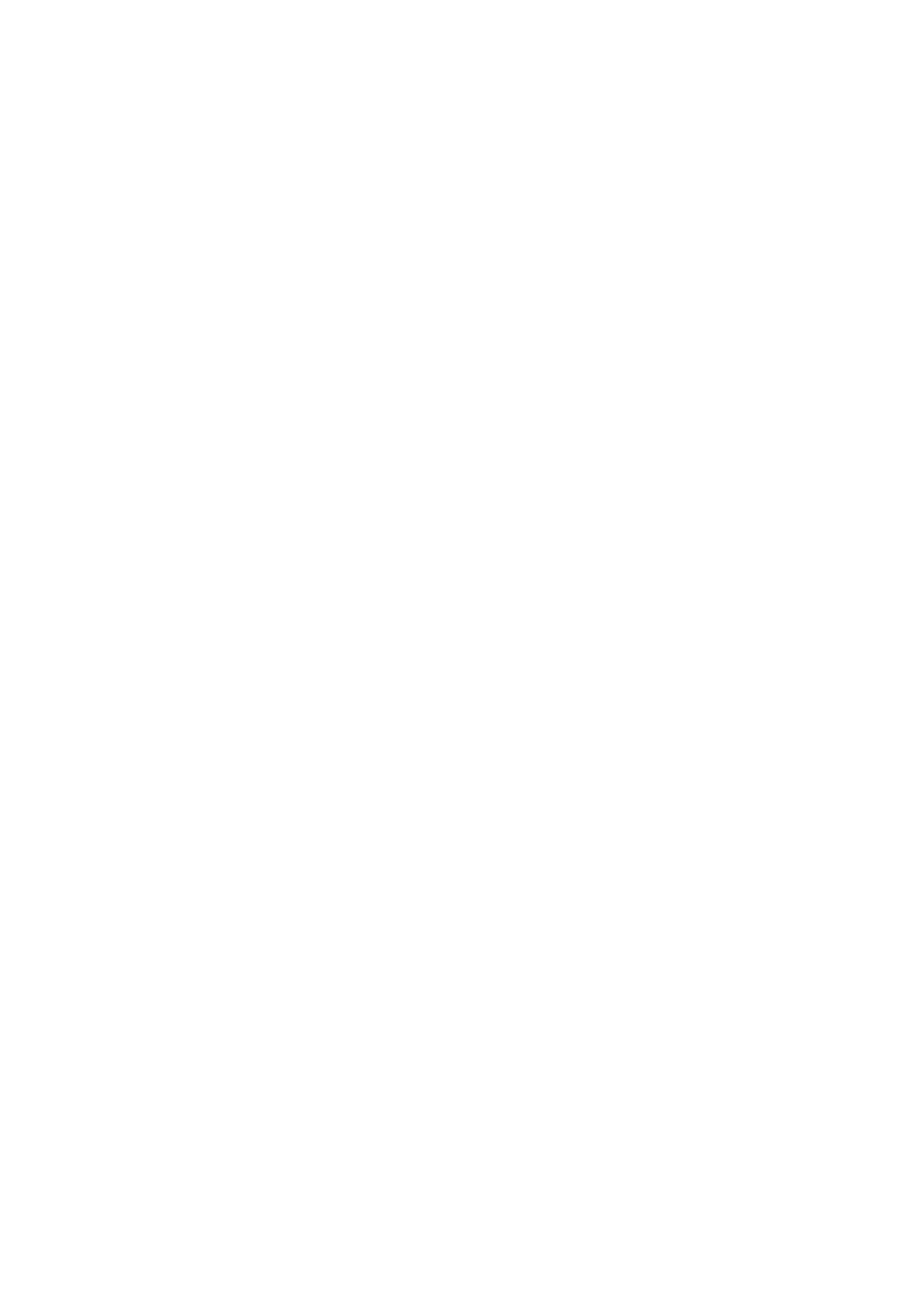## When Machines Judge People

International Case Studies of Algorithmic Decision-making - Working paper -

**Legal Notice** © May 2017 Bertelsmann Stiftung

Bertelsmann Stiftung Carl-Bertelsmann-Straße 256 33311 Gütersloh, Germany [www.bertelsmann-stiftung.org](http://www.bertelsmann-stiftung.org/)

**Responsible for content** Konrad Lischka Ralph Müller-Eiselt

**Authors** Konrad Lischka Anita Klingel

#### **License**

This Working Paper is licensed under Creative Commons [CC BY-SA 3.0 DE](https://creativecommons.org/licenses/by-sa/3.0/de/) (Attribution – ShareAlike). You are free to share and adapt the material. You must give appropriate credit and indicate if changes were made. If you change the material, you must distribute your contributions under the same license as the original.

Cover: Konrad Lischka, [CC BY 4.0](https://creativecommons.org/licenses/by/4.0/)

DOI 10.11586/2017031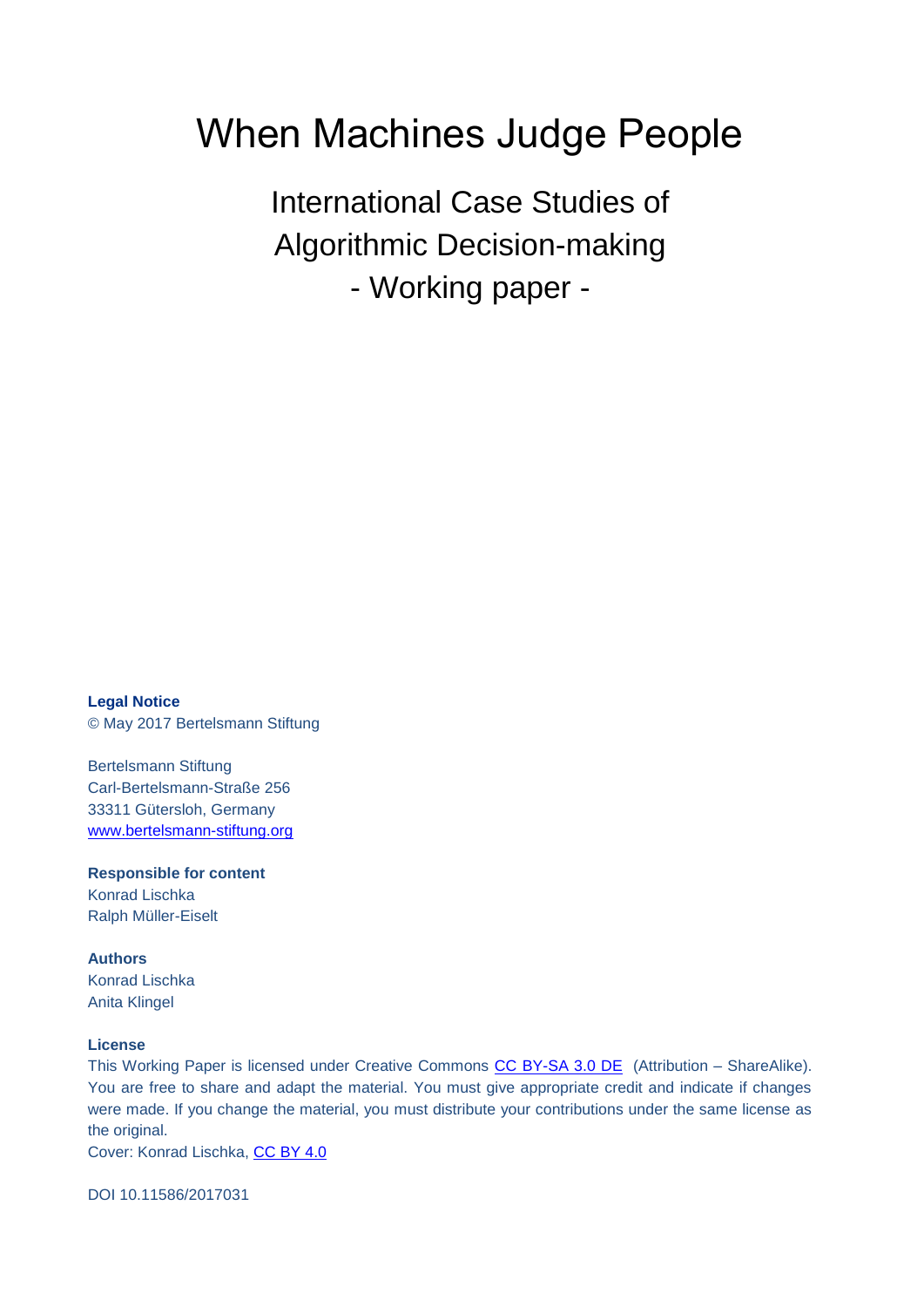### **Content**

| 1              |     |                                                                                         |  |
|----------------|-----|-----------------------------------------------------------------------------------------|--|
| $\overline{2}$ |     |                                                                                         |  |
|                | 2.1 |                                                                                         |  |
|                | 2.2 |                                                                                         |  |
|                | 2.3 |                                                                                         |  |
|                | 2.4 |                                                                                         |  |
|                | 2.5 | Ensure comprehensive evaluation: automatic face-recognition systems 18                  |  |
|                | 2.6 | Ensure diversity of ADM processes: pre-selection of candidates using online personality |  |
|                | 2.7 |                                                                                         |  |
|                | 2.8 | Consider social interdependencies: location-specific predictions of criminal behavior27 |  |
|                | 2.9 |                                                                                         |  |
| $\mathbf{3}$   |     |                                                                                         |  |
| 4              |     |                                                                                         |  |
| 5              |     |                                                                                         |  |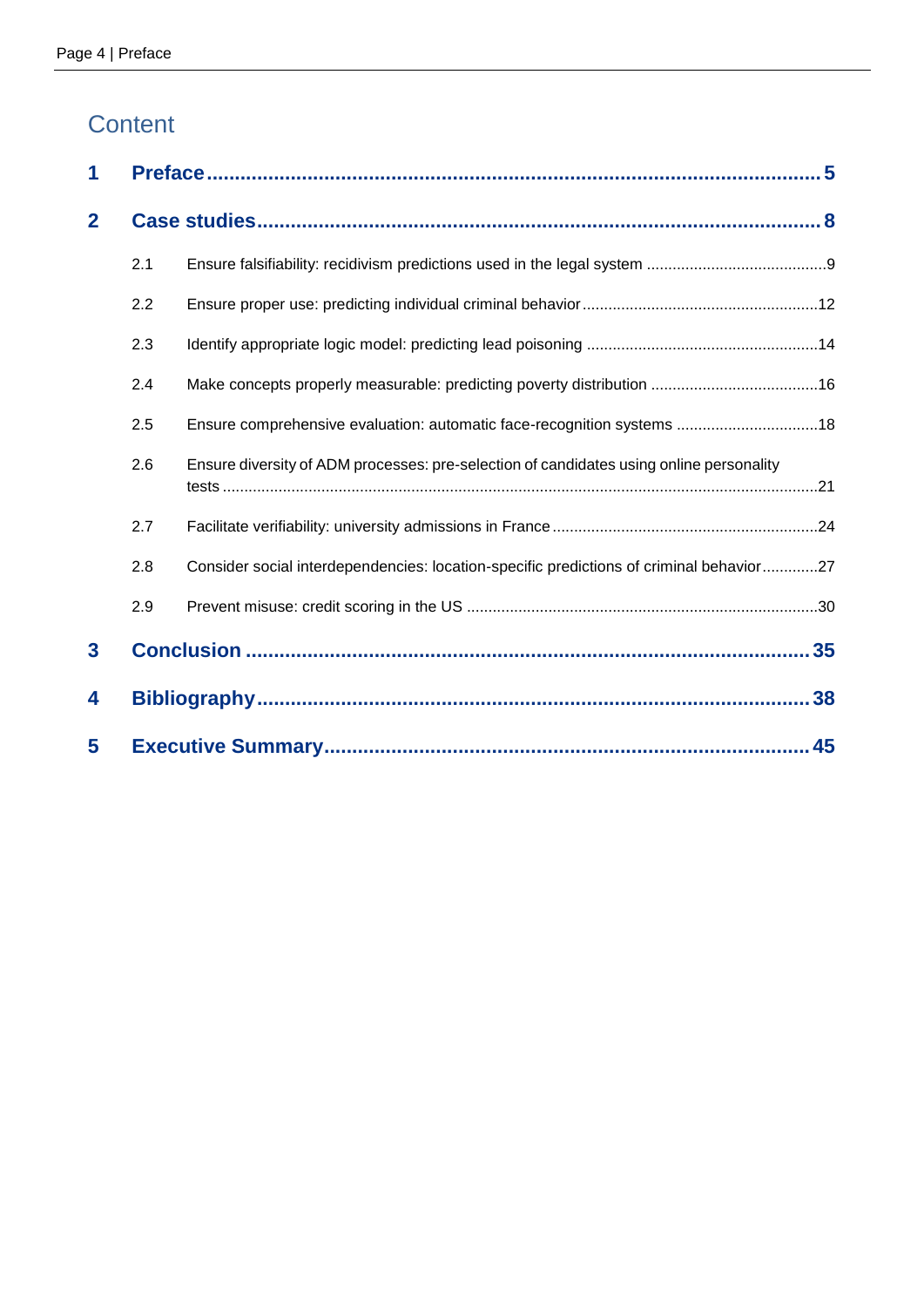### <span id="page-4-0"></span>**1 Preface**

Up to 70 percent of job applicants in the UK and in the United States are first evaluated by automated algorithmic procedures before an actual person sees their documents (Weber and Dwoskin 2014). Courts in nine US states use software that calculates risk predictions for the defendants in criminal proceedings (Angwin et al. 2016: 2). Automated predictions of creditworthiness are also used in the United States to determine the cost of insurance policies. The FBI automatically compares images of criminals with 411 million images from driving license, passport and visa data to identify possible suspects.

These four examples show that humans today are already assessed today using what is known as "algorithmic decision-making" (ADM) in many areas of life (Zweig 2016). ADM processes have been in use for many years, and categorize people without much debate over the fairness, clarity, verifiability or correctability of the methods. This may be due to the fact that the systems do not have very much in common with the artificial intelligence (AI) from science fiction. People often associate AI with fictional characters like HAL 9000 or Wintermute: intentionality and consciousness. Strong AI such as this, however, only currently exists in the world of literature and film. Neither of these characteristics describe the systems presented in this collection of case studies. And yet such systems already have considerable influence in court, on the allocation of loans and study places, on the deployment of police forces, on the calculation of insurance rates, and on the level of attention that callers receive in a customer service call. They are all programs developed to deal with specific problems which affect the lives of many people. This is not about science fiction, but about the present (Lischka 2015).

The case studies prepared in this working paper outline the opportunities and risks of such processes. Opportunities such as pattern recognition can help to predict the risk of lead poisoning in children depending on their place of residence (see chapter [2.3 Predicting lead poisoning\)](#page-13-0) or to identify hotspots for specific offenses (for example break-ins, see chapter [2.8 Location-specific predictions of criminal behavior\)](#page-26-0). An artificial neural network calculates the regional distribution of poverty in developing countries on the basis of satellite images almost as well as significantly more expensive local surveys. These results could be used to combat poverty wherever this is most needed and where the impact of aid measures will be greatest (see chapter [2.4 Predicting poverty distribution\)](#page-15-0).

To take advantage of these opportunities for increased participation, algorithmic decision-making processes have to be clearly aimed at this goal in their planning, design and implementation. If this does not happen, the use of these tools can also quickly lead to greater social inequality. The risks and aberrations apparent in the chosen case studies illustrate the sources of error that can occur with many ADM processes. It is often the case that several of these shortcomings will be observed in an individual application scenario. In this working paper, however, each case study showcases one typical need for action which should be taken into account in order to design ADM processes for increased participation.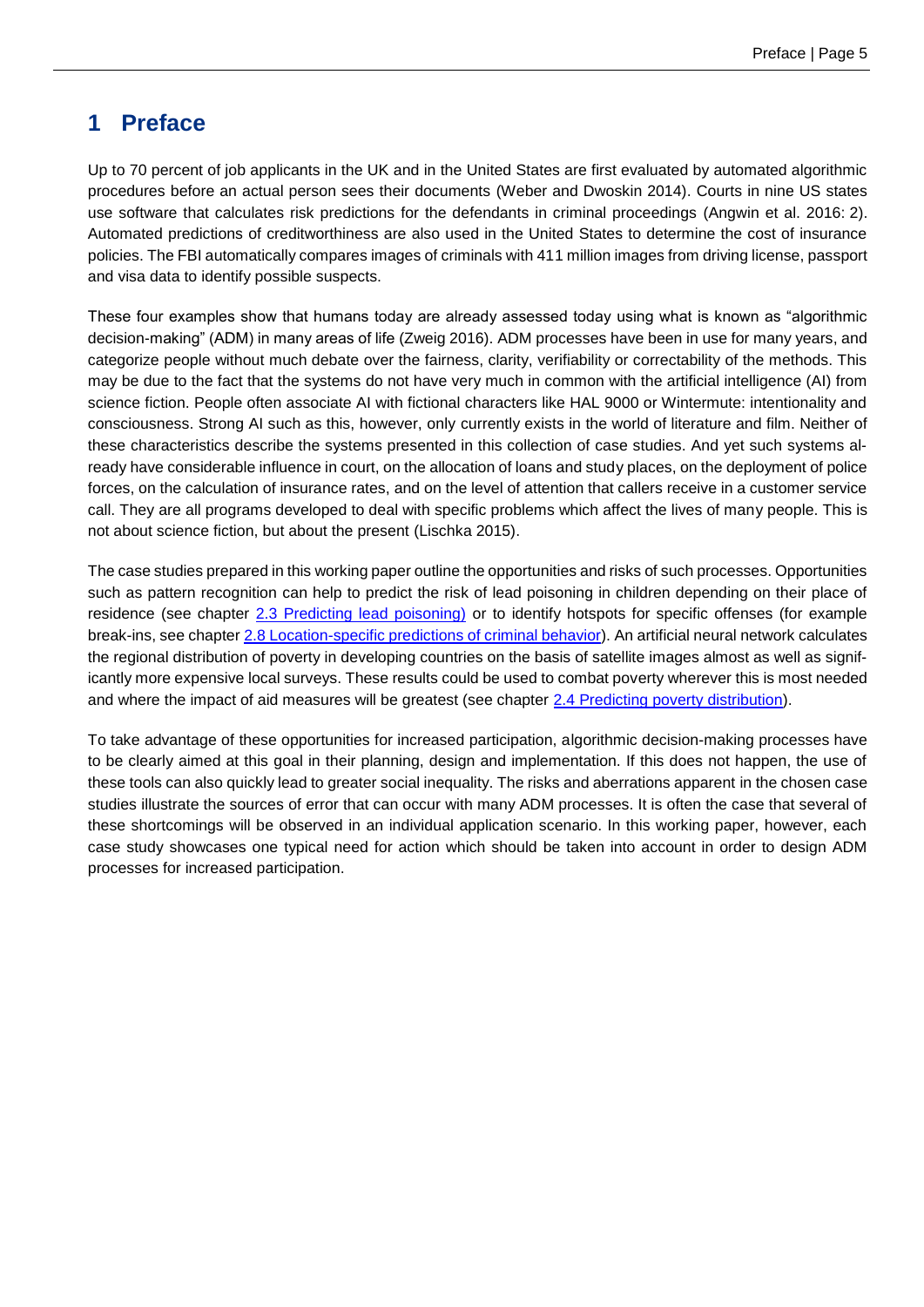| Response                                                   | <b>Description</b>                                                                                                                                                                                                                                                                                                                                                                             | <b>Example</b>                                                    |
|------------------------------------------------------------|------------------------------------------------------------------------------------------------------------------------------------------------------------------------------------------------------------------------------------------------------------------------------------------------------------------------------------------------------------------------------------------------|-------------------------------------------------------------------|
| <b>Ensure falsifiabil-</b><br>ity                          | ADM processes can learn asymmetrically from mistakes.<br>"Asymmetric" means that the system, by virtue of the design of<br>the overall process, can only recognize in retrospect certain<br>types of its own incorrect predictions. When algorithms learn<br>asymmetrically, self-reinforcing feed-back loops may occur.                                                                       | <b>Recidivism predictions</b><br>used in the legal sys-<br>tem    |
| Ensure proper use                                          | Institutional logic can lead to ADM processes being used for<br>completely different purposes than originally envisioned by<br>their developers. Such inappropriate uses must be avoided.                                                                                                                                                                                                      | <b>Predicting individual</b><br>criminal behavior                 |
| Identify appropri-<br>ate logic model<br>for social impact | Algorithm-driven efficiency gains in individual process steps<br>can obscure the question of whether the means used to solve<br>a social problem are generally appropriate.                                                                                                                                                                                                                    | <b>Predicting lead poison-</b><br><u>ing</u>                      |
| <b>Make concepts</b><br>properly measura-<br>ble           | Social phenomena or issues such as poverty and social ine-<br>quality are often hard to operationalize.<br>Robust benchmarks developed through public discussion are<br>therefore helpful.                                                                                                                                                                                                     | <b>Predicting poverty dis-</b><br>tribution                       |
| <b>Ensure compre-</b><br>hensive<br>evaluation             | The normative power of what is technically feasible all too eas-<br>ily eclipses the discussion of what makes sense from a social<br>point of view. For example, the scalability of machine-based<br>decisions can quickly lead to situations in which the societal<br>appropriateness and consequences of using ADM processes<br>have neither been debated nor verified.                      | <b>Automatic face-recog-</b><br>nition systems                    |
| <b>Ensure diversity</b><br>of ADM processes                | Once developed, the decision-making logic behind an ADM<br>process can be applied in a great number of instances without<br>any substantial increase in cost. One result is that a limited<br>number of ADM processes can predominate in certain areas of<br>application. The more extensive the reach, the more difficult it<br>is for individuals to escape the process or its consequences. | Preselection of candi-<br>dates using online<br>personality tests |
| <b>Facilitate verifia-</b><br>bility                       | Frequently, no effort is made to determine if an ADM process<br>uses an appropriate concept of fairness. Doing so is even im-<br>possible if the logic and nature of an algorithm are kept secret.<br>Without verification by independent third parties, no informed<br>debate on the opportunities and risks of a specific ADM pro-<br>cess can take place.                                   | <b>University admissions</b><br>in France                         |
| <b>Consider social</b><br>interdependencies                | Even when their use is very limited, the interdependences be-<br>tween ADM processes and their environment are highly<br>complex. Only an analysis of the entire socio-informatic pro-<br>cess can reveal the relationship between opportunities and<br>risks.                                                                                                                                 | Location-specific pre-<br>dictions of criminal<br>behavior        |
| <b>Prevent misuse</b>                                      | Easily accessible predictions such as scoring results can be<br>used for inappropriate purposes. Such misuse must be pre-<br>vented at all costs.                                                                                                                                                                                                                                              | <b>Credit scoring in the</b><br><b>USA</b>                        |

#### <span id="page-5-0"></span>*Table 1: Need for action in algorithmic decision-making processes (source: own representation)*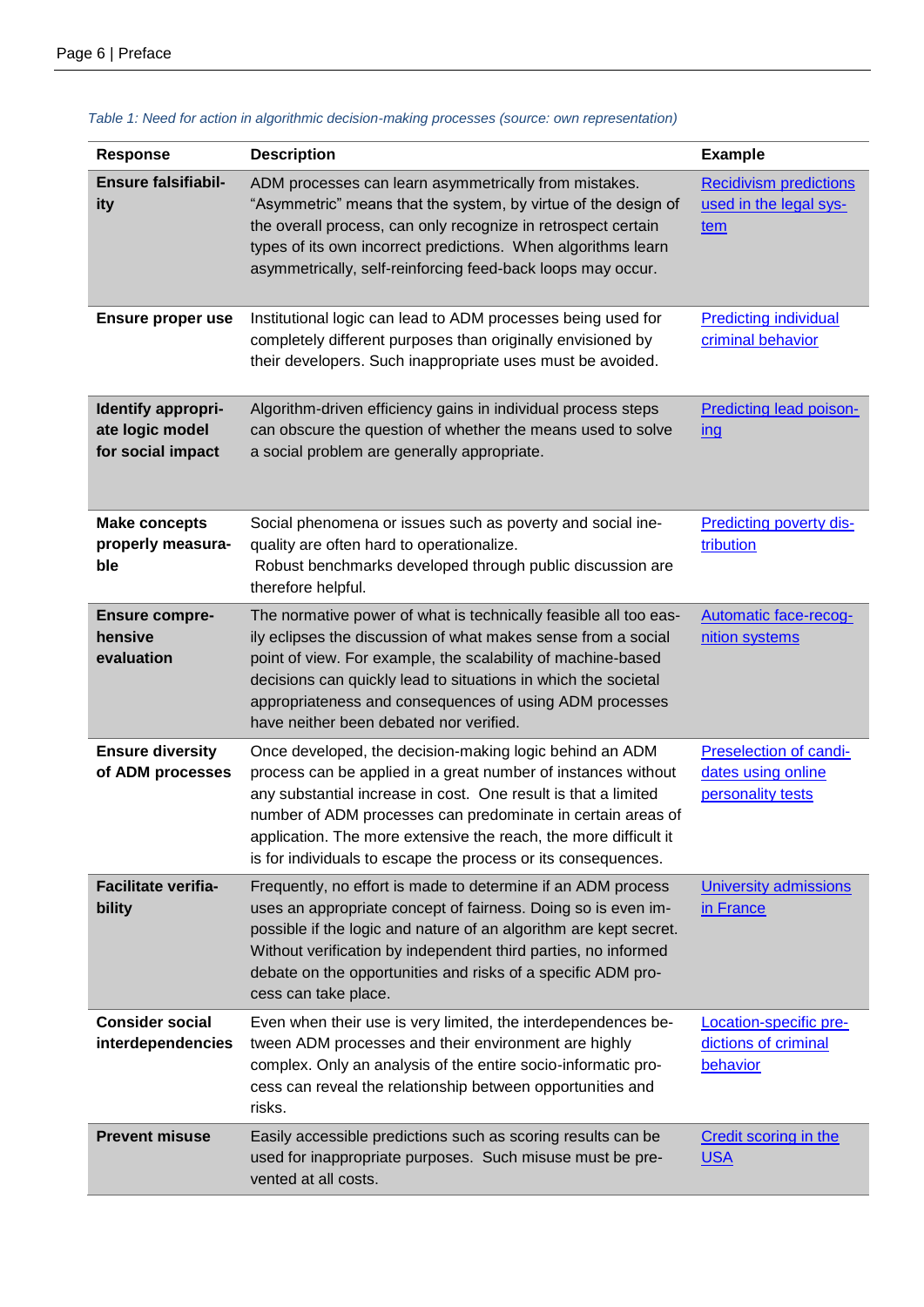The case studies described here serve as a means of presenting in detail and summarizing the opportunities and risks of specific, partially evaluated ADM processes. This document reflects the first preliminary state of our discussion of the issue. We publish it as a working paper in order to contribute to a rapidly-evolving field upon which others can build. We therefore publish this working paper under a free license (CC BY-SA 3.0 DE) so that it can also be used, for example, as a basis for discussion in workshops or other examinations of the subject matter.

Algorithmic decision-making will only serve to benefit society if it is discussed, criticized and corrected. It is time for this discourse in Germany. We now have the opportunity to learn from international examples and experience and to shape development. Advances have already been made in this regard, particularly in the United States, where the White House under President Barack Obama presented a report on the challenges posed by machine decisions (Executive Office of the President, National Science and Technology Council und Committee on Technology 2016). In Germany, ADM processes are not yet so prevalent. German courts do not use ADM risk prediction. Only 60 of the 1000 largest companies in the country used computer-controlled candidate selection procedures in 2016 (Eckhardt et al. 2016: 8). What is more, automated face-recognition is integrated into the EasyPASS border control system at only seven airports in Germany (Bundespolizei 2015).

This means we are still able to determine how we want to use algorithms as a society. As the Algorithmwatch initiative puts it: "We have to decide how much of our freedom we allow ADM to preempt" (Algorithmwatch 2016). At the same time, we should discuss not only the "How", but also the "Whether": where society opts for solidarity and the communitarization of risks, for example, ADM processes must not individualize these risks. It is not the "technically possible", but the "socially meaningful" that must be the guiding principle – so that machine decisions can serve to benefit mankind.

R. Muller Sitetf

**Ralph Müller-Eiselt Konrad Lischka** Senior Expert **Project Manager** Project Manager Bertelsmann Stiftung **Bertelsmann Stiftung** 

Konvad Lischha

Digitalization Taskforce **Digitalization Taskforce Digitalization Taskforce**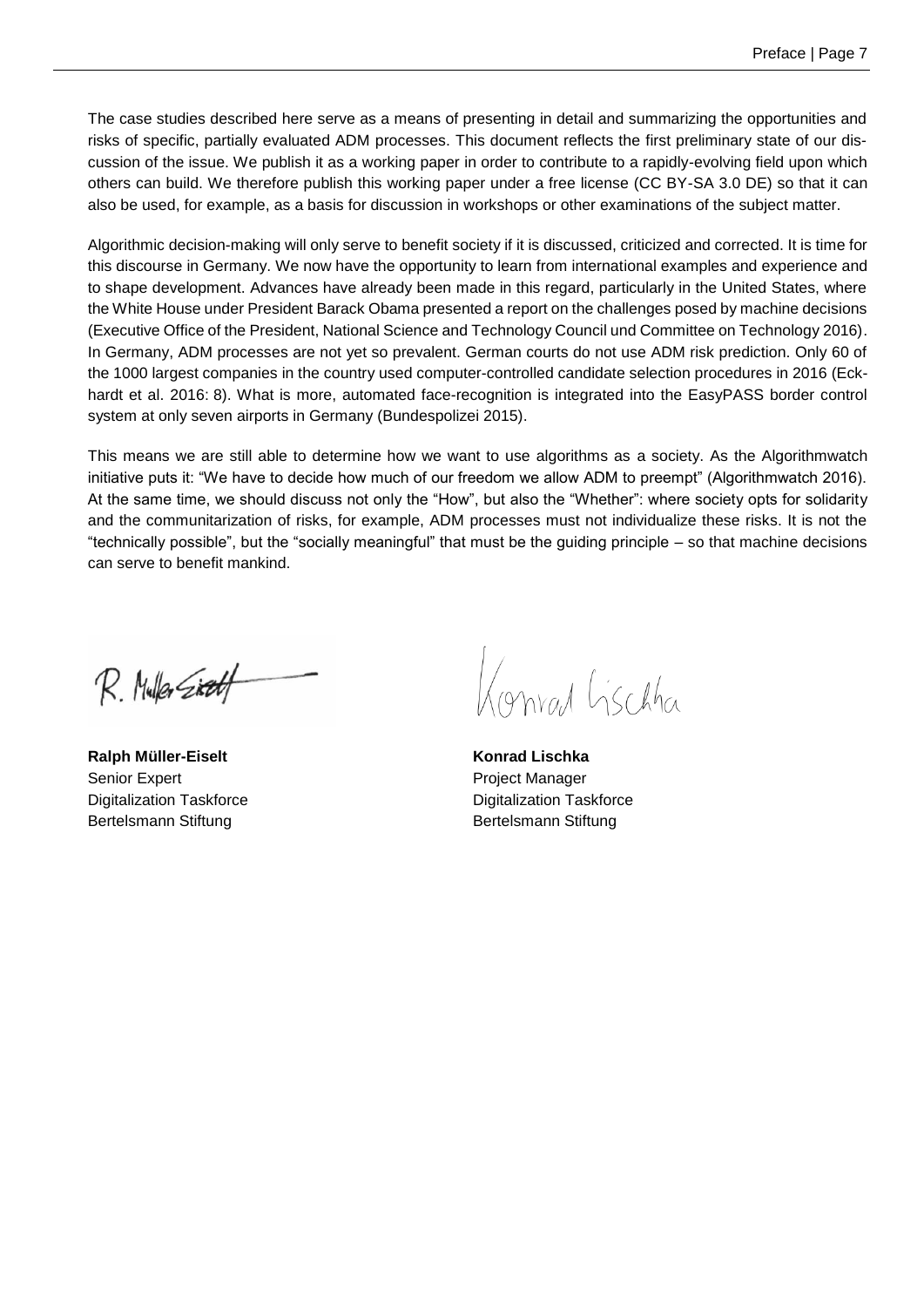### <span id="page-7-0"></span>**2 Case studies**

Below we will present nine examples of the use of ADM processes. Our journey begins in the United States, with applications that are specific to this country, such as predicting the risk of recidivism amongst defendants in court or the risk of lead poisoning in Chicago. After a transnational example (evaluation of satellite images for mapping poverty), we come to Europe and a case study from France (university entrance). Following this, a number of US procedures which are also used in Germany (e.g. location-based "predictive policing") show that the use of ADM procedures is a worldwide phenomenon which has also taken root in Germany. Each case description highlights a typical source of error and thus a need for action in terms of the future design of ADM processes for increased participation. These have been presented as clearly as possible, but in the full awareness that, unfortunately, the identified shortcomings frequently occur together in practice.

We have structured the presentation of the individual case studies in a uniform way to provide a basis for discussions with a quick overview of facts and assessments. A concise summary is provided following the description of the respective output of the systems as well as the underlying data and decision logic. We then present the consequences and available evaluation results of the processes, in order to consider not only the technology, but also the socio-informatic process as a whole. The section entitled "For discussion" briefly summarizes the opportunities and risks discussed in the thematic discussions. Where parallels to the case studies presented exist in Germany, we have outlined these briefly in the final section "Situation and relevance in Germany".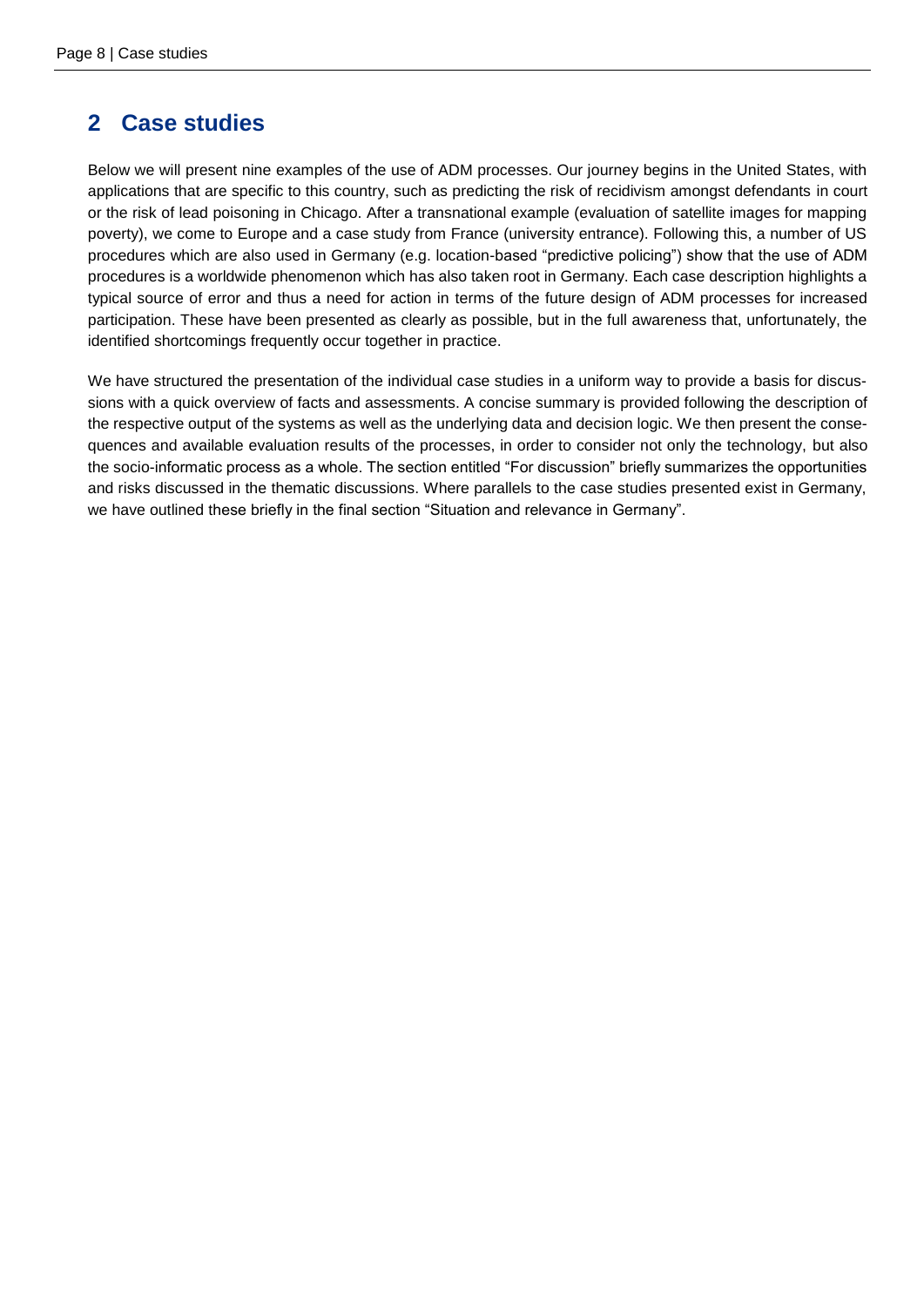### <span id="page-8-0"></span>**2.1 Ensure falsifiability: recidivism predictions used in the legal system**

Software calculates and predicts the probability of recidivism among offenders. Such algorithmic decision-making processes are now used at least once during the course of criminal proceedings in almost every US state (Barry-Jester, Casselman and Goldstein 2015). More than 60 predictive tools are available on the market, many of which are supplied by companies, including the widely-used COMPAS system from Northpointe.

### **2.1.1 Output: risk predictions and need for action on a scale of 1 to 10**

The COMPAS system assesses individuals in different categories, which are measured against a total of 43 scale values (Northpointe 2015: 2). These include risk projections on the one hand: for example, the general risk of recidivism or the risk of recidivism for specific violent acts. Other categories are intended to identify and quantify the needs of the assessed individuals in order to systematize the planning of interventions. Categories such as poverty, addiction, and criminal associations are used for this purpose. All values are given on a scale from 1 to 10. According to the user manual, the probability of recidivism is "low" in the case of a risk prediction between 1 and 4, "medium" for a risk prediction between 5 and 7, and "high" for a prediction between 8 and 10 (ibid.: 11).

If judges have access to these predictions, they are able to decide whether and to what extent they will include them in their judgment.

### **2.1.2 Data and decision logic: comparison with test results for a norm group**

The COMPAS system determines scoring values based on answers to 137 questions. The information comes from police files and from questionnaires completed by the individual being assessed. These include questions such as: Has one of your parents ever been arrested? How many of your friends/acquaintances consume illegal drugs? The respondents are also asked to evaluate statements such as: "A hungry person has the right to steal" (Angwin et al. 2016: 3).

The weighting of the answers in the calculation has not been made public. The outline of factors in the company user manual is very vague. With regard to the calculation for the prediction of the general risk of recidivism, the manual states the following: "The primary factors making up this scale involve prior criminal history, criminal associates, drug involvement, and early indicators of juvenile delinquency problems" (Northpointe 2015: 30).

The COMPAS output, scored on a scale of 1 to 10 and visible to judges and law enforcement officers, shows a comparison of the distribution of the values in a norm group. This norm group consists of 7,381 criminals who were assessed in US prisons in 2004 and 2005 using the COMPAS system (ibid.: 14). The scoring values determined in the 21 categories were broken down into deciles. For example, in the norm group, one-tenth of those assessed scored 23 or less in the "criminal personality" category, while the second decile scored 24 to 25, and so on. The COMPAS values thus indicate which decile of the norm group best resembles the assessed person based on their scoring value. The individual scales are different from one another, and the indication of decile makes the assessment manageable.

### **2.1.3 Consequences: the higher the risk prediction, the more likely the offender is to be imprisoned**

Courts in many US states resort to such procedures for decisions relating to bail or early release. Pennsylvania is developing a procedure to also include risk prediction in the conviction process (Pennsylvania Commission on Sentencing 2016). In nine US states, such predictions are made available to judges during criminal proceedings (Angwin et al. 2016: 2). In some cases, judgments have been based on COMPAS predictions. In February 2013, Eric Loomis was arrested in Wisconsin for driving a car that had previously been used in a shooting. Loomis pleaded guilty to resisting arrest. He was sentenced to eight years' imprisonment. The judge stated that the accused had been identified as a major risk to the community by the COMPAS assessment system (ibid.: 10).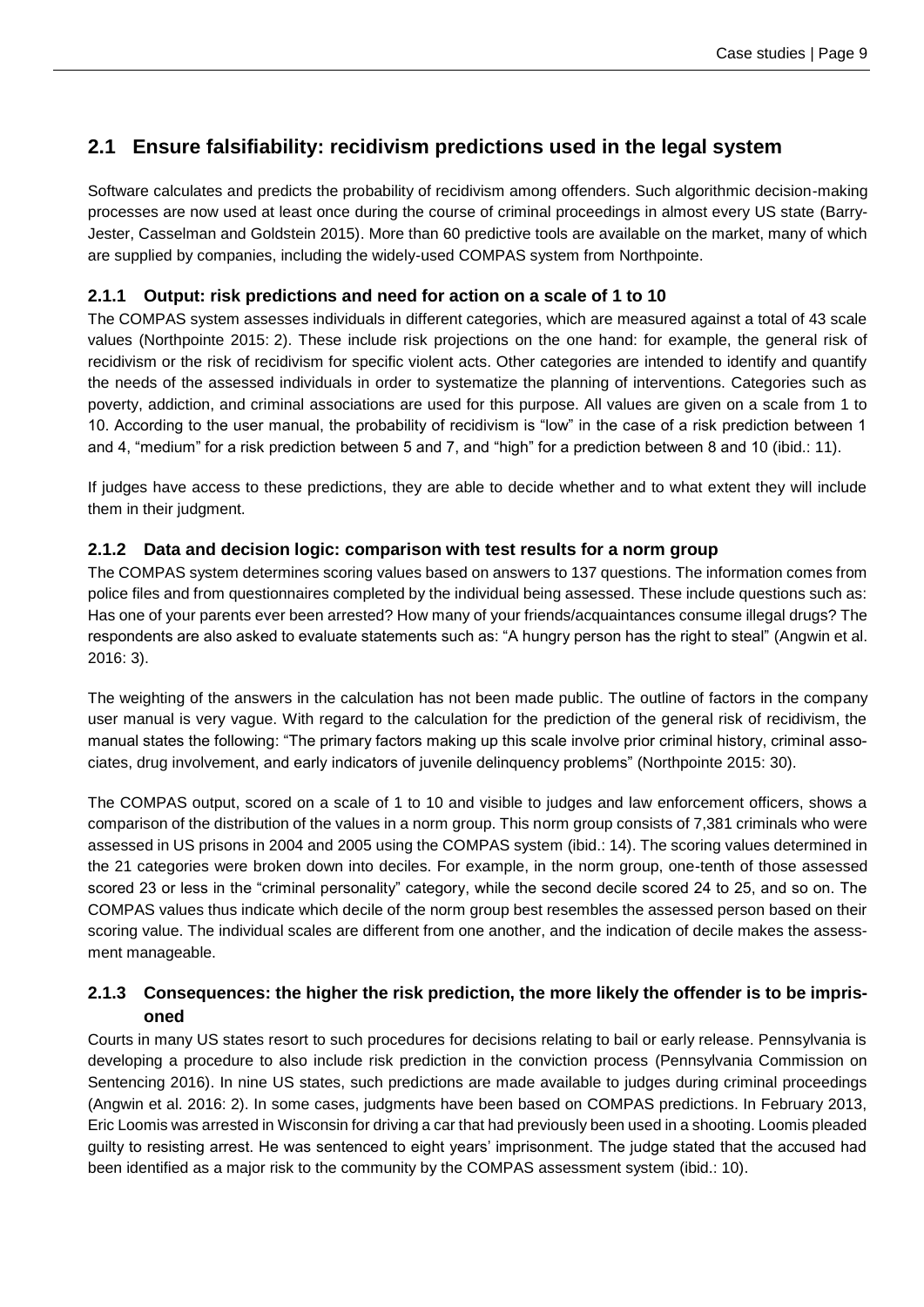### **2.1.4 Evaluation: different prediction errors for black and white individuals**

The use of COMPAS in County Broward, Florida was looked into in 2016 by the US investigative journalism organization Propublica, which is funded by foundations. The reporters evaluated predictions of the risk of recidivism for 7,000 individuals arrested in the years 2013 and 2014. They checked whether these individuals were prosecuted for new crimes within the next two years. Key findings of the Propublica research:

- 20 percent of people with a prediction of recidivism for violent crime were prosecuted for such a crime within two years of the prediction (Angwin et al. 2016: 2).
- 61 percent of individuals (slightly better than chance) with a prediction of general recidivism were involved with the police again in the two years which followed – including for administrative offenses (ibid.).
- The type of prediction error differs between black and white individuals: the proportion of black people with a high recidivism prediction but with no recidivism within two years is twice as high as for white people (ibid.).

Some authors defend these results as fair, as the overall rate of recidivism among black defendants is significantly higher than among white defendants: "Racial differences in failure rates across race describe the behavior of defendants and the criminal justice system, not assessment bias" (Flores, Bechtel and Lowenkamp 2016: 13)

There are almost no independent evaluations for other recidivism prediction systems used in the United States. In most cases, validity was examined in only "one or two studies, and these studies were often conducted by the same people who developed the system" (Desmarais and Singh 2013: 53). In addition, almost all studies investigated only whether the systems predicted a higher risk of recidivism among known repeat offenders, but not whether individuals with a high recidivism prediction actually commit repeat offences (ibid.: 55).

### **2.1.5 For discussion: a lack of falsifiability can result in bias**

The case example illustrates a core problem that can occur in many risk predictions: it is possible to skew your own decision-making basis in a feedback loop. Let us consider, for example, predictions of recidivism used in court. It is accepted that judges tend to prefer imprisonment to parole in cases with higher risk predictions. A longer period of imprisonment can increase the likelihood of recidivism, as individuals will be integrated into new criminal social contexts, for example. This can actually produce an increased rate of recidivism following imprisonment for people with high risk predictions. The prediction system thus proves itself to be correct (the predicted risk came to pass) and, in the long term, might even reinforce these biases if the system is programmed with new data based on a skewed ADM sample (O'Neil 2016a: 28).

Such biases would be favored if the system systematically impedes the falsifiability of a certain group of predictions. This is the case in the present example, where judges are more likely to opt for imprisonment than parole in cases with high risk predictions. People who are incorrectly labelled as "too high a risk" then have no way to prove that they would not have repeat offended if given parole. Potential systematic biases such as this must be sought out, checked, discussed and rectified before a process is used. The example from the judiciary system shows that this is not just about the design of an algorithm or a software package. If, for example, the consequence of a high scoring value for the accused was not imprisonment, but parole with intensive supervision, the process might leave more room for falsifiability. Thus both the possible and actual consequences of an ADM prediction should also be included in the analysis. Depending on how an ADM process is embedded in society, the predictions can restrict participation. If, for example, imprisonment were the only consequence of all risk predictions by design, emphasis would be placed on risk minimization over other functions of the judicial system, such as re-socialization for example (Christin, Rosenblat and Boyd 2015: 9).

Even the definition of fairness underlying the COMPAS system should have been subject to a broad social debate before being used. When designing ADM processes, developers must decide to implement fairness. In some cases, this operationalization inevitably goes hand in hand with a normative decision regarding which definition of fairness is deemed just. Such decisions should be preceded by a social debate as they touch on fundamental social issues. For example, when it comes to predicting the probability of recidivism among offenders, is it fair that every black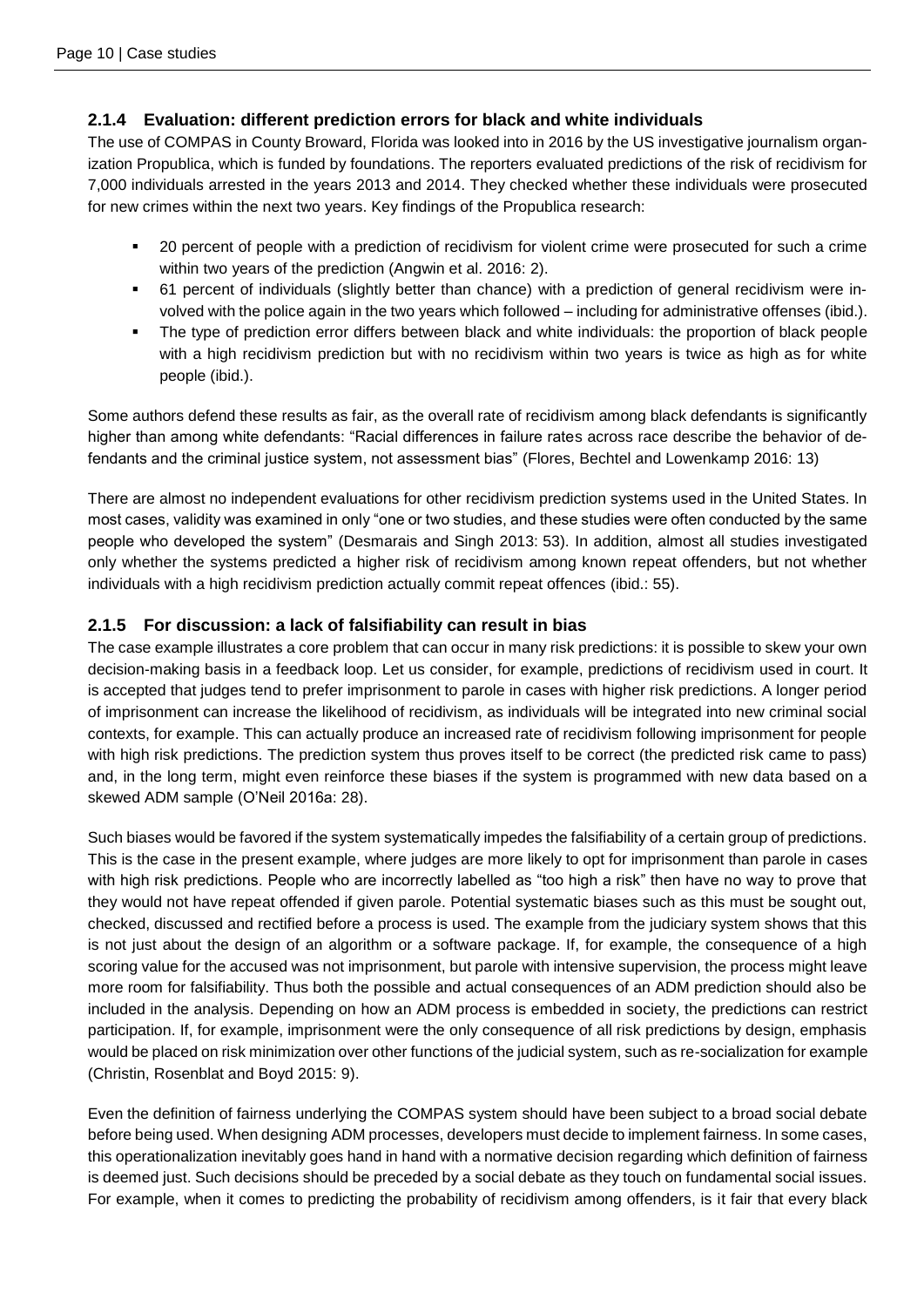person will likely receive a higher risk prediction because the rate of recidivism is higher among black people? Or is it fair if both black and white people who are not repeat offenders are assigned the same risk category? Both fairness definitions are mutually exclusive. The debate over which of these is just began in the USA only after ADM processes had been used in court for several years, when an independent evaluation of the decisions revealed controversial biases. Deciding on the fairness principle that an ADM process should follow must involve a negotiation at the societal level in such cases. If such a debate does not take place, as in the case of COMPAS scoring, the process objectivizes the normative definitions of its small number of designers.

| <b>Further opportunities</b>                                                                                                                                                                                                                                                                                                                                                                                                                                                                                                                                                                                                        | <b>Further risks</b>                                                                                                                                                                                                                                                                                                                                                                                                                                                                                                                                                                                                                                                                                                                                                                                             |
|-------------------------------------------------------------------------------------------------------------------------------------------------------------------------------------------------------------------------------------------------------------------------------------------------------------------------------------------------------------------------------------------------------------------------------------------------------------------------------------------------------------------------------------------------------------------------------------------------------------------------------------|------------------------------------------------------------------------------------------------------------------------------------------------------------------------------------------------------------------------------------------------------------------------------------------------------------------------------------------------------------------------------------------------------------------------------------------------------------------------------------------------------------------------------------------------------------------------------------------------------------------------------------------------------------------------------------------------------------------------------------------------------------------------------------------------------------------|
| Unlike a judge, an algorithm-based predic-<br>tion is not bound by daily constraints (e.g.<br>time of day and breaks).<br>An investigation of 1,112 judgments on the<br>deferment of sentences to parole in Israel<br>found that the likelihood of a positive deci-<br>sion for the defendant is greater at the<br>beginning of the day and after food breaks<br>than at other times (Danziger, Levav and<br>Avnaim-Pesso 2011: 6890).                                                                                                                                                                                              | Justice is individualized. Judgments must be based on the indi-<br>vidual case and the actions of the individual - not on similarity to<br>norm groups. Are risk predictions not based on such compari-<br>sons? What is important here is that judges really evaluate the<br>individual case. There is some evidence showing that where peo-<br>ple deviate from risk predictions, they generally rule to the<br>detriment of the accused and order imprisonment in spite of fa-<br>vorable predictions (Steinhart 2006: 70). In addition, the scope of<br>application of the software used is potentially many times larger<br>than that of a judge: once created by the team of developers, the<br>decision logic will impact many more cases than the decision logic<br>of a single judge.                   |
| The incarceration rate may fall, as judges<br>are more likely to consider alternatives to<br>imprisonment in the case of low risk predic-<br>tions. The incarceration rate in Virginia has<br>risen considerably more slowly since the in-<br>troduction of risk predictions in 2002.<br>In 2014, judges in Virginia sentenced al-<br>most half of all defendants charged with<br>non-violent crimes to prison alternatives<br>(such as rehabilitation programs). The num-<br>ber of prisoners in Virginia has risen by 5<br>percent since 2005, compared with a 31<br>percent rise in the previous decade (Angwin<br>et al. 2016). | People perceive software-based predictions to be more reliable,<br>more objective, and more meaningful than other information re-<br>lating to a case, including their own impression (Hannah-Moffat,<br>Maurutto and Turnbull 2009). This can result in predictions not<br>being questioned in individual cases. The prediction, however,<br>can still be influenced by human errors of judgment. The data ba-<br>sis for risk predictions can contain biases which seem to objectify<br>the scoring value. For example, when the question "When did you<br>first have contact with the police?" is included in the LSI-R predic-<br>tion process, the risk projections are biased against people from<br>neighborhoods with high levels of poverty and crime and a high<br>police presence (O'Neil 2016a: 27). |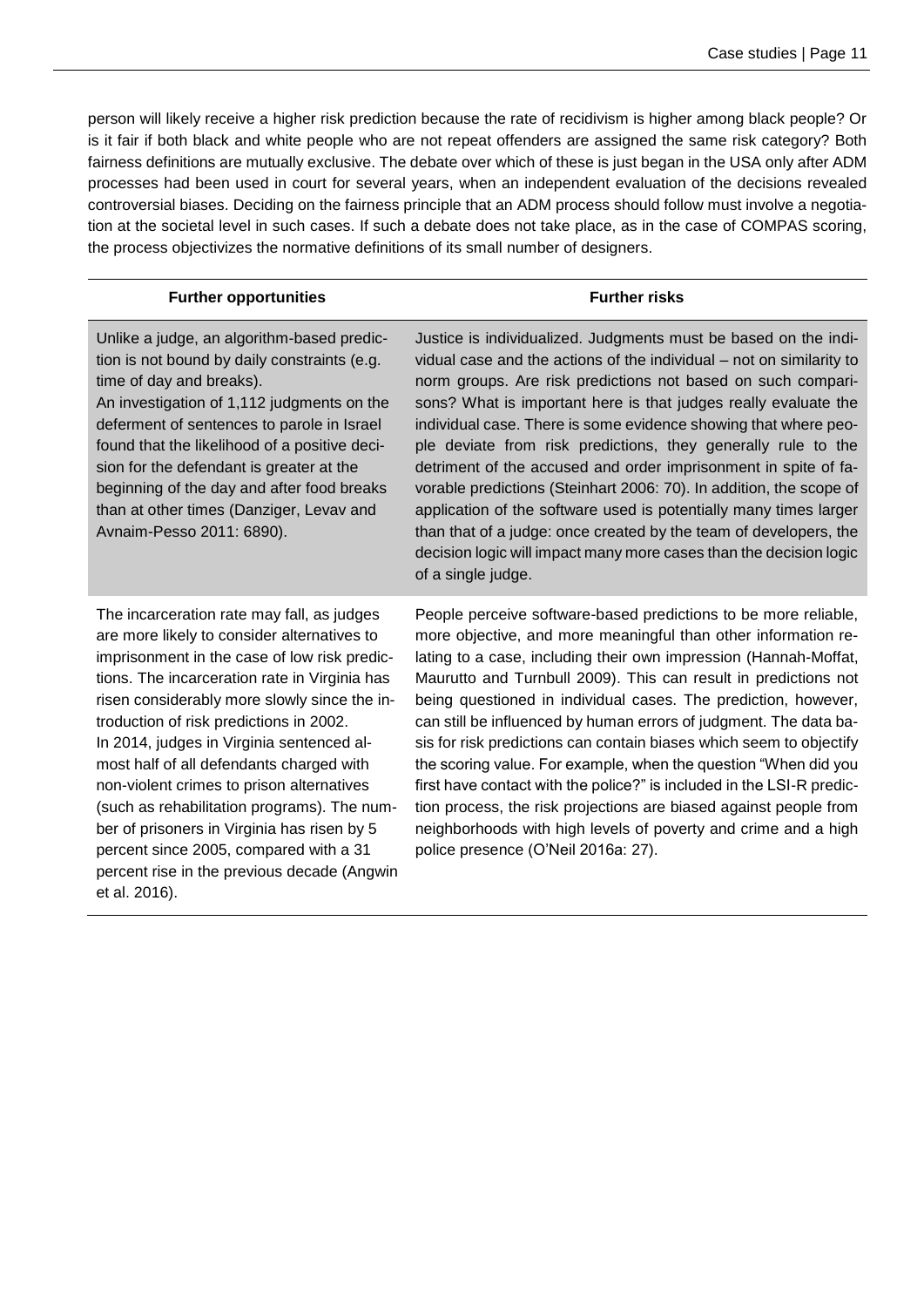### <span id="page-11-0"></span>**2.2 Ensure proper use: predicting individual criminal behavior**

20 of the 50 largest municipal law enforcement agencies in the US use Predictive Policing (Robinson und Koepke 2016: 20). The police in Chicago have been recording citizens who have a criminal record on a "Strategic Subject List" (SSL) using an ADM process since 2013. The system is developed by a team at the Illinois Institute of Technology, and funded by the US Department of Justice.

### **2.2.1 Output: software predicts victims and perpetrators of violence**

Around 1,400 previously convicted people in Chicago are registered on the SSL list. Each person is assigned a scoring value between 1 and 500. The higher the value, the higher the risk of being involved in a future shooting or murder as either the perpetrator or the victim (Johnson 2016: 1). This is according to the SSL service statement. However even Police Superintendent Eddie Johnson publicly presents the predictions as a tool for the identification of high-risk perpetrators, claiming that the 1,400 people on the list are "responsible for the majority of the violence in the city" (Davey 2016). Essentially, investigators decide how to use the SSL predictions in their work.

### **2.2.2 Data and decision logic: no transparency**

Ten variables from the police database are used to evaluate the ADM process. Which ones these are and how they are evaluated is kept confidential by the police under the auspices of "proprietary technology". A police representative gave the following examples of relevant information used in the process: Has a person been a victim of a shooting? Is the person's criminality trend line on the rise or on the decline? Were there any arrests due to gun crimes? (ibid.).

### **2.2.3 Consequences: home visits for high-risk persons and arrests**

Police officers visited the homes of around 1,300 people with high scoring values, often together with social workers, in order to offer assistance (ibid.). Officials can also use the scoring values for investigations, and all police officers have access to the database (Johnson 2016: 1). A high value is not considered probable cause for a house search, for example. Nevertheless, the probability of an arrest is correlated with inclusion in the list, as shown by an evaluation by the RAND Corporation: "One potential reason why being placed on the list resulted in an increased chance of being arrested for a shooting is that some officers may have used the list as leads for closing shooting cases" (Saunders, Hunt, Hollywood, Criminol and Org 2016: 1).

### **2.2.4 Evaluation: virtually no prevention, more arrests, no influence on violent crimes**

The RAND Corporation is evaluating the project. Conclusion on the first year of use: no effective prevention can be determined for those on the list, the system failed to predict 99 percent of murder victims between March 2013 and March 2014 (Saunders 2016). In May 2016, the police announced that over the course of the year more than 70 percent of people who had been shot and more than 80 percent of those who had been arrested in connection with shootings were on the SSL list (Davey 2016). There is no further information on the 2016 data, and no independent studies are available. Arrests do not tell us whether the individuals in question were actually the perpetrators or not. This could also be an effect of the list itself: investigative pressure is first exerted on those who are already known to the police.

*"However, the Chicago Police failed to provide any services or programming. Instead they increased surveillance and arrests — moves that did not result in any perceptible change in gun violence during the first year of the program. (…) The names of only three of the 405 homicide victims murdered between March 2013 and March 2014 were on the Chicago police's list, while 99 percent of the homicide victims were not" (Saunders 2016: 1).*

Even if the quality of predictions and effectiveness of preventive measures were to rise rapidly, RAND ultimately expects only marginal benefits. Enormous progress would have to be made in order to reduce the city's murder rate by five percentage points. The quality of the predictions would have to be ten times that of the first year, and the effectiveness of the interventions for potential victims and perpetrators would need to be increased fivefold. RAND therefore advocates that other approaches are not ignored: "And after all that improvement — here's how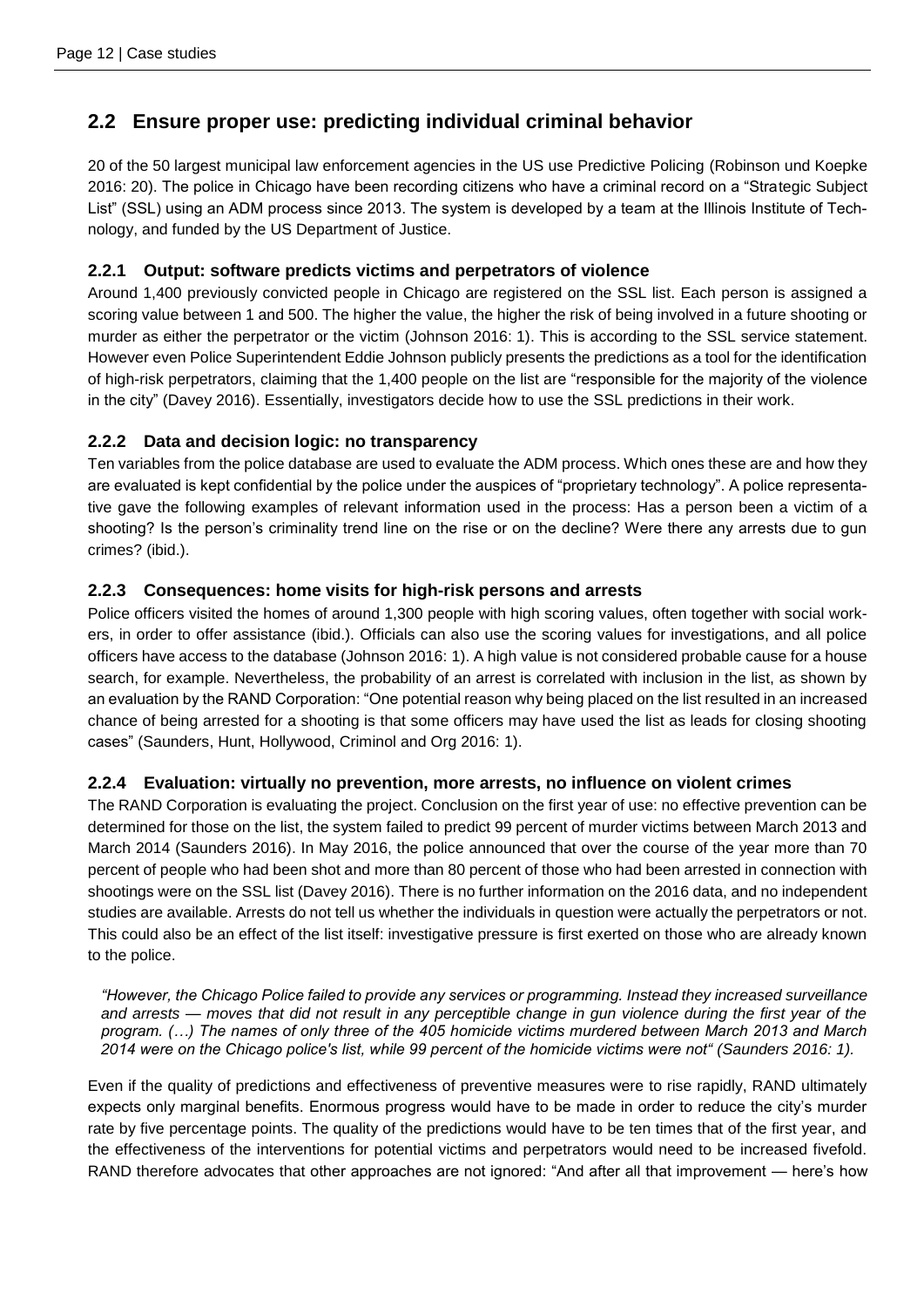many lives would be saved: 21. In a city that reported 468 murders last year, that would be tremendous progress, but hardly the definitive solution" (ibid.).

#### **2.2.5 For discussion: appropriate embedding is also a factor**

.

According to current sources, the Strategic Subject List was developed in Chicago as a tool for prevention. However, in actual usage, the tool was rarely used as planned. The evaluating researchers were unable to establish a meaningful implementation of the predictions for preventive interventions as part of police work. Their conclusion:

*"Overall, the observations and interview respondents indicate there was no practical direction about what to do with individuals on the SSL, little executive or administrative attention paid to the pilot, and little to no follow-up with district commanders. These findings led the research team to question whether this should be considered a prevention strategy" (Saunders et al. 2016: 10)*

This example demonstrates that the operative application and implementation of consequences also determines the impact of an ADM process. Not only is deliberate misuse a risk (see chapter [2.9. Prevent misuse,](#page-29-0) but so too is improper implementation, as in this example from Chicago shows.

Chicago lacked the necessary human resources for the planned preventive work on the basis of the SSL predictions. The available staff obviously used the predictions as an investigative tool instead, following the existing institutional logic. In this way, the software may narrow the investigator's focus in a search for suspects to only the people on the risk list. Such mechanisms threaten the presumption of innocence and risk jeopardizing the effectiveness of police work. According to its portrayal in the public eye, the SSL was not developed as a tool for seeking out criminality. How well the system is suited to this application would have to be evaluated on an independent basis. The example shows that the quality of ADM processes should also be measured in terms of their operative embedding in institutions and, above all, in terms of their true proper use.

| <b>Further opportunities</b>                                                                                               | <b>Further risks</b>                                                                                                                                                                                                                                                                                                                                                                                                                                                                                                                                                                                                                                                                                                                                           |
|----------------------------------------------------------------------------------------------------------------------------|----------------------------------------------------------------------------------------------------------------------------------------------------------------------------------------------------------------------------------------------------------------------------------------------------------------------------------------------------------------------------------------------------------------------------------------------------------------------------------------------------------------------------------------------------------------------------------------------------------------------------------------------------------------------------------------------------------------------------------------------------------------|
| Police resources could be used more ef-<br>fectively and with greater efficiency on the<br>basis of the predictions.       | The approach of the ADM process reduces successful police work<br>to a single aspect: identifying suspects. Errors in system predic-<br>tions are rarely considered, which can produce false incentives for<br>the system's application. How many people on the list were wrongly<br>suspected to be a threat, and even arrested? Such factors are not<br>evaluated. Alternative indicators of system impact (e.g. trust in the<br>police in individual neighborhoods, excessive violence in police op-<br>erations) are not recorded. These factors, however, influence the<br>willingness of residents to cooperate with the police, and can there-<br>fore improve clearance rates (The Leadership Conference on Civil<br>and Human Rights et al. 2016: 2). |
| Preventive work could become more effec-<br>tive and efficient and, in the best case,<br>crime rates may fall as a result. | The lack of transparency of the decision logic makes a comprehen-<br>sive public debate impossible (ibid.: 1).                                                                                                                                                                                                                                                                                                                                                                                                                                                                                                                                                                                                                                                 |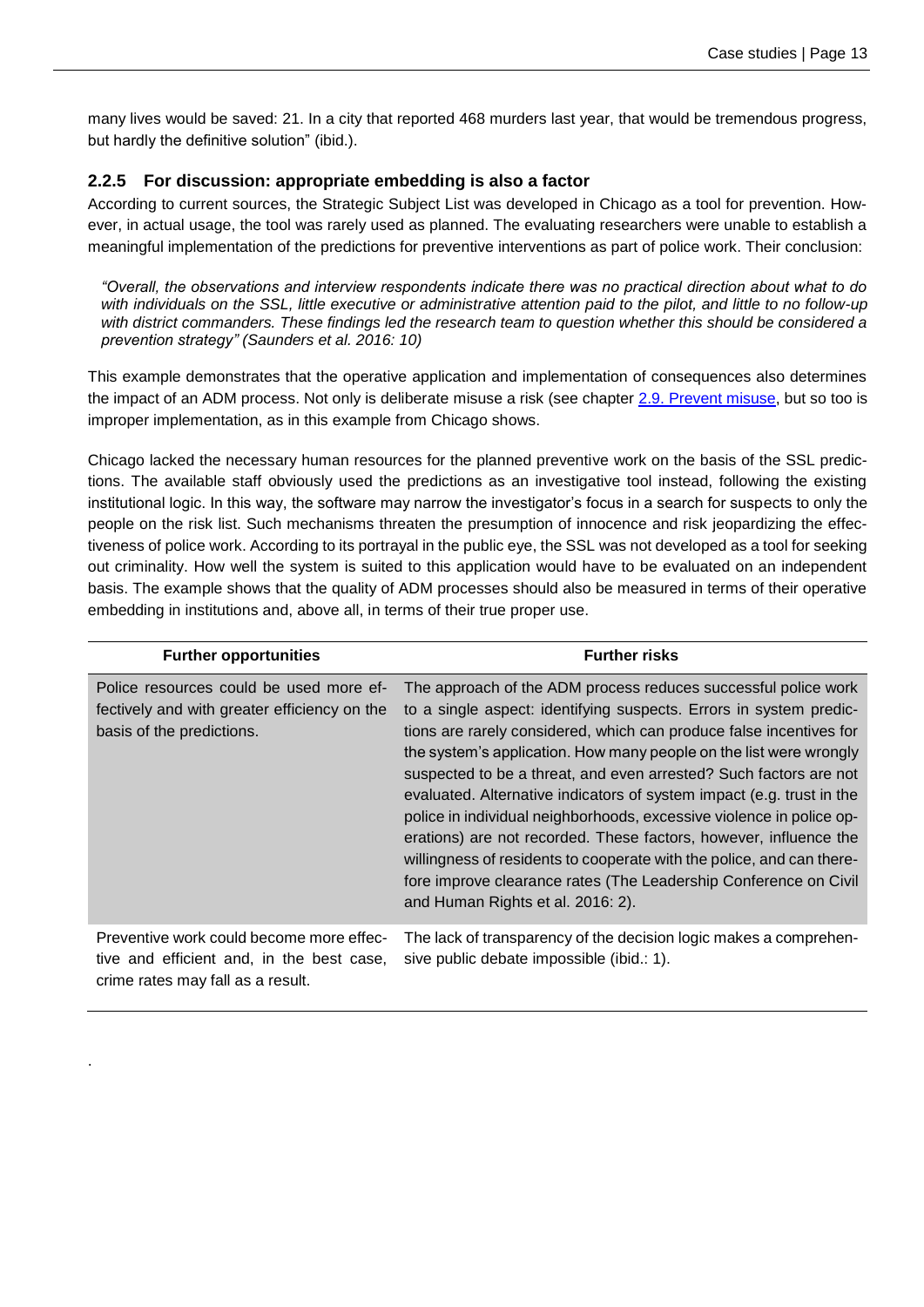### <span id="page-13-0"></span>**2.3 Identify appropriate logic model: predicting lead poisoning**

Nearly 90 percent of the housing stock in Chicago was built before 1978 – the year in which lead-containing paint was banned in the US (Potash et al. 2015: 2039). As a result, lead poisoning in children is still a major problem in the city: in 2013, ten percent of children six yeasr and younger in Chicago had lead concentrations higher than the thresholds set by the US Center for Disease Control and Prevention, which is four times the US average (Hawthorne 2015). The existing measures are not put in motion by the city until a child is diagnosed with lead poisoning. Only then can the renovation of housing be arranged (Potash et al. 2015: 2040). There is a lack of political majorities for preventive building renovation with public funds (Hawthorne 2015).

The city is working with the University of Chicago to develop software to predict which buildings and which children are at the highest risk of lead poisoning, in order to provide early, targeted and therefore favourable interventions.

### **2.3.1 Output: ranking of particularly vulnerable children and high-risk buildings**

The Chicago Department of Public Health (CDPH) wants to use the software to prioritize buildings and children for further measures by means of a risk assessment. The higher the risk of lead poisoning, the higher the ranking of the affected buildings and children concerned (Potash et al. 2015: 2042).

### **2.3.2 Data and decision logic: blood tests and inspections**

The following data was available to researchers: 2.5 million lead poisoning blood test results for around one million children in Chicago between 1993 and 2013, giving the date, identity of the test subject, age and place of residence. In addition, they also had access to the results of 120,000 house inspections from the same period, giving the date and location. The researchers divided up the data sets and programmed several classification methods using a portion of the data, in order to then make predictions about the period to which the other data portion relates (ibid.: 2041) The first results, published by the researchers as part of a peer review process, show that information in the training data relating to age, inspection results and the condition of buildings at address level was particularly important in improving the quality of the prediction (ibid.: 2044).

### **2.3.3 Possible consequences: inspections of high-risk buildings**

The CDPH cites prioritized inspections of high-risk buildings by inspectors and their subsequent renovation when limit values have been exceeded as a possible consequence of the risk ranking. As conceivable measures, the researchers also propose targeted advertising for blood testing in high-risk streets, the publication of addressrelated risk predictions for tenants, and targeting landlords on the basis of predictions (ibid.: 2046).

### **2.3.4 Evaluation: under way**

The Chicago Department of Public Health is currently validating the model (Chicago Department of Public Health 2016: 3), and its application seems to focus on address-related risk predictions.

### **2.3.5 For discussion: efficiency gains do not always represent an appropriate logic model**

If the predictions prove to be accurate, the city of Chicago could target parents of children at the highest risk of lead poisoning and prioritize the renovation of high-risk buildings. This would be an improvement compared to the status quo, where meagre resources are spread too widely. This is made possible by a fundamental advantage of machine decisions: algorithmic methods can evaluate far more factors and data than humans.

However, this advantage alone does not guarantee that more opportunities for participation will be created for all. A fundamental risk that can persist even in the case of accurate predictions is that the targeted use of resources by means of algorithms can override the question as to whether the nature and extent of the measures is based on an appropriate logic model. To develop the logic model, the overarching objectives and the options for action have to be made transparent.

In the present case study, it is notable that the use of the ADM process is being discussed regardless of the resources available for the investigation and renovation of buildings. What happens following a prediction of an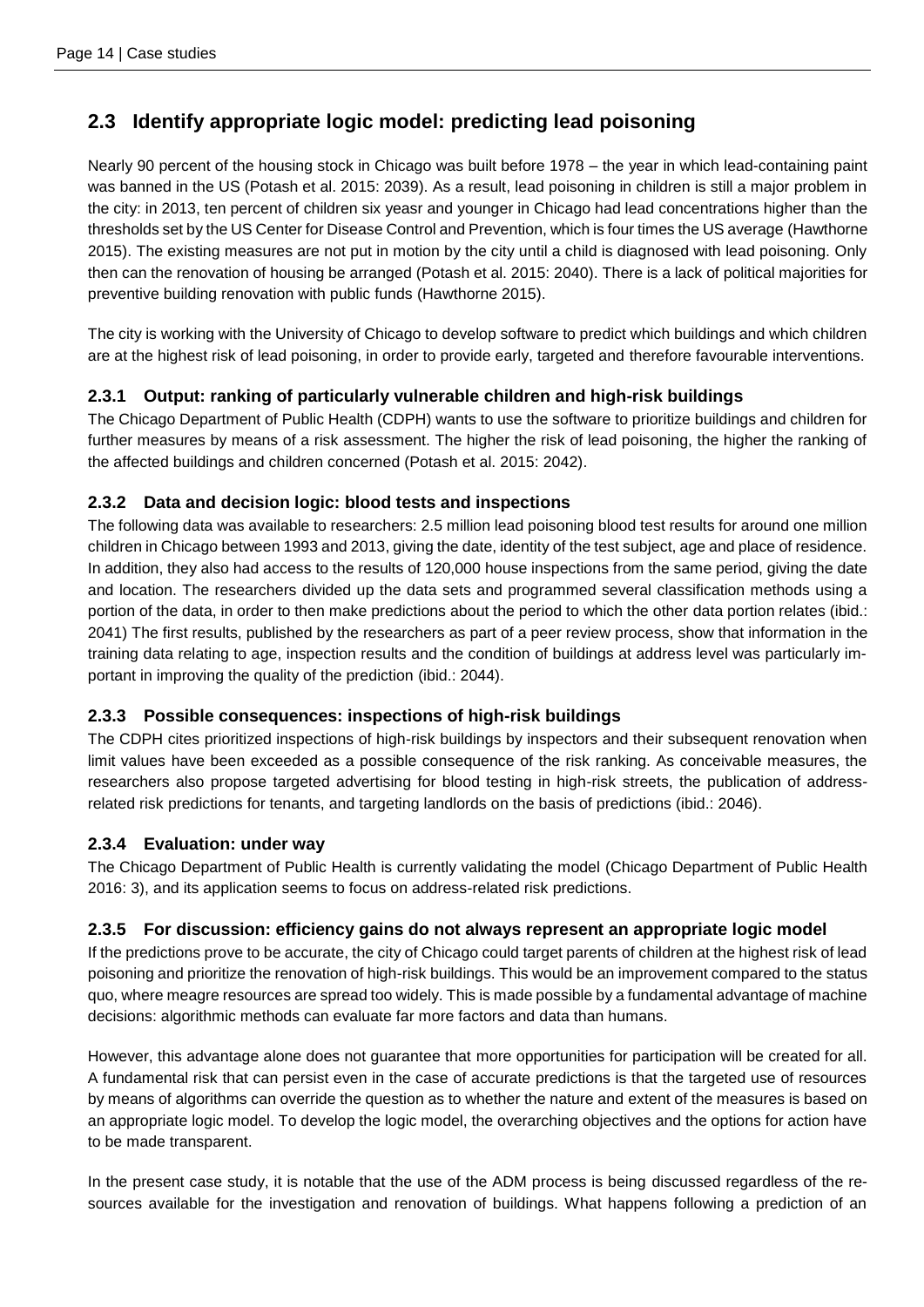increased risk of lead poisoning? In 2015, the City of Chicago employed eleven inspectors to inspect houses for lead contamination, as well as three nurses. This represents just a quarter of the staff number available for these issues in 2010 (Hawthorne 2015). Any efficiency gains achieved through the use of ADM processes thus might only serve to balance out the shortcomings created by savings – if they are of any benefit at all. Perhaps more resources overall should be devoted to protecting children from lead poisoning. Perhaps even the existing mechanism of action is not sufficient or is not appropriate for achieving the desired goal from a societal perspective – perhaps the focus should be on preventing lead poisoning, instead of "merely" encouraging parents to seek blood tests to obtain a diagnosis of lead poisoning in their children. Such issues cannot be resolved by the design of an ADM process. They can, however, be used to determine the framework and the objectives of the design of an ADM process.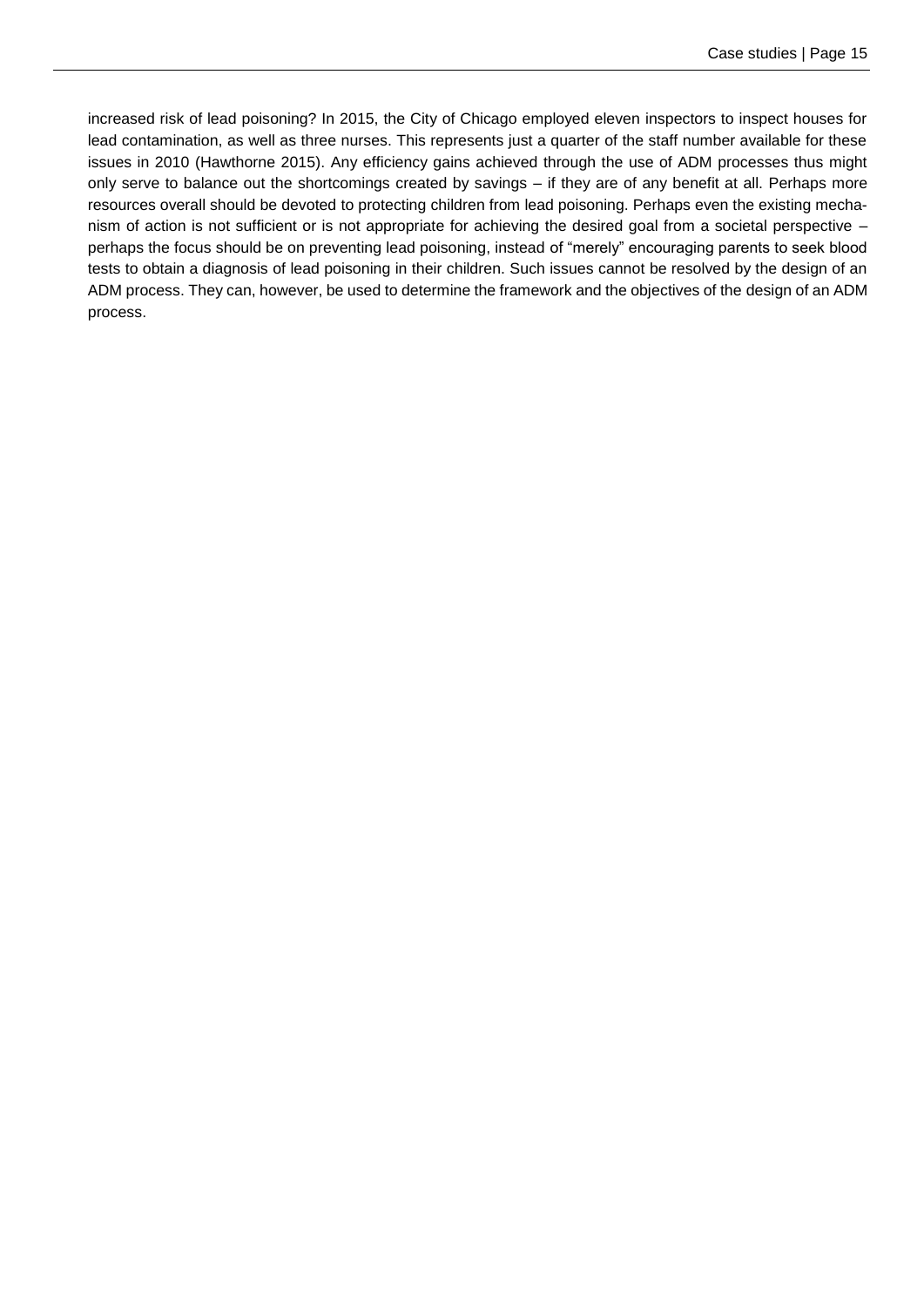### <span id="page-15-0"></span>**2.4 Make concepts properly measurable: predicting poverty distribution**

In order to use development aid in a targeted manner and to evaluate the impact of measures, it is necessary to have up-to-date information on the local distribution of poverty. To develop a new data basis with a greater degree of variance, researchers have trained an artificial neural network to identify landscape features that are associated with extreme poverty in satellite images taken during daylight hours. The results were published in Science in August 2016 (Jean et al. 2016), however, the procedure is not yet used in practice.

### **2.4.1 Output: expenditure and wealth at village level**

The software predicts daily per capita expenditure as per the World Bank definition for geographical clusters at village level in Nigeria, Tanzania, Uganda, Rwanda and Malawi as well as household wealth as per the definition of the Demographic and Health Survey Program (2014), which is used in US development aid.

### **2.4.2 Data and decision logic: comprehensive satellite images and surveys**

Data on poverty distribution could feasibly be provided by surveys on purchasing power and wealth. In rural regions of Africa, however, such surveys are complex, expensive and therefore rare: between 2000 and 2010, 39 of the 59 countries in Africa conducted fewer than two such surveys (Patel 2016). As a result, researchers are on the lookout for other data sources that provide information about the distribution of poverty at village level. Data on mobile network usage is of some relevance, but is not publicly available. Satellite imagery taken at night is publicly available, but the informative value of such images is lower in regions where many people live in extreme poverty (as defined by the World Bank, 2015): where extreme poverty prevails, it is almost completely dark at night and any gradation is very slight (Jean et al. 2016: 790).

For this reason, the research team at the Stanford University Sustainability and Artificial Intelligence Lab is using day and night satellite imagery as well as current survey results on per capita expenditure and household wealth to train artificial neural networks in a series of steps. In the first step, a neural network maps out the characteristics of images taken during daylight hours and relates these to the light differences in the nighttime images. Some of these characteristics are also visible with the naked eye, such as roads, urban settlements, farmland, etc. (Horton 2016). In the second step, the researchers trained an artificial neural network to determine which of the mapped out characteristics in the daylight images are associated with the poverty distribution for the region, as determined by survey results. The software has, for example, worked out that the material composition (metal, straw, soil, grass) of roofing is related to per capita expenditure (Jean et al. 2016: 791).

### **2.4.3 Evaluation: better results than with mobile network data**

The method provides better results than methods based on mobile network usage. The comparison shows that the quality of predictions relating to household wealth at village level in Rwanda is better (correlation coefficient for the mobile network method 0.62 vs. 0.75 for pattern recognition in daylight satellite imagery) (ibid.: 792). The study also shows that the models trained using survey data from one country can be applied in other countries:

*"Pooled models trained on all four consumption surveys or all five asset surveys very nearly approach the predictive power of in-country models in almost all countries for both outcomes. These results indicate that, at least for our sample of countries, common determinants of livelihoods are revealed in imagery, and these commonalities can be leveraged to estimate consumption and asset outcomes with reasonable accuracy in countries where survey outcomes are unobserved" (a.a.O.: 794).*

### **2.4.4 Possible consequences: targeted deployment of relief measures**

At present, it is not known which measures aid organizations would implement on the basis of these predictions. It is conceivable that there might be a positive impact on the people affected by the predictions (through the expansion of aid measures).

### **2.4.5 For discussion: public discourse on operationalization is needed**

If algorithms based on available satellite imagery reliably predict the distribution of poverty, this could result in considerably more low-cost, more up-to-date and, above all, more needs-based aid measures. The reason for this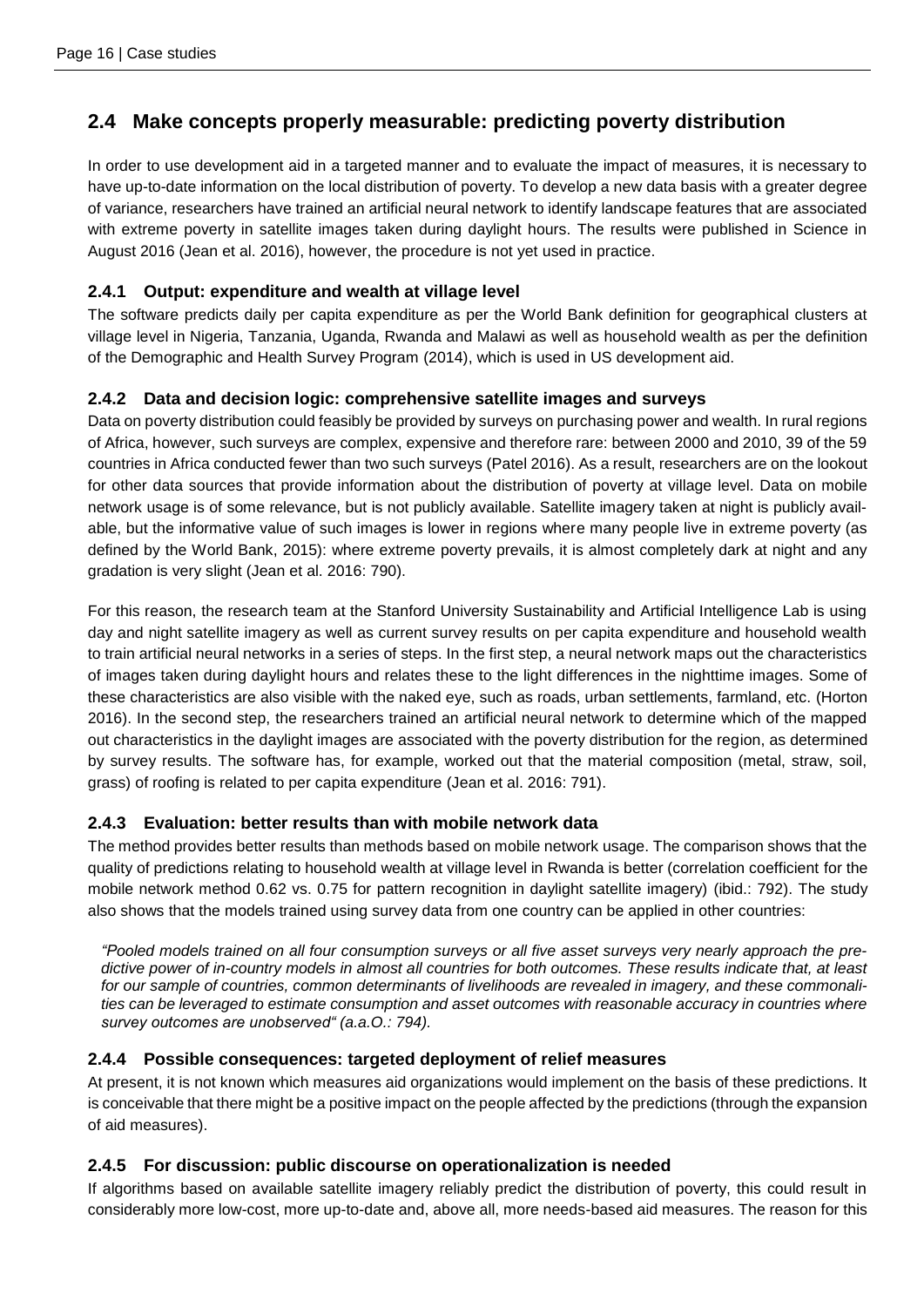is a common feature of all ADM procedures: once a decision logic has been developed, it can be applied in any number of cases at comparatively low cost. In some cases it can even be applied under other framework conditions, such as to other countries, as in this case study.

These advances are possible because the ADM process can be optimized for the prediction of clear target variables, such as per capita expenditure in the present case. This key performance indicator has long been used in the field of development aid, and institutions such as the World Bank rely on its informative value. What is new is the prediction approach, not the measured value. It is advantageous in the use of ADM processes if their purpose and operationalization have previously been subject to (professional) public discourse.

Since the tools are only in the early stages of development, we can only speculate about the consequences of their application. The quality of the predictions should be checked by comparing them with random samples from survey results. This must be done in practice. If an ADM process is used for the local distribution of relief measures in practice, negative consequences are also conceivable. For example, aid measures could be reduced in areas which are better off by national comparison, even if poverty is problematic there by international standards.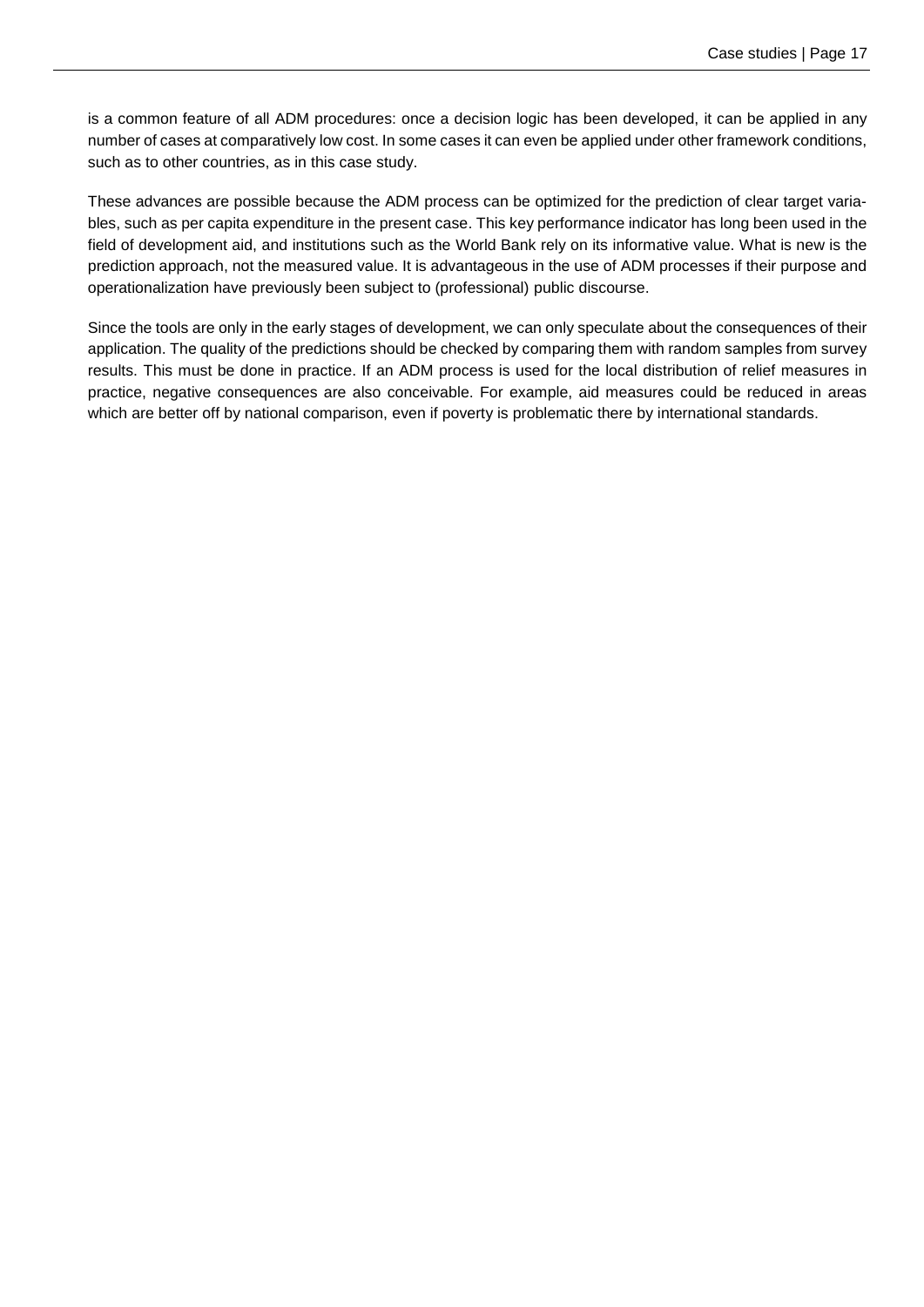### <span id="page-17-0"></span>**2.5 Ensure comprehensive evaluation: automatic face-recognition systems**

Since 2008, the United States FBI has been operating a system that uses facial recognition to analyze images of unknown persons and seeks matches in various databases which contain around 400 million images of US and foreign citizens (e.g. from visa applications). The US Government Accountability Office has criticized the fact that the reliability and error rate of the overall system have never been tested (United States Government Accountability Office 2016).

### **2.5.1 Output: up to 50 possible matches for a wanted person**

Investigative authorities which possess images of individuals suspected of committing a specific criminal offense may ask the FBI to check these images against their existing database. The aim of such a request is either to confirm an existing suspicion or to ask for a list of possible suspects whose biometric criteria match those of the suspect. As a rule, requests can only be made via the FBI. Since 2011, however, investigative authorities from seven individual federal states have been able to directly access the database as part of a pilot project. Between 2011 and 2015, these authorities conducted more than 20,000 searches (interestingly, the number of inquiries per federal state ranges from 20 to 14,000). When a search request is made, the algorithm compares the image of the wanted person with the biometric information stored and generates a list of between 2 and 50 possible matches for their identity. This information is checked manually in the case of indirect access by what are known as biometric analysts, and reduced to one or two candidates which can then be passed on by the FBI to the requesting organization (e.g. local police department). A total of 29 such analysts worked for the FBI in 2015. In the case of direct access by a federal investigative authority, this intermediate step is not guaranteed. The process is used not only for investigations into violent crimes, but also for cases of theft or insurance fraud (ibid.).Investigators decide, on the basis of the submitted list of suspects, whether and against which of the persons indicated they will take further action.

### **2.5.2 Data and decision logic: "Criminal identities" vs. "civil identities"**

The database is fed with voluntary submissions from the various US authorities, and currently comprises more than 30 million images. A distinction is made between "criminal identities" and "civil identities" on the basis of criminal records: "criminal" images are those taken in the context of arrests, convictions or imprisonment. More than 80% of the images belong to this category. "Civil identities" come from employee records, military service records, voluntary service records or immigration papers. Each image is associated with a complete set of fingerprints so that duplicates are automatically linked (even between criminal and civil identities). Once entered, images can only be removed from the database by the submitting organization or by court order. Through a special department (FACE), the FBI can also access other government databases (for example pictures from driving licenses and visa applications). Taking these external databases into account, the number of available images amounts to more than 411 million – and concerns some 64 million Americans (Garvie, Bedoya and Frankle 2016).

The decision logic consists of two steps: incoming images are analyzed for biometric criteria and then stored in the database. Civilian records can only be searched by the FBI, while requests relating to the records of people with a criminal record are open to all law enforcement agencies that submit images. However, if civilians are linked to criminal records, both are displayed. A list of the most promising matches will then be forwarded to Human Analysis in the case of an indirect request (see "Output"), or to the investigating authority using the system in the case of a direct request (United States Government Accountability Office 2016). Nothing is known about the criteria used in the algorithm.

### **2.5.3 Consequences: 64 million people under continuous scrutiny**

In cases where an incorrect match is made between a person from the database and a search image, the suggested person can be wrongly suspected. Depending on the state, a positive match can even be used as evidence in court. Thus the algorithm plays a role in decisions about the freedom or imprisonment of citizens. Simply appearing on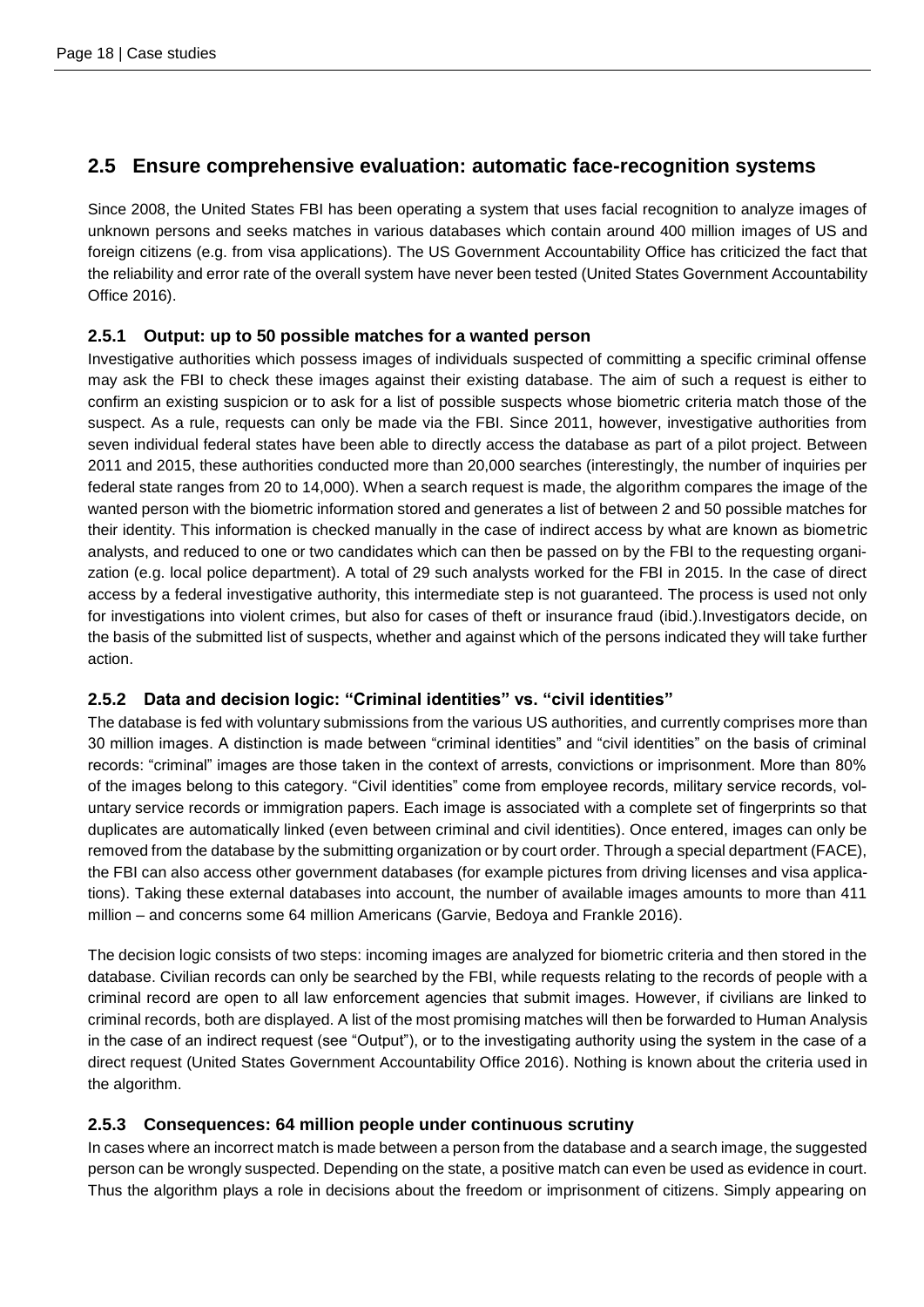the list of results has various consequences for those concerned: the information obtained can be used as a basis for house searches, data requests from internet providers and banks as well as arrests.

Ethnic discrimination must also be considered: the criminal record database contains more pictures of black people than white people. As a result, the algorithm is more likely to find a match for a black person than for a white person.

Last but not least, the use of facial recognition algorithms represents a legal limitation to the presumption of innocence on two levels: firstly, the algorithm provides sufficient initial suspicion to initiate an investigation against the person concerned. Secondly, a positive match can be regarded as proof of guilt in some federal states. The falsification rate of the algorithm used describes the probability of suspecting or even arresting innocent citizens on the basis of a possibly incorrectly matched database entry. Therefore, social discourse should be held about the acceptable limit of this rate prior to the implementation of such an algorithm. This relates to a fundamental question of fairness, which must be operationalized early on due to the peculiarities of ADM processes: Is society willing to accept the risk of wrongfully accusing citizens? How many? And how do we minimize the suffering caused in this way?

#### **2.5.4 Evaluation: technically inadequate evaluation, lack of legal framework**

Various control systems were developed prior to the deployment of the Next Generation Identification-Interstate Photo System (NGI-IPS) to ensure that the technology used is ethically permissible. The Department of Justice (DOJ), for example, demands a "Privacy Impact Assessment" (PIA) of any technology that compiles citizens' data. In the case of the NGI-IPS, however, this was only conducted for the originally introduced and functionally much less extensive system in 2011. The updates and extensions which have been introduced since then were only reviewed in September 2015.

In addition, the FBI evaluated the success of the new algorithm internally. As part of this evaluation, both the identification rate (probability that the wanted person is among the 50 proposed matches) and the misidentification rate (probability of someone being wrongly suggested as a match) were checked. In the first instance, a hit rate of 85 percent was set as acceptable (only taking searches prompted externally into consideration, this corresponds to 3000 unsuccessful searches). So if the person you are looking for is included in the database, they should be present on a list of 50 possible matches in 85 percent of the cases. This target was achieved within the context of the evaluation with an actual result of 86 percent of cases. Only lists containing 50 possible matches were tested, however, although lists of between 2 and 50 possible matches are possible, with a default of 20 potential matches. No evaluation is available for these smaller lists.

The misidentification rate was not tested at all. The FBI argued on this matter that the lists contained only potential matches and were therefore not "positive". However, both the United States Government Accountability Office (2016) and Garvie, Bedoya, and Frankle (2016) note that merely holding a suspicion represents a departure from the presumption of innocence – Garvie, Bedoya and Frankle describe the process as a "perpetual line-up".

Irrespective of this concrete example, scientific opinion is also divided with regard to the effectiveness of algorithmic facial recognition in general (Revell 2016) – there are too many factors influencing the actual success rate. The importance of lighting is given as an example: in an experiment conducted in a subway station in Mainz, Germany, the real-time hit rate of the facial recognition algorithm varied between 60 percent during the day and 10 to 20 percent at night (Garvie, Bedoya and Frankle 2016). Other complicating factors range from the angle at which the image is taken, the resolution of the camera itself, and the quality of the reference picture, to plastic surgery, makeup and aging processes.

There is also the question of securing such a system against unlawfulness or unauthorized access. The possible scenarios range from hacker attacks to authorized users carrying out unlawful searches (e.g. for relatives) (Garvie, Bedoya and Frankle 2016). Here too, the evaluators criticize the inadequate structures currently in place to protect the system from such abuse. For example, only five federal states regulate police use of facial recognition algorithms at all. Not a single federal state has a legal requirement for the minimum identification rate at which use of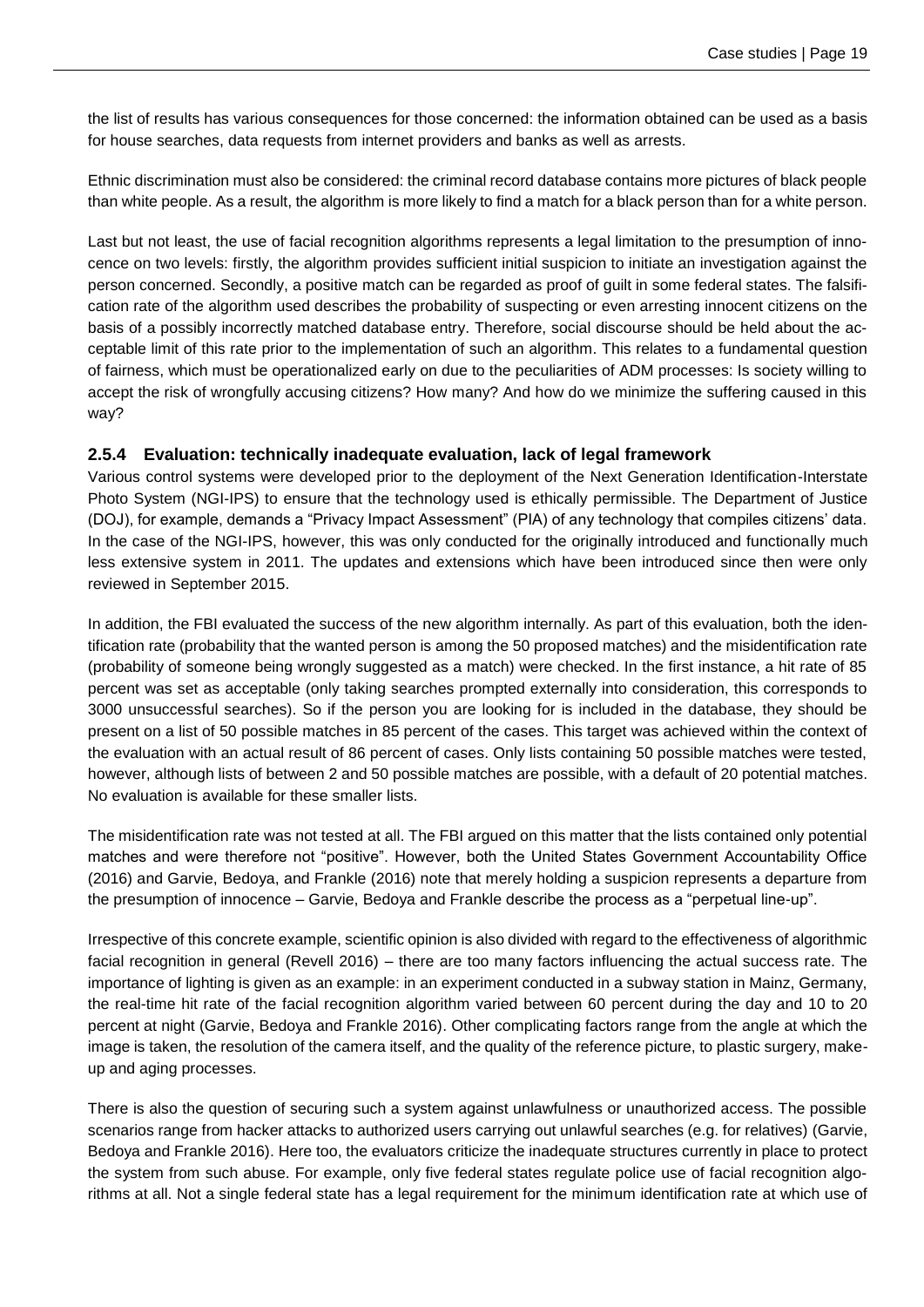the systems is permissible. What is more, the severity of the offense required to permit the use of the system also varies from state to state (ibid.).

The development of the algorithm at the control points that are actually provided also raises fundamental questions. How do we design a control system that can keep up with the pace of a constantly changing algorithm and not only reflect the technical and legal complexity of its application and of the corresponding social debate with hindsight, but also ensure preventive control?

### **2.5.5 Discussion: comprehensive evaluation continues and analyzes indirect consequences**

The case study shows that the scalability of machine decisions can quickly lead to deployment scenarios which have not been fully discussed in terms of social appropriateness and the resulting consequences. ADM processes allow searches to be carried out with a scope and frequency that was not possible with analog means. Many police stations have access to the FBI database. The database, in turn, links a variety of sources. This interlinking and the low effort of algorithmic facial recognition could result in:

- the process being used for petty offences.
- an ultimate increase in the number of errors due to an increase in search requests.
- an increased risk of misidentification for certain people because their images are contained in the database as a result of systematic bias. In high-poverty neighborhoods, for example, there is a higher likelihood of police checks, chance discoveries and, consequently, mug shots.

The consequences of this new type of facial recognition have not been sufficiently evaluated in the case study. The appropriateness of continuous automatic facial recognition has never been examined or discussed, neither before its introduction nor since. A comprehensive evaluation also includes the assessment of indirect consequences and the ongoing analysis of the system's actual application.

| <b>Further opportunities</b>                                                                                                                                                                                                                                                                                               | <b>Further risks</b>                                                                                                                                                                                                                                    |
|----------------------------------------------------------------------------------------------------------------------------------------------------------------------------------------------------------------------------------------------------------------------------------------------------------------------------|---------------------------------------------------------------------------------------------------------------------------------------------------------------------------------------------------------------------------------------------------------|
| Increase in the likelihood of catching criminals: there<br>are examples of criminals who were able to escape the<br>long arm of the law for decades prior to the introduction<br>of standardized recognition, but who have now been<br>successfully identified.                                                            | It is impossible for US Americans to evade facial recog-<br>nition by ADM processes. According to Garvie, Bedoya<br>and Frankle, every second citizen in the US has been<br>subjected to algorithmic facial recognition without their<br>knowledge.     |
| Increase in resource efficiency in the detection of crim-<br>inality: without the use of an algorithm, searching a<br>central database containing more than 400 million im-<br>ages for matches would be justified only in selected<br>cases. The use of an algorithm permits access even in<br>cases of slight suspicion. | Misidentification can lead to the false suspicion of in-<br>nocent people. In addition to the inspection and<br>monitoring of private data streams, the consequences<br>of this false suspicion include possible investigation or<br>even a conviction. |

### **2.5.6 Situation and relevance in Germany**

Automated facial recognition is used as part of the EasyPASS border control system at seven airports in Germany (Bundespolizei 2015). The German Federal Ministry of the Interior, together with Deutsche Bahn, developed a concept for monitoring railway stations using facial recognition in 2016 which has already been piloted in 20 stations (Plass-Fleßenkämper 2016). In 2016, Federal Minister of the Interior Thomas de Maizière called for the introduction of facial recognition systems at all German stations and airports ("*Terrorbekämpfung*" [Combating Terror] 2016). In February 2017, Deutsche Bahn announced that it would test intelligent video surveillance with facial recognition software at Berlin Südkreuz railway station: "This camera is a small miracle: it is designed to screen for people who are stored on a list of suspects using facial recognition. It should also register objects, such as luggage or packages, which have not been moved for a long period of time. It should even be able to recognize the typical behavior of pickpockets" (Kurpjuweit 2017).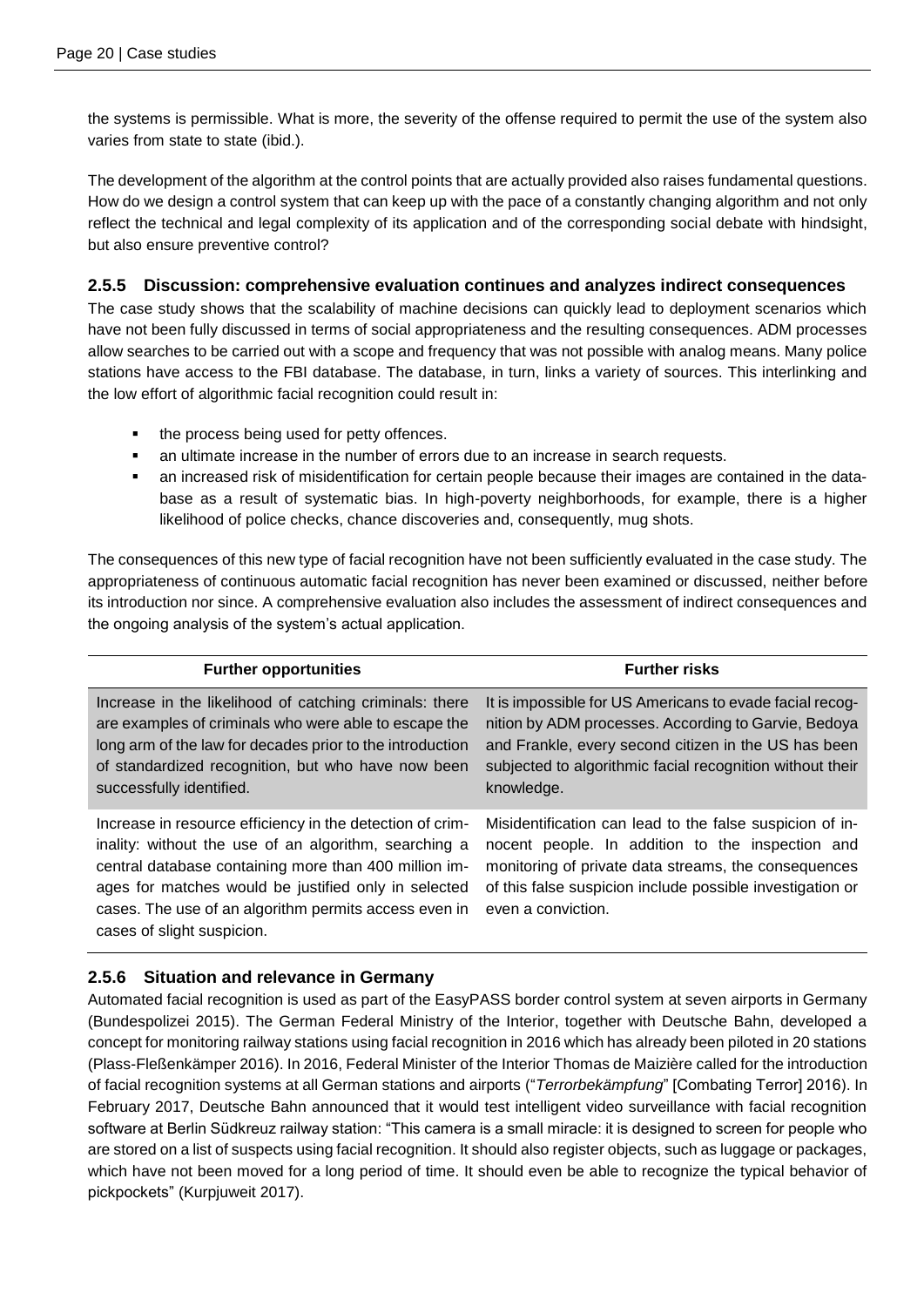### <span id="page-20-0"></span>**2.6 Ensure diversity of ADM processes: pre-selection of candidates using online personality tests**

In the UK and in the United States, 60 to 70 percent of applicants are subjected to automated competitions and tests. Personality tests play an important role in such testing. Conducting tests online is much cheaper than doing it in person. For this reason, agencies and employers are using online personality testing more frequently and at earlier stages of the selection procedure – this is also increasingly true of jobs paid at or below the national average in the service sector.(Weber and Dwoskin 2014).

### **2.6.1 Output: many applications are never seen by human eyes**

Automated procedures are used to pre-select applications. A portion of these are immediately rejected on the basis of the online tests, even before a person has seen the applications. The employer can determine what percentage of the applications received are immediately refused. One test provider puts the percentage of automated rejections at around 30 percent (ibid.). Computer scientist Cathy O'Neil (2016a: 105) claims that 72 percent of applications in the US are assessed by machine only.

According to the limited information available, the pre-selection process appears to operate without human decision-makers.

### **2.6.2 Data and decision logic: online questionnaires on personality**

There is little public knowledge about the decision logic of procedures. In the US, providers such as Kronos are legally opposed to requests for information from US federal agencies.

The online tests contain scale questions such as "I can experience many mood changes during the course of a day" and "When something very bad happens, I need some time to feel happy again" (Weber and Dwoskin 2014). These questions clearly seek to evaluate applicants according to the five-factor personality model. "People the system classified as 'creative types' tended to stay longer at the job, while those who scored high on 'inquisitiveness' were more likely to set their questioning minds toward other opportunities" (O'Neil 2016a: 109).

Some tests ask how long the candidate estimates their commute to their new place of work is. This information was used by a Xerox Services provider (US call center operator which hires 30,000 applicants per year) for the automated selection of candidates: those who had too long a commute were rejected because employees with long commutes were statistically more likely to quit than others. Xerox Services eliminated this criterion because it could systematically discriminate against people from poorer neighborhoods with a predominantly black population who cannot afford housing near the company. It is possible that the courts might consider this practice to constitute discrimination on the grounds of skin color, if someone were to sue (Weber and Dwoskin 2014).

### **2.6.3 Consequences: it is not just about** *one* **job, but about access to the labor market as a whole**

Many employers in the US use the software offered by a select few service providers for the automated selection of applicants. This widespread use means that for jobs in the service sector paid below the national average the software acts as a gatekeeper for not just one, but for the majority of potential jobs. The consequences of this can be seen in the case of Kyle Behm. Following successful psychiatric treatment for bipolar disorder, the engineering student was back at university and looking for a part-time job. He had previously worked in supermarkets. He was then rejected by seven potential employers using similar online tests for minimum-wage positions in fast food shops, hardware stores and supermarkets (O'Neil 2016c: 1). Behm's father contacted the companies, and the majority offered Kyle a suitable job after closer examination, in exchange for Behm agreeing not to take legal action. He filed a complaint with the US Federal Equal Employment Opportunity Commission (EEOC). The investigation into the use of personality tests is ongoing.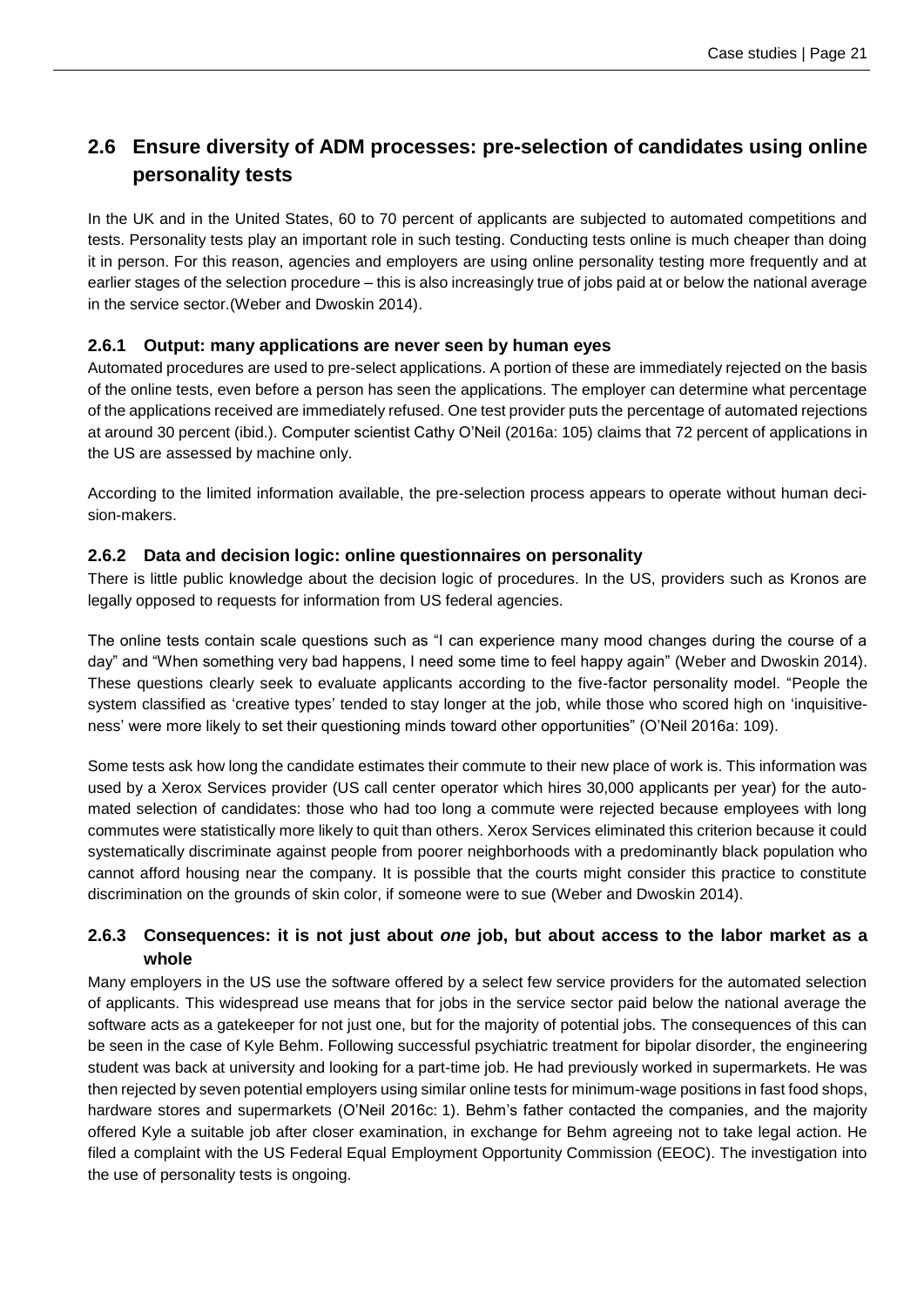For certain groups, automated procedures such as these can make access to the labor market more difficult on the whole. An earlier form of discrimination (e.g. based on foreign/ethnic-sounding names) could be replaced by another. Since the technology is used mainly in the low-wage sector, companies are unlikely to invest in the improvement and testing of the systems on the basis of individual cases. The systems do not have to find the best of the best, they just have to be more efficient than the previous selection system. Investments in the calibration of systems and in the continuous testing and updating of the decision-making logic and data stock will never be as important in this sector as in sectors with a low supply of labor, high demand, and correspondingly high salaries. In addition, it is virtually impossible to falsify the predictions of this ADM process in such a way that the system learns from the error. Even if Kyle Behm is rejected seven times but then gets a job elsewhere at a McDonald's and works his way up to manager within two years, none of the seven other companies will check the personality test used to find out why the prediction was wrong (O'Neil 2016c: 4).

### **2.6.4 Evaluation: there are no independent analyses**

The effectiveness of the automated selection procedures has not yet been independently tested. Some companies, such as Xerox Services for example, report successes: "The attrition rate has dropped by 20 percent in some locations, and some people had been recruited who would not have been given a chance based solely on their CVs", according to the Personnel Manager at Xerox Services in 2014. A systematic evaluation does not appear to underlie this judgment, however: "'I don't know why this works', admits Ms Morse, 'I just know it works'" (Smedley 2014: 1). These statements should be treated with caution for two reasons: firstly, it is unlikely that companies would advertise any failures of automated procedures. Secondly, companies' key figures do not cover the impact of the procedure on rejected applicants, such as the question of whether systematic biases occur.

The US Society for Human Resource Management stated at a hearing of the Equal Employment Opportunity Commission that there is no empirical evidence relating to either the validity or the adverse effects of the testing procedures (Dunleavy 2016). A meta-analysis of 7,000 publications showed that personality tests are of very little relevance to future performance in the workplace (Morgeson et al. 2007).

### **2.6.5 For discussion: the more widespread the use of ADM, the greater the impact of even rare errors**

The case of Kyle Behm illustrates a possible structural problem of ADM processes. In the selection of candidates, for example, people use guidelines in a decentralized way, thereby making their application diverse and different. Software, on the other hand, directly applies the defined process in the same way for each individual case. In a decentralized process, one of the decision-makers might have given Kyle Behm a chance. This centralization of decision-making logic becomes more of a burden the more institutions use the same ADM processes. According to the present sources, as a result of the broad use of certain ADM processes offered by a small number of service providers in the US, just a few procedures dominate certain sectors. Let's take the use of a pre-selection process in recruitment for low-paid service jobs, for example. This can make it virtually impossible for already marginalized groups to get past the first hurdle of the automated procedure.

At present, legal action appears to be a weal corrective instrument in such cases. This is because the lack of transparency of the procedures and decision-making logic makes it difficult for applicants to even begin finding a starting point for a complaint, let alone for legal action. On top of this, potential plaintiffs in the low-wage sector have limited financial resources at their disposal. Any rejected candidates must consider whether it is worth taking legal action rather than investing all their efforts in continuing their job hunt.

The effects of structurally biased falsification, which are also touched on in chapter [2.1,](#page-8-0) are also evident: if one of the ADM processes used for the selection of candidates systematically rejects suitable candidates, the present design does not allow the system to recognize this error or learn from it. The costs of an unjustified rejection for a low-wage job are low for the rejecting company, and there is therefore little incentive for the subsequent optimization of the procedure. If it is not possible to falsify the predictions, an important quality component for ADM processes is lost, as is the case with the widespread use of a select few procedures in the low-wage sector (O'Neil 2016c: 4). This can be remedied by increasing the range of different procedures used.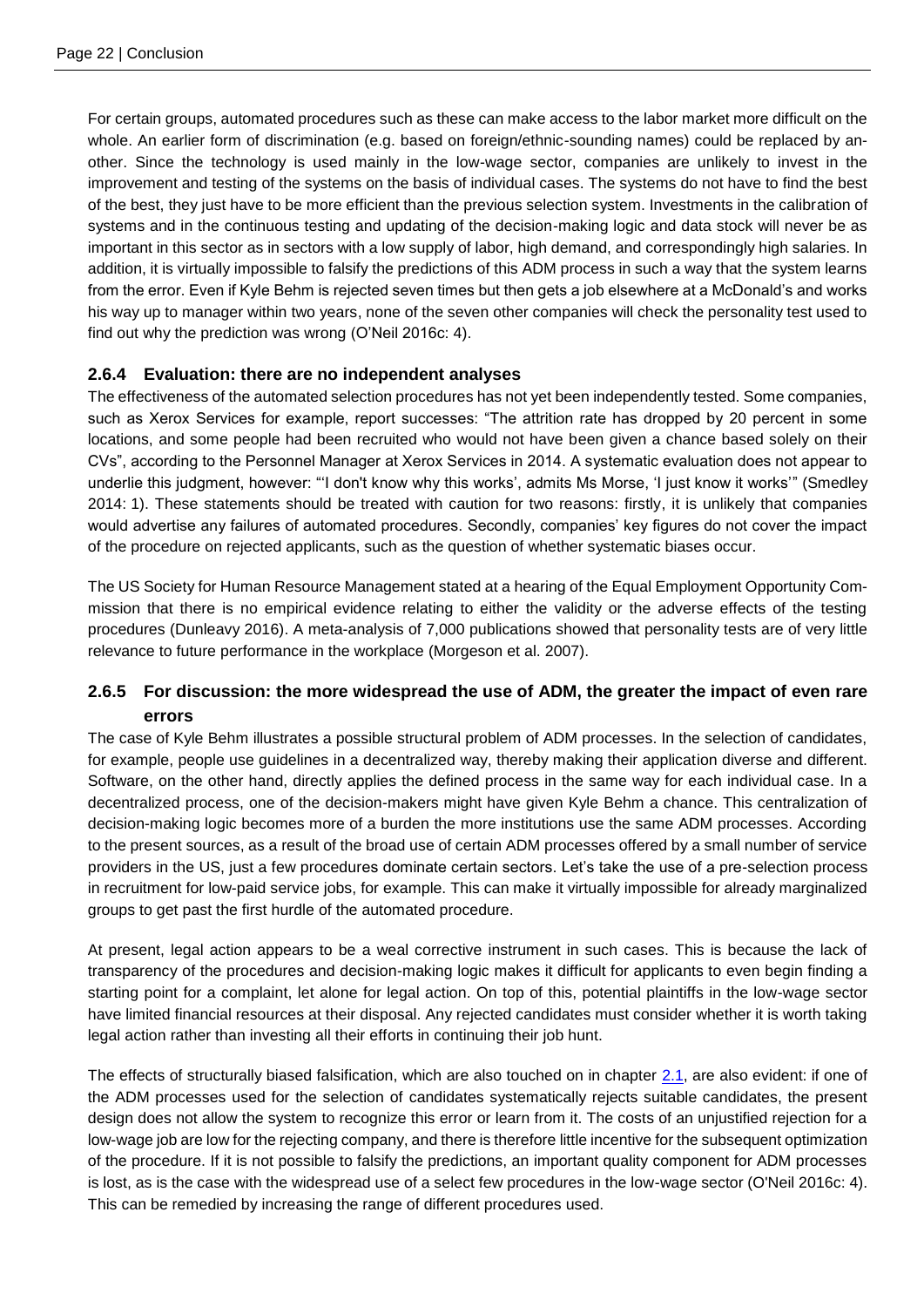| <b>Further opportunities</b>                                                                                                                                                                                                                                                                                                                                                                                                                                                   | <b>Further risks</b>                                                                                                                                                                                                                                                                                                                |
|--------------------------------------------------------------------------------------------------------------------------------------------------------------------------------------------------------------------------------------------------------------------------------------------------------------------------------------------------------------------------------------------------------------------------------------------------------------------------------|-------------------------------------------------------------------------------------------------------------------------------------------------------------------------------------------------------------------------------------------------------------------------------------------------------------------------------------|
| Formal qualifications can be of lesser importance in au-<br>tomated test procedures than in conventional ones.<br>This opens up opportunities for previously disadvan-<br>taged groups, such as the long-term unemployed or<br>low-skilled applicants. Skills are more important than<br>credit score, and the needs of the labor market are<br>more important than qualifications.                                                                                            | There is some evidence that some of the procedures<br>disadvantage certain groups. People from low-income<br>neighborhoods, for example, or people with mental ill-<br>nesses, which may affect their personality test, but<br>which will not necessarily impact on their ability to do<br>the job for which they are being tested. |
| Rates of discrimination based on factors such as gen-<br>der, foreign-sounding names, applicant photos, or<br>openly communicated disabilities may fall. To illustrate<br>the current situation in Germany: "To receive an invita-<br>tion to interview, a candidate with a German name will<br>have to submit an average of five applications, while a<br>competing applicant with a Turkish name will have to<br>submit seven" (Schneider, Yemane and Weinmann<br>$2014:4$ . | If the ADM processes are trained using data resulting<br>from the current selection process, the existing discrim-<br>ination will be allowed to continue (Trindel 2016).                                                                                                                                                           |

#### **2.6.6 Situation and relevance in Germany**

According to a survey conducted in 2016, "6.0 percent of the 1,000 largest German companies currently use computer-controlled selection procedures" (Eckhardt et al. 2016: 8). However 47.5 percent of respondents believe that "the computer-controlled and automatic selection of applications will be used increasingly in the future" (ibid.). The same study came to a different conclusion in a survey of job seekers and those climbing the career ladder in Germany: four out of ten respondents stated that they had been faced with computer-controlled and automated selection tools at least once during their search for a position (ibid.). Aachen-based company Precire analyzes 15 minute speech samples of applicants using an ADM process to infer personality traits. Companies choose candidates for an interview on the basis of this selection process. The software is also intended to be used for the analysis of stress levels in the company (Morrison 2017)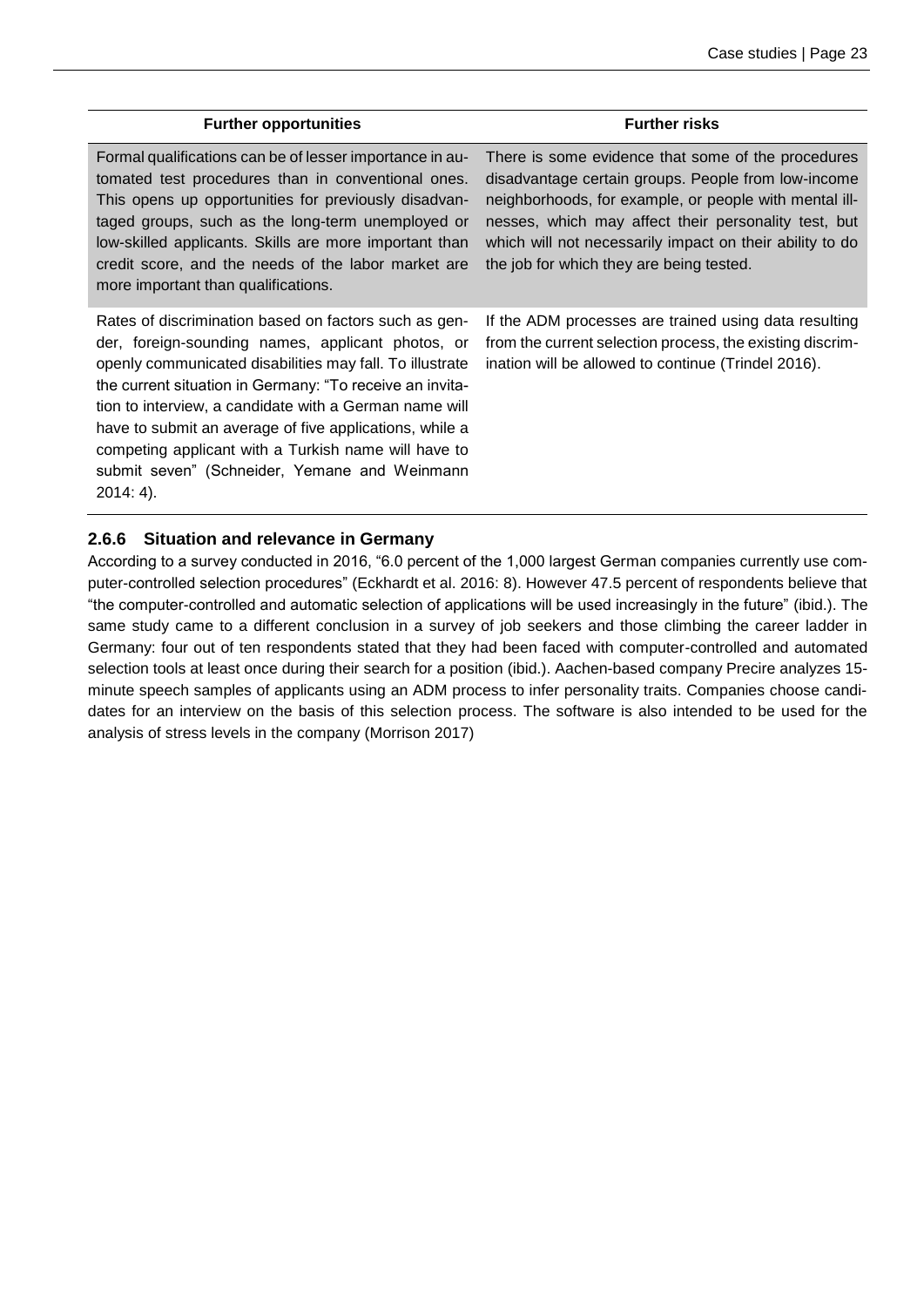### <span id="page-23-0"></span>**2.7 Facilitate verifiability: university admissions in France**

In 2009, the French Ministry of Education (Ministère de l'Education nationale, de l'Einseignement supérieur et de la Recherche) introduced a digital approval process for state universities – the Admission Post Bac (APB). An ADM process has been allocating students a study place, and thus a university, ever since. In 2016, the student representation organization *Droits des lycéens* [Rights for high school students] filed a lawsuit demanding the publication of the algorithm under French freedom of information law (Commission d'accès aux documents administratifs, CADA) (Thompson 2016).

### **2.7.1 Output: allocation of study places to high school graduates**

In 2015, APB allocated approximately 740,000 pupils to more than 11,000 courses of study throughout France. As a result, 60 percent of the students were assigned to their first-choice university, 14 percent to their second choice and 8 percent to their third (Graveleau 2016). One percent of the study places were distributed by drawing lots.

The final decision on the admission or rejection of a candidate lies with the university.

### **2.7.2 Data and decision logic: place of residence and preference count**

Each student can specify up to 24 preferred study courses (associated with a certain university in each case), which they then have to list in order of preference. The algorithm then uses this information to calculate which courses of studies have more candidates than places. For courses which are not oversubscribed, students are allocated their first choice. For oversubscribed courses, the algorithm gives priority to study applicants who completed their schoolleaving qualifications in the school district (*académie*) in which their preferred school is located. In a second step, the algorithm evaluates the relative and absolute preference for a course of study: absolute preference refers to the actual position of the course of study in the student's list of preferences, while relative preference refers to its position in the list of preferences after all non-oversubscribed courses are removed. The process which sorts the candidates first prioritizes their location, then their relative, and finally their absolute preference for a course of study (Graveleau 2016) If there are still more candidates left than there are study places are available, a lottery decides the results. All places lower than the highest priority allocation on the student's list of preferences are automatically excluded and offered to other pupils ("Further Education in France" n.d.).

This decision logic was published only after considerable legal disputes between Droits des lycéens and the French Ministry of Education. Although the code was requested in January 2016, the Ministry intentionally avoiding publishing it until after the expiry of the 2016 deadlines, in order "to avoid causing concern" (Graveleau 2016). A schematic representation of the algorithm was published in June 2016, but this was in no way verifiable. The Ministry explained that this was for "reasons of security, particularly against hacker attacks", but also with the aim of "easier understanding", since the source code contained more than 250 pages of "incomprehensible code" (ibid.). After several complaints, the Ministry of Education finally published the code of the algorithm in October 2016. Unfortunately, however, this was also useless without any explanation of the variables used, and was also printed out and delivered by post (Berne 2016). Droits des lycéens subsequently published the documents on the GitHub collaborative platform and asked volunteers to help analyze the program. A draft law, which was intended to legally underpin the lottery procedure and the criteria used, was unexpectedly withdrawn by the Ministry in January 2017 (Stromboni 2017).

### **2.7.3 Consequences: implicit social selection based on place of residence and strategic selection of preferences**

Droits des lycéens criticized two points: first, the initial selection by place of residence meant that students from Paris had a higher chance of getting in to one of the prestigious *Grandes Écoles*. Students from rural areas, on the other hand, were considerably disadvantaged (Frouillou 2016; de Coustin 2016). Second, these criteria, as well as the elimination of all options after the first allocation, results in students choosing their preferences strategically: (potentially) oversubscribed courses of study are given as high a priority as possible in order not to be eliminated by allocation to a course which is not oversubscribed. This, in turn, suggests to the system that there is a huge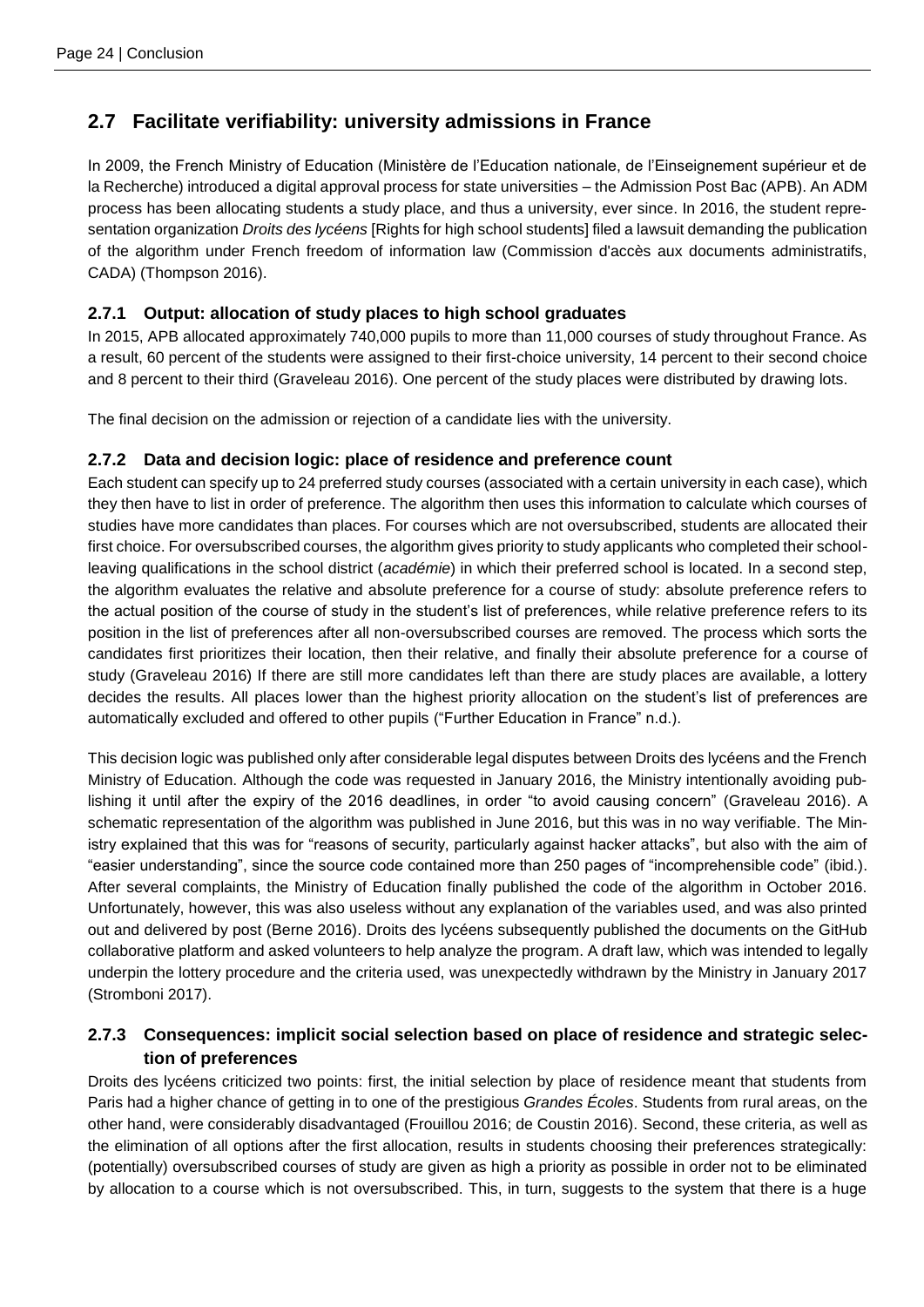uptake of oversubscribed courses and reduces the chances of obtaining one of the limited places in the lottery due to the high number of false preferences (Graveleau 2016).

### **2.7.4 Evaluation: consider the reproduction of social inequalities and workaround strategies**

The results of APB allocation have previously been examined by Leila Frouillou (Sorbonne) (Lefauconnier 2016), who concluded that the allocation of study places is equally accessible to all, but that the system reproduces social inequalities. As a result of the regional allocation criterion, students from the *académies* in Créteil and Versailles have a much higher chance of admission to the elite universities – which are mainly based in Paris – than pupils from Marseilles or Lyon, regardless of their qualifications. However, as housing in the Paris region is generally much more expensive than in rural areas, allocations are implicitly made according to socio-economic background. In addition, being aware of the criteria makes it possible for well-off students to use workaround strategies: parents will sometimes move to the catchment area of the *académie* which is most likely to get their child into their desired university shortly before they complete their school-leaving qualifications. Others use preparatory courses (*prépas*) to avoid APB allocation. Since these courses take one to two years, during which time the student will not have any income, this route too is only open to well-off students (Frouillou 2016).

### **2.7.5 For discussion: a process that is not independently verifiable runs the risk of systematic bias**

The case study illustrates the value of the verifiability of processes by independent third parties. As in the case of the university admissions in France, criteria which appear useful at first glance can lead to systematic discrimination in a selection process. If parents' place of residence has an influence on the allocation of their child's study place, social inequalities can reproduce where place of residence and social status are correlated. This effect can also be observed in other ADM processes. For example, a long commute to work is correlated with the employee quitting early on. Companies could therefore reject or defer applications from people who live too far away. If, however, place of residence is correlated with social status, such a system results in systematic discrimination (Trindel 2016)..

It is unclear whether the link between residence and social status in the design of the admissions procedure used in France has been overlooked or consciously accepted as a trade-off in favor of other, more important issues. In both cases, the original refusal of the Ministry of Education to publish the code is problematic. In the case of an error, this would have made it more difficult for checks to be made by outsiders. If the decision was a conscious one, it would have to be addressed in a broad public debate prior to the introduction of the allocation procedure. Such normative decisions should not be hidden behind the apparent objectivity of machine decisions.

The transparency of ADM processes vis-à-vis the public can encourage workaround strategies. The recognition of the criteria in the present example resulted in a change in the behavior of those being assessed (e.g. the high uptake of potentially oversubscribed study courses without a genuine study interest). A case could therefore be made for procedures which allow for clarification and independent evaluation without the complete publication of all procedural details. The Ministry of Education's argument, on the other hand, that the publication of the source code would expose weak points and thus invite hacker attacks, only appears to be justified in the short-term. Any exploited vulnerabilities could be subsequently patched, thus improving the algorithm. The Federal Ministry of Finance has even made its algorithm for calculating VAT available on GitHub (Berne 2016).

| <b>Further opportunities</b>                                                                                                                      | <b>Further risks</b>                                                                                                                                                                                                                                                                                                                                                                                                                                                                 |
|---------------------------------------------------------------------------------------------------------------------------------------------------|--------------------------------------------------------------------------------------------------------------------------------------------------------------------------------------------------------------------------------------------------------------------------------------------------------------------------------------------------------------------------------------------------------------------------------------------------------------------------------------|
| A good procedure could ensure clarity and transpar-<br>ency in the allocation of school leavers to the limited<br>(state) study places available. | In this case, the influence of place of residence on the<br>allocation leads to discrimination via a proxy. Parental<br>wealth and income have an influence on the place of<br>residence of the students, therefore social status is an<br>indirect criterion in the selection process. The example<br>illustrates that crucial evaluation errors can occur in the<br>design of ADM processes. The decision as to which<br>data is collected and evaluated is not taken objectively. |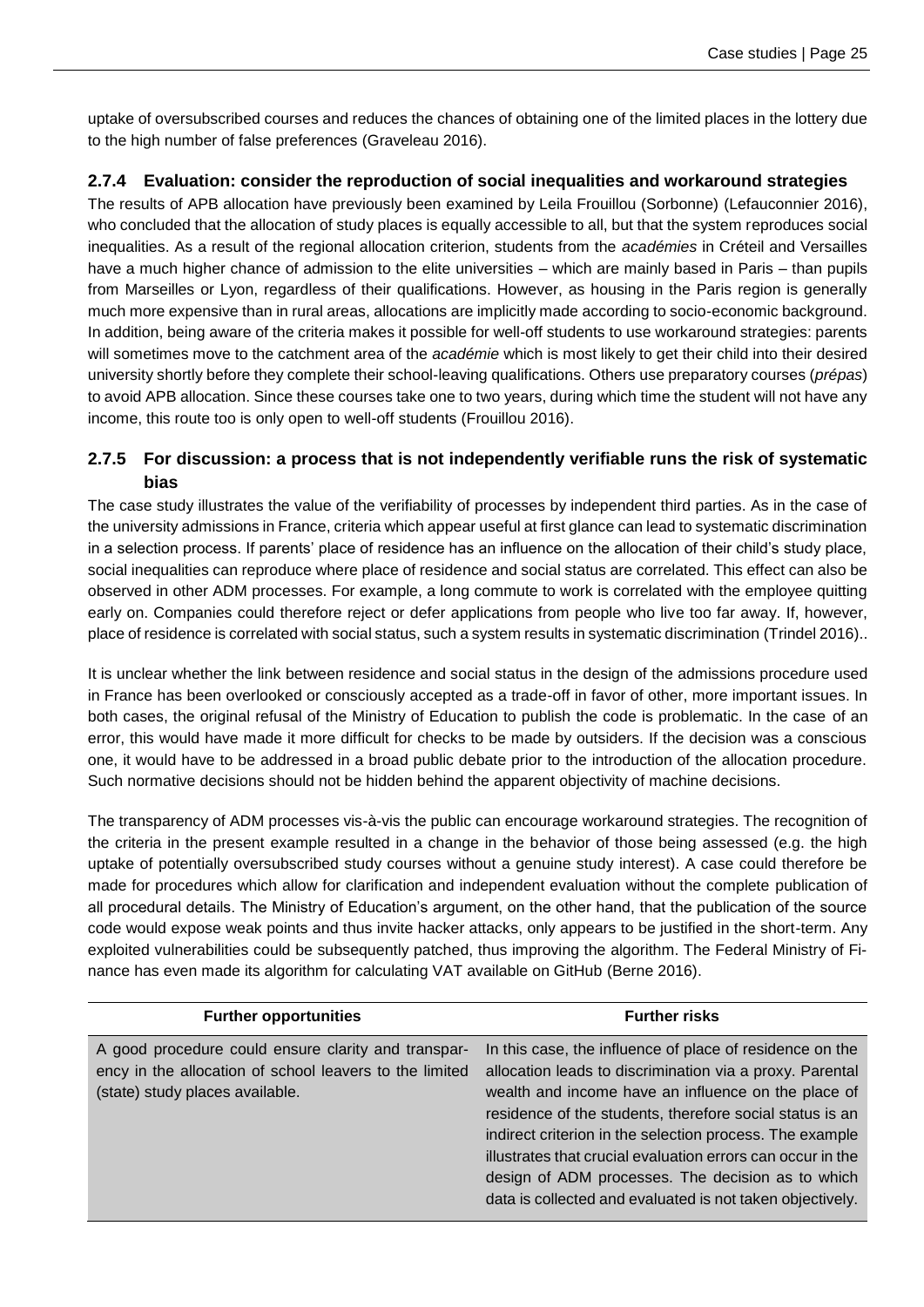| The centralized allocation procedure relieves the bur-<br>den on universities. | The APB process cannot be circumvented, since state<br>institutions of higher education carry out their study<br>place allocation centrally. This illustrates a fundamen-<br>tal risk of ADM processes: the ability to withdraw from<br>them diminishes. Since the decision logic of a system<br>with comparatively low additional effort can be applied<br>to any number of cases, such methods favor centrali-<br>zation. However, this can also result in the extensive<br>scaling of errors. |
|--------------------------------------------------------------------------------|--------------------------------------------------------------------------------------------------------------------------------------------------------------------------------------------------------------------------------------------------------------------------------------------------------------------------------------------------------------------------------------------------------------------------------------------------------------------------------------------------|
|--------------------------------------------------------------------------------|--------------------------------------------------------------------------------------------------------------------------------------------------------------------------------------------------------------------------------------------------------------------------------------------------------------------------------------------------------------------------------------------------------------------------------------------------------------------------------------------------|

### **2.7.6 Situation and relevance in Germany**

Although a comparable portal was launched in Germany in 2013 with hochschulstart.de, thanks to the highly individualized, decentralized decision-making criteria of German universities with regard to which students they accept, the risk of a dominant, standardized process is low. The importance of proximity to a student's place of residence is also lower in Germany due to the lack of local concentration of top universities.

In 2015, Karlsruhe Institute of Technology (KIT) developed something known as the "Admission oracle" for medicine, which calculates the individual wait time for each student for a place to study medicine. To make this possible, researchers used publicly accessible data from hochschulstart.de, including school-leaving exam grades; year of graduation; number of deferred semesters; whether the graduate had passed the medical entrance examination, and if so, with what grade; and whether (relevant) vocational training was undertaken in the meantime. The research team compared some 250,000 student profiles as well as the admission criteria for 36 universities with the relevant admission decision. An automatic learning algorithm then calculated the relevant weightings for admission using this data (Jung et al. 2015). The researchers' aim was to minimize student uncertainty about their application for a place to study medicine, thus preventing unnecessary wait times in cases where students will be turned away in the end.

A comparable attempt to open up state ADM processes by undertaking legal proceedings has not yet been documented.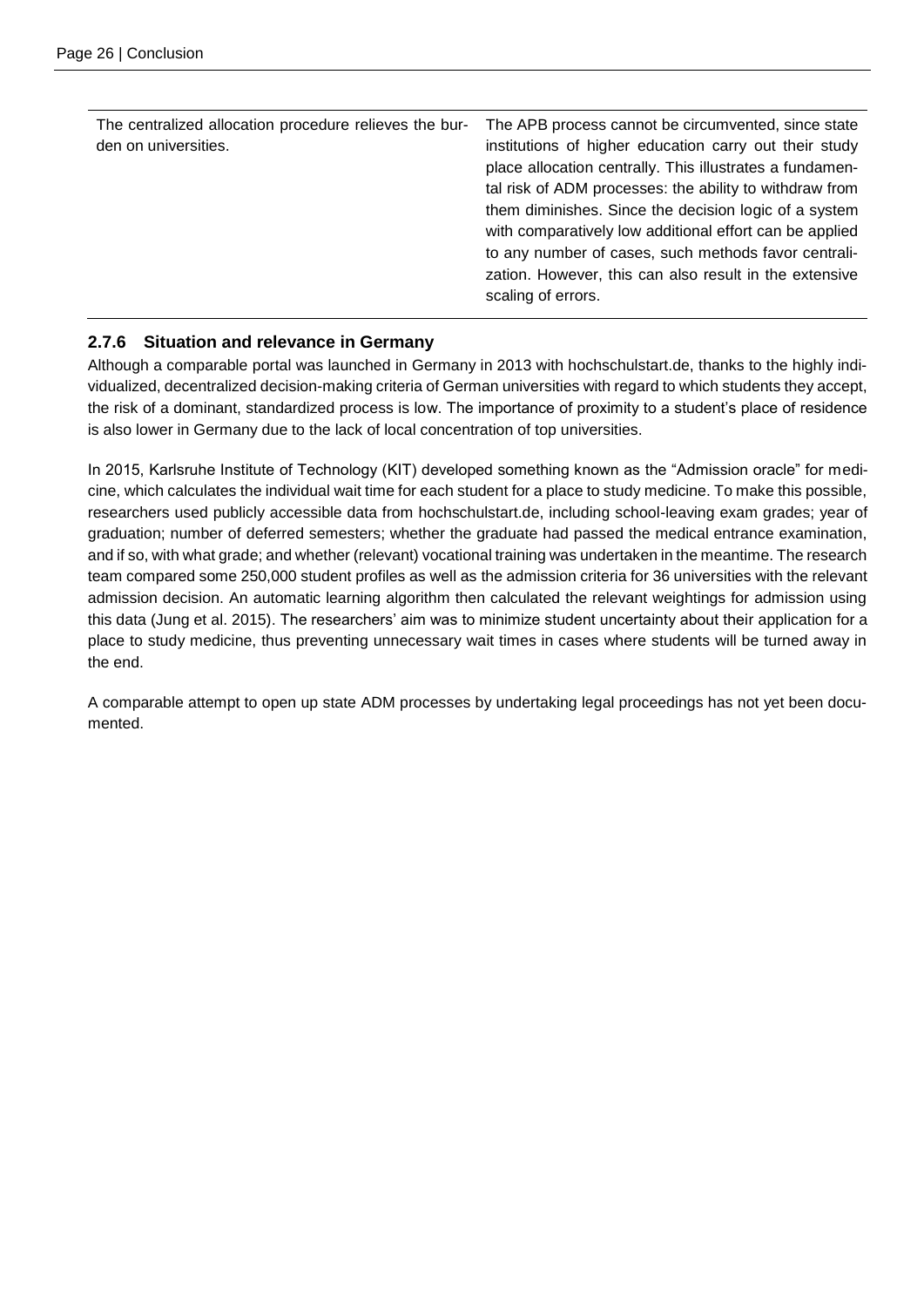### <span id="page-26-0"></span>**2.8 Consider social interdependencies: location-specific predictions of criminal behavior**

Predictive policing based on ADM processes can direct the focus of investigators to individuals (see chapter **Fehler! Verweisquelle konnte nicht gefunden werden.**). Another approach focuses on the locations that ADM processes predict – for example hotspots for specific offenses such as domestic burglaries. Well-known commercially available analysis programs which use this approach include Precobs (Institut für musterbasierte Prognosetechnik, Germany) and Predpol (Predpol, USA).

Authorities and criminologists have been working with geographical patterns of criminal activity since the nineteenth century, when this practice was developed in London. Long before software was deployed in the first ten years of the new millennium, human analysts were using crime statistics to identify high-crime areas. "For example, half of the crime in Seattle over a fourteen-year period could be isolated to only 4.5% of city streets. Similarly, researchers in Minneapolis, Minnesota found that 3.3% of street addresses and intersections in Minneapolis generated 50.4% of all dispatched police calls for service" (Gluba 2014: 5). Such retrospective analyses form the basis of evidencebased police work.

### **2.8.1 Output: burglary predictions for areas measuring 250 x 250 meters**

Precobs software visualizes daily burglary predictions in 250 x 250 meter target areas (Brühl and Fuchs 2014). The system illustrates the predictions by changing the color of the grid squares: the anticipated rate of successive crimes is highest in red grid squares, becoming gradually lower in yellow, green and blue squares. For Precobs, a "near repeat" is when "at least two similar offenses occur within 72 hours within a defined geographical area" (Institut für musterbasierte Prognosetechnik 2014).

Predpol software, which is widely used in the United States and in Great Britain, provides predictions using a similar format. The area is divided into 150 by 150 meter squares, for each of which Predpol calculates the risk of criminal activity for the next two twelve-hour shifts, before displaying just the 20 squares with the highest risk on the map (Mohler et al. 2015: 10).

Ultimately, the police decide whether to deploy resources and how these should be distributed for each shift, based on the hotspot predictions.

#### **2.8.2 Data and decision logic: non-personal crime characteristics**

The prediction of hotspots for specific offenses is based on "near repeat" theory. This criminological approach assumes that following criminal offenses such as car theft, and domestic and car burglaries, the likelihood of further offenses in the local area will increase. Empirical studies from Great Britain, the US, the Netherlands, New Zealand and Australia show statistically significant near-repeat patterns for domestic burglaries (Ferguson 2012: 19).

Precobs analyzes a few parameters, such as the time of the offense, the type of loot (e.g. cash, till), the type of building (e.g. office, business premises, residential building) and the break-in method (e.g. lever, breaking a window by hand, or by foot) in order to recognize the patterns of serial offenders (Brühl 2014). The data are not personal, and information on offenders or victims is not included in the analysis (Schindler und Wiedmann-Schmidt 2015). Despite the clearly delineated objective and input data, Ralf Middendorf, a Precobs developer, says: "We see connections that we cannot explain" (Brühl 2014).

#### **2.8.3 Consequences: greater police presence in risk areas**

Police departments use Precobs and Predpol to set priorities when deploying patrols. In Kent in the UK and in Los Angeles for example (Mohler et al. 2015: 10), or in the Precobs pilot project in Munich: "If Precobs calculates that burglaries are expected in a certain area one day, the police will strengthen their patrol presence in that area" (Brühl and Fuchs 2014).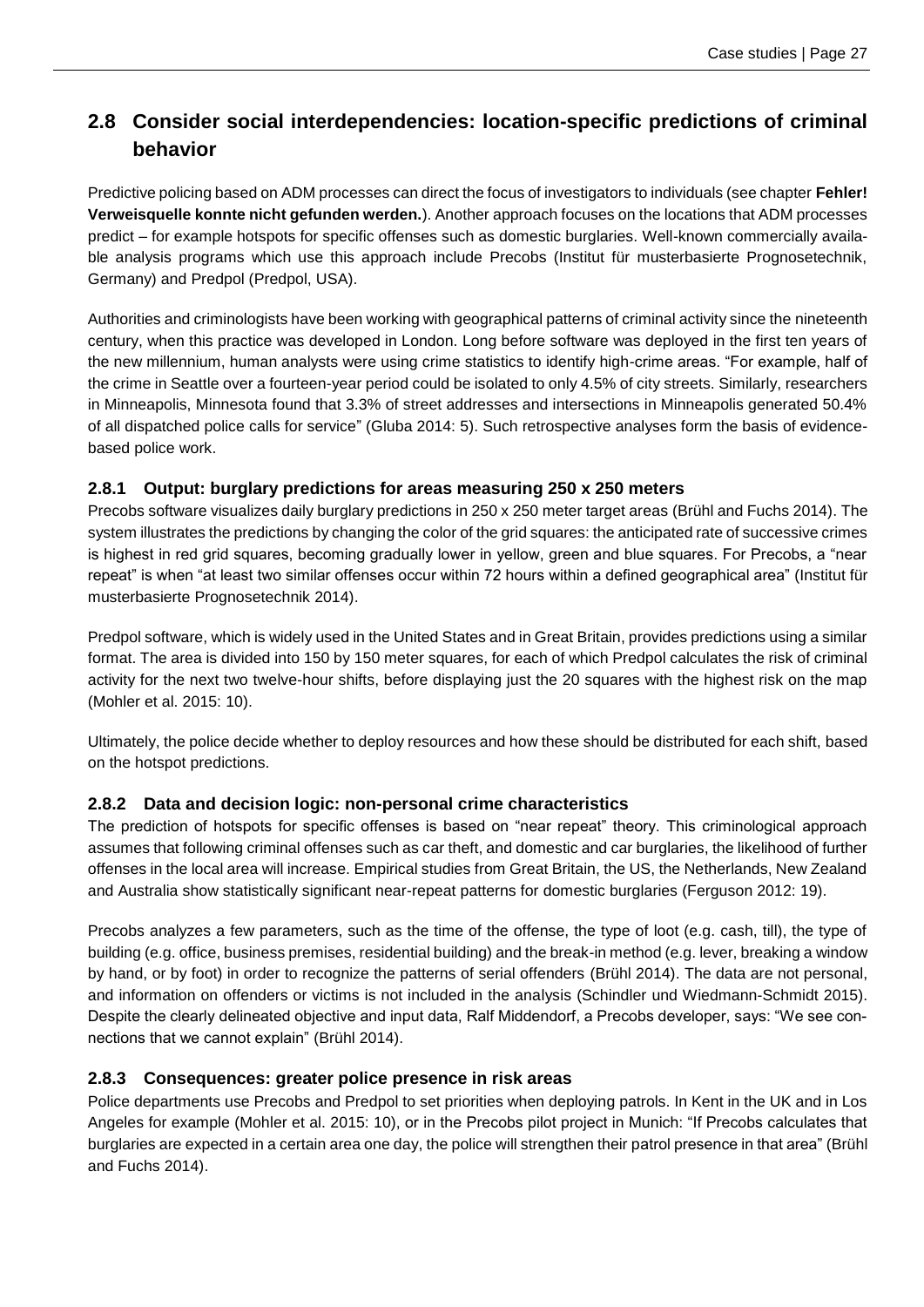### **2.8.4 Evaluation: mixed results with regard to effectiveness**

The few studies carried out under peer review on the use of location-specific predictions of criminal behavior have produced very different results. A study conducted by Predpol employees into Predpol use in Kent (UK) and Los Angeles concluded that the software correctly predicted the location of up to twice as many burglaries as human analysts: "Our results show that ETAS models predict 1.4-2.2 times as much crime compared to a dedicated crime analyst using existing criminal intelligence and hotspot mapping practice" (Mohler et al. 2015:1402). What's more, the crime rates in the hotspots identified by the Predpol software subsequently dropped after additional forces were sent to patrol these areas.

These results are not clear evidence of the efficacy of Predpol, however. With only four analysts in the control group, the quality of the human decisions is unknown, and other possible secondary effects are conceivable:

*"But with only four human analysts of unknown effectiveness included in the study, the comparison is not wholly convincing. (…) More patrol time on ETAS hot spots could indeed be reducing crime; then again, on days when there is little crime for whatever reason, officers could have more time to visit suspect areas" (Perkowitz 2016).*

In 2011, the research-based evaluation in another pilot project using different software found no advantages of the ADM solution: "This study found no statistical evidence that crime was reduced more in the experimental districts than in the control districts" (Hunt, Saunders and Hollywood 2014).

The police in Milan use an ADM process to predict theft hotspots in some neighborhoods. The gendarmerie, which is responsible for other neighborhoods, does not use such processes. A comparison of the clearance rate in these neighborhoods shows that the clearance rate in the police area has improved by eight percentage points since the introduction of the prediction software (Mastrobuoni 2014: 7) – the study is, however, unpublished.

It is unclear whether crime actually decreases or merely shifts location due to the increased patrolling of hotspots. "Questions of the simple shift of crime by concentrating on specific areas, such as in the case of predictive policing, have not been adequately answered due to the research situation" (Gluba 2014: 11).

### **2.8.5 For discussion: social interdependency makes impact assessment more difficult**

The accurate prediction of burglary hotspots, as in the case study, can even prevent certain offenses if there is increased police presence in these areas. The risks are smaller than for personalized predictions (Selbst 2016: 21). In this example, however, the present analyses show how complex the interactions between an ADM process and the environment can be. Even when use is very limited, the interdependences between ADM processes and their environment are highly complex. Only an analysis of the entire socio-informatic process can reveal the relationship between opportunities and risks. Questions to be answered include:

- Does location-specific "predictive policing" drive crime to other areas?
- Do systematic biases result from the fact that the predictions are based on statistics from the cases already known to the police, and the procedure therefore focuses attention on reported rather than unreported crime?
- Do criminals adapt their methods for the procedures used?

| <b>Further opportunities</b>                           | <b>Further risks</b>                                                                                          |
|--------------------------------------------------------|---------------------------------------------------------------------------------------------------------------|
| informants. The systematization and evaluation of such | Human analysts also focus on location-based assess- Only certain crimes are territorial. There is a risk that |
| sources for use in ADM processes can lead to the pub-  | ments, statistics, and information provided by more resources will be invested in the prosecution of          |
| lic discussion of decisions that would not previously  | these predictable types of offenses, due to quicker po-                                                       |
| have been visible (Prabhu 2015: 11).                   | lice success (Selbst 2016: 17).                                                                               |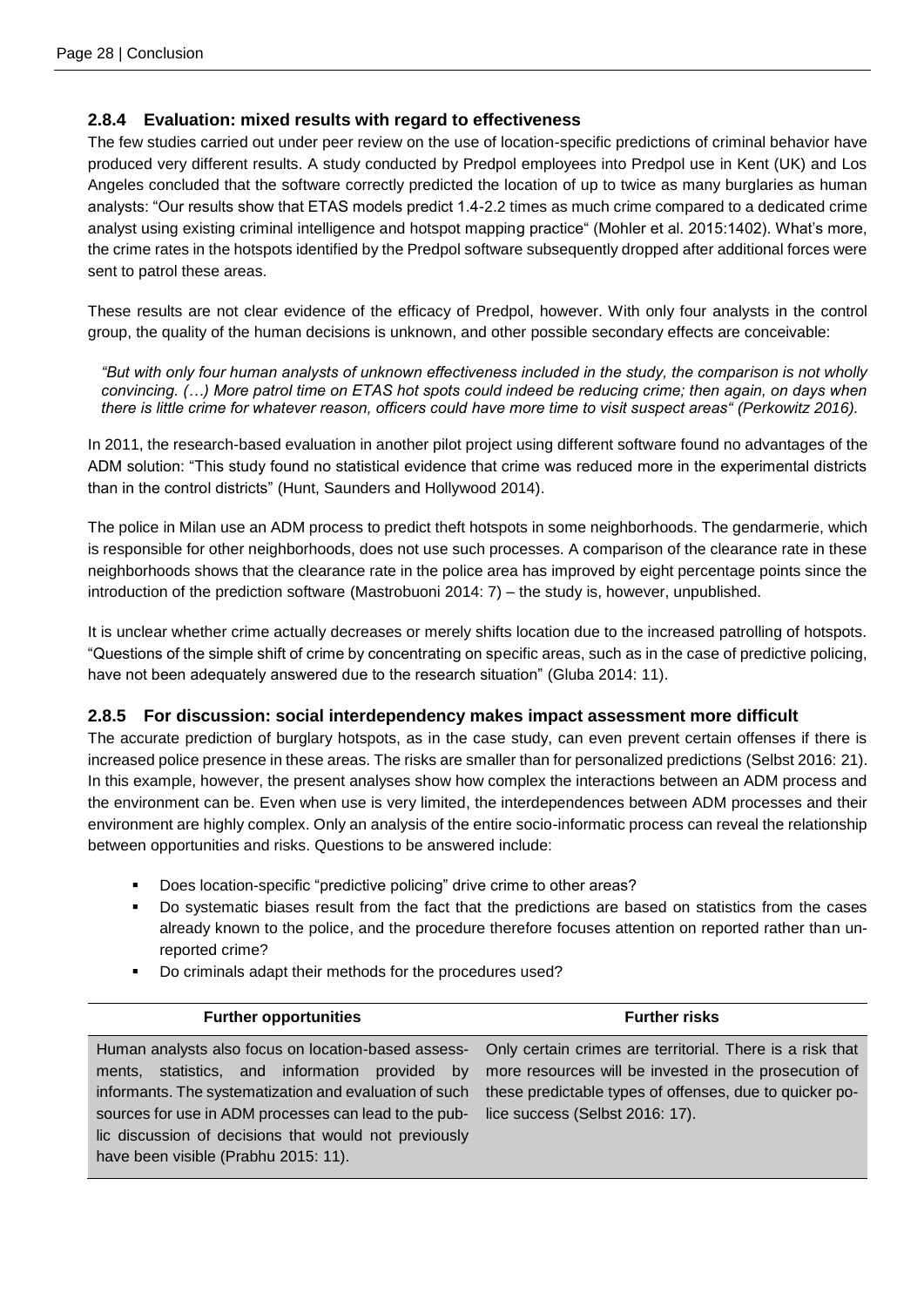#### **2.8.6 Situation and relevance in Germany**

Location-based predictions of criminality are regularly used in Europe, for example in Zurich (Baumgartner, 2015), Kent (Mohler et al. 2015) and Milan (Mastrobuoni 2014). In Germany, this form of predictive policing is currently in use or under development in 14 pilot projects and tests (Pilpul 2016).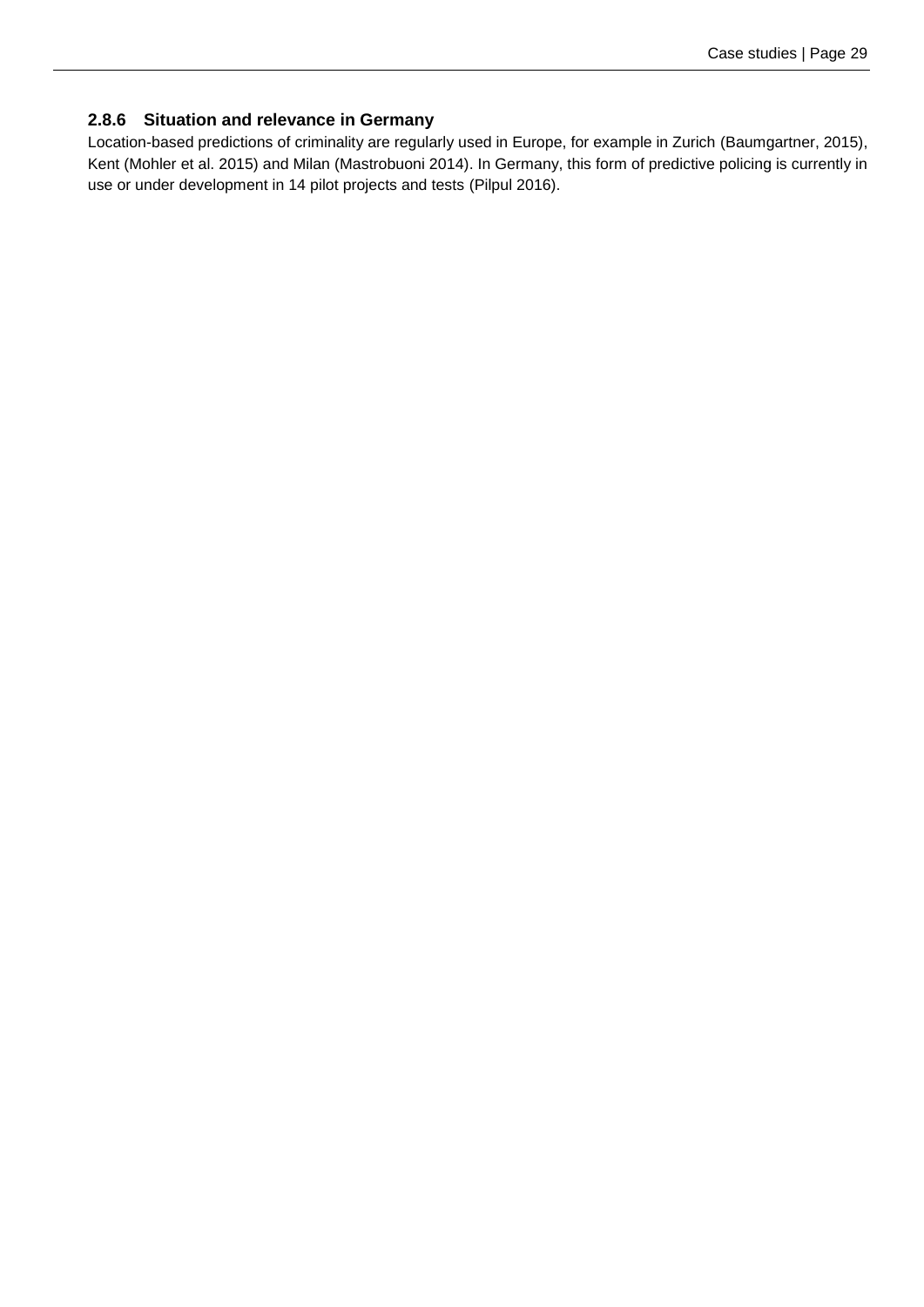### <span id="page-29-0"></span>**2.9 Prevent misuse: credit scoring in the US**

In the United States, three major national credit bureaus make up the market for private consumer credit ratings: TransUnion, Experian and Equifax. According to the US Consumer Financial Protection Bureau (CFPB), each of these suppliers processes around 1.3 billion updates each month for the profiles of more than 200 million consumers (Hurley and Adebayo 2016: 154). These credit bureaus provide predictions based on traditional models such as what is known as the FICO score, which exclusively uses credit history and relevant court judgments, relating to bankruptcy or foreclosure for example, as a data basis. According to estimates by the National Credit Reporting Association, these prediction models disqualify some 70 million US citizens from borrowing who do not receive a score due to a lack of data, or receive a poor repayment prediction based solely on limited information (Robinson and Yu 2014: 6). According to estimates from Experian, "unscoreables" (people with insufficient data for traditional models) include immigrants and college graduates, for example (Hurley and Adebayo 2016: 155).

### **2.9.1 Output: personal information removed, obligation of transparency is lost**

Traditional prediction models provided by FICO and Vantagescore issue a score. The higher the value, the higher the estimate of creditworthiness. The credit bureaus themselves interpret the values for their assessments of borrowers. However, the ADM provider Vantagescore has publicly stated that a borrower in the highest level ("prime") will receive a score of between 661 and 780 (Vantagescore 2013).

The output also influences whether predictions fall within the transparency requirements of the FCRA regulation on credit information. Since the law is aimed at individuals, it does not capture aggregated marketing scores, which provide information about rows of houses, for example.

*"Aggregated marketing scores – which are computed on a household or block level, and arguably not tied to any one consumer's identity – have become a primary way for credit bureaus to sell, and for creditors and other actors to use, consumers' credit histories to market to them with greater precision. These products often come within a hair's breadth of identifying a person. (…) In other words, it provides detailed insight into the financial characteristics of the 'group' of people in a single household – and does so putatively without triggering any of the protections of the FCRA" (Robinson and Yu 2014: 17).*

Potential lenders may also include other factors in their decision. As FICO states in information for customers: "Your credit score is calculated from your credit report. However, lenders look at many things when making a credit decision, such as your income, how long you have worked at your present job and the kind of credit you are requesting" (Fair Isaac Corporation 2017). It is unclear how often such decisions are automated and when a human decision-maker is involved. For some applications, it is obvious that the decisions have been purely machine-based and automated: for example, with online credit applications or the evaluation of waiting callers on a hotline based on their credit scoring.

### <span id="page-29-1"></span>**2.9.2 Data and decision logic: credit providers, power suppliers, social networks**

Two laws define which predictions are permissible: the Fair Credit Reporting Act (FCRA) requires that the data sold about individuals be relevant and accurate and that it may only be used for certain permitted purposes. The Equal Credit Opportunity Act (ECOA) prohibits the inclusion of protected characteristics such as race or age in credit rating systems (Robinson and Yu 2014b: 6).

Two fundamental changes have shaped the situation in the USA:

- New prediction models use data sources such as social networks and consumer profiles to predict the creditworthiness of people who were not previously given a scoring (see: [Data and decision logic:\)](#page-29-1).
- Credit bureaus are developing new predictions which, perhaps counterintuitively, are not covered by FCRA regulation: "marketing scores", for example, can be based on information relating to creditworthiness, however, these are not used for lending, and are instead used for things like pricing, etc. (ibid.).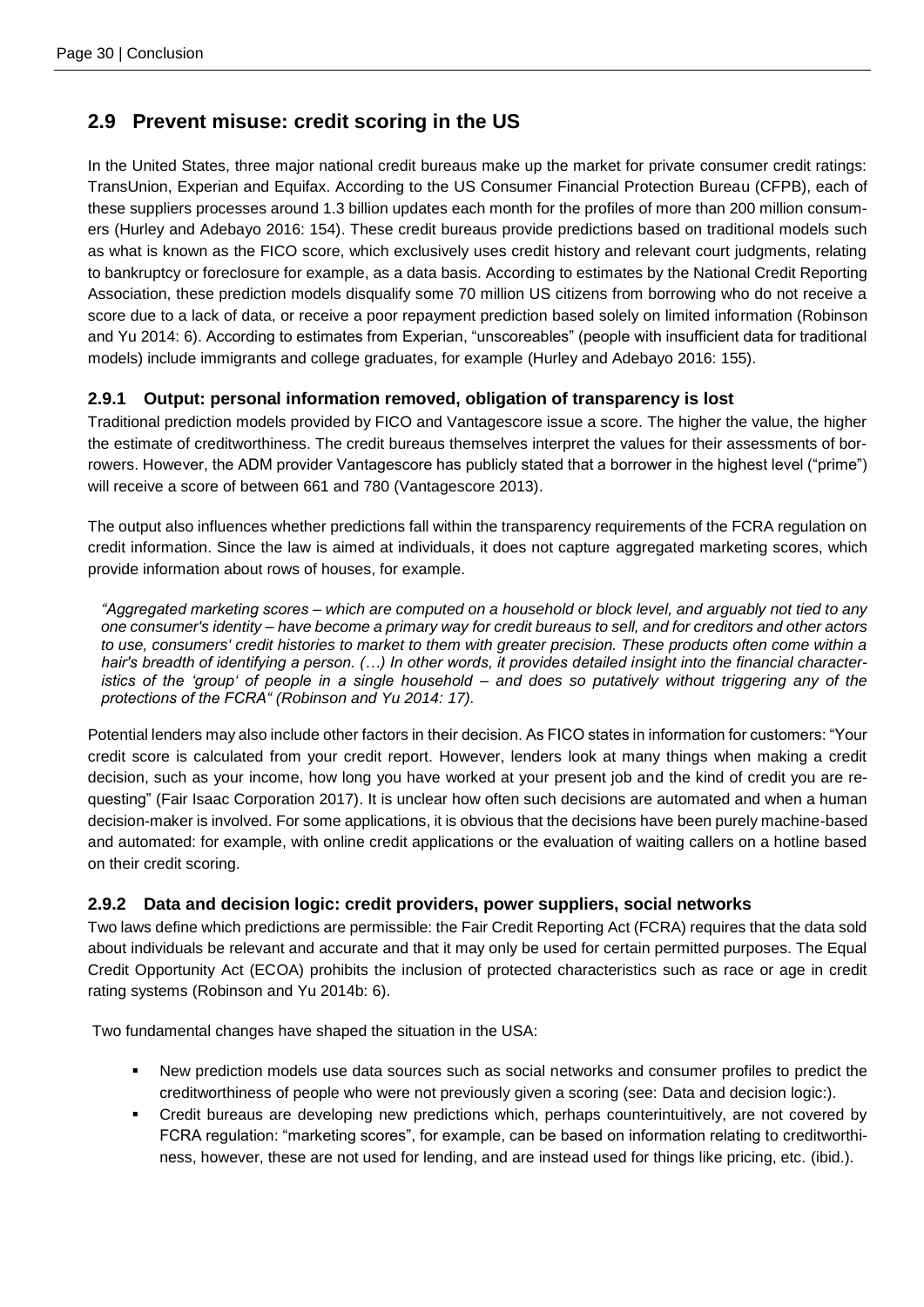Robinson and Yu (2014b: 4) distinguish between three approaches to predicting creditworthiness in the US based on the data used in ADM processes:

- Traditional prediction models use only information relating to the repayment of loans, obtained for example from credit card companies or mortgage lenders.
- Mainstream alternative models also evaluate data obtained from member companies of credit bureaus, but also consider the regular settlement of outstanding payments, e.g. utilities (electricity, water, etc.) (ibid.: 10)
- Fringe alternative models also use data not related in any way to the settlement of outstanding payments to predict creditworthiness. Depending on the model, this might include social media profiles, location data from the applicant's smartphone, information about purchasing behavior, or evaluations of how quickly a user scrolls through the information on the credit provider's website (ibid.: 13 et seq.). These models are often referred to in the US as "alternative credit decisioning tools" (ACDT).

The decision logic of the systems is difficult to understand, even for traditional prediction models. The two largest providers of traditional prediction models, FICO and Vantagescore, operate many different versions of their ADM processes for different customers (Hurley und Adebayo 2016: 155). The information offered by these two providers on how these work does not differentiate between different procedures.

- FICO states that the scoring value is based on information relating to individual behavior across five categories: past payment history, extent of the individual's credit history, amount of existing loans, nature of existing loans, and amount of new loan requests. The report quantifies the weighting of the categories with percentages, but relativises them. The weighting is different for each scoring: "… it's impossible to measure the exact impact of a single factor in how your credit score is calculated without looking at your entire report. Even the levels of importance shown in the FICO Scores chart are for the general population, and will be different for different credit profiles" (Fair Isaac Corporation 2017).
- Vantagescore specifies the same basic requirements for the prediction of creditworthiness as FICO, but also considers exhausted credit lines. Borrowers are given behavioral tips for obtaining a good score. For example: "Maintain a mix of accounts (credit cards, auto, mortgage) over time to improve your score. Prime consumers have an average of 13 loans. Typically the oldest loan is more than 15 years old" (Vantagescore 2013) This is a possible reference to the decision logic: the ADM process may compare the similarity of the profile of a potential borrower with the profiles of borrowers who make reliable repayments.

An important factor in all established models is the age of the available data: "Credit files that have gone more than six months with no reported activity are considered 'stale' by the FICO algorithm, and will not produce a score" (Robinson und Yu 2014c: 17). This may offer some explanation as to why approximately 70 million US citizens are not given a credit prediction due to a lack of data.

Citron and Pasquale criticize the fact that this information makes the decision logic of the procedures unclear and is of no help to the individual concerned: "Looking forward, a consumer has no idea, for example, whether paying off a debt that is sixty days past due will raise her score. The industry remains highly opaque, with scored individuals unable to determine the exact consequences of their decisions" (2014: 18).

The decision logic of alternative prediction models are even more difficult to explain on the basis of publicly available information. ZestFinance, a provider of new prediction models, processes up to 10,000 data points per credit applicant, including mobile phone payments and even behavioral data, including "unusual observations, such as whether applicants use proper spelling and capitalization on their application form, how long it takes them to read it, and whether they bother to look at the terms and conditions" (O'Neil 2016a: 144). The founder and managing director of the provider Douglas Merrill explained in an interview that the decision logic used by his company is not always clearly comprehensible in each individual case: "Merrill acknowledges that in many cases, there's no explanation for why a particular data point helps or hurts a credit score. For instance, borrowers who write in all-caps are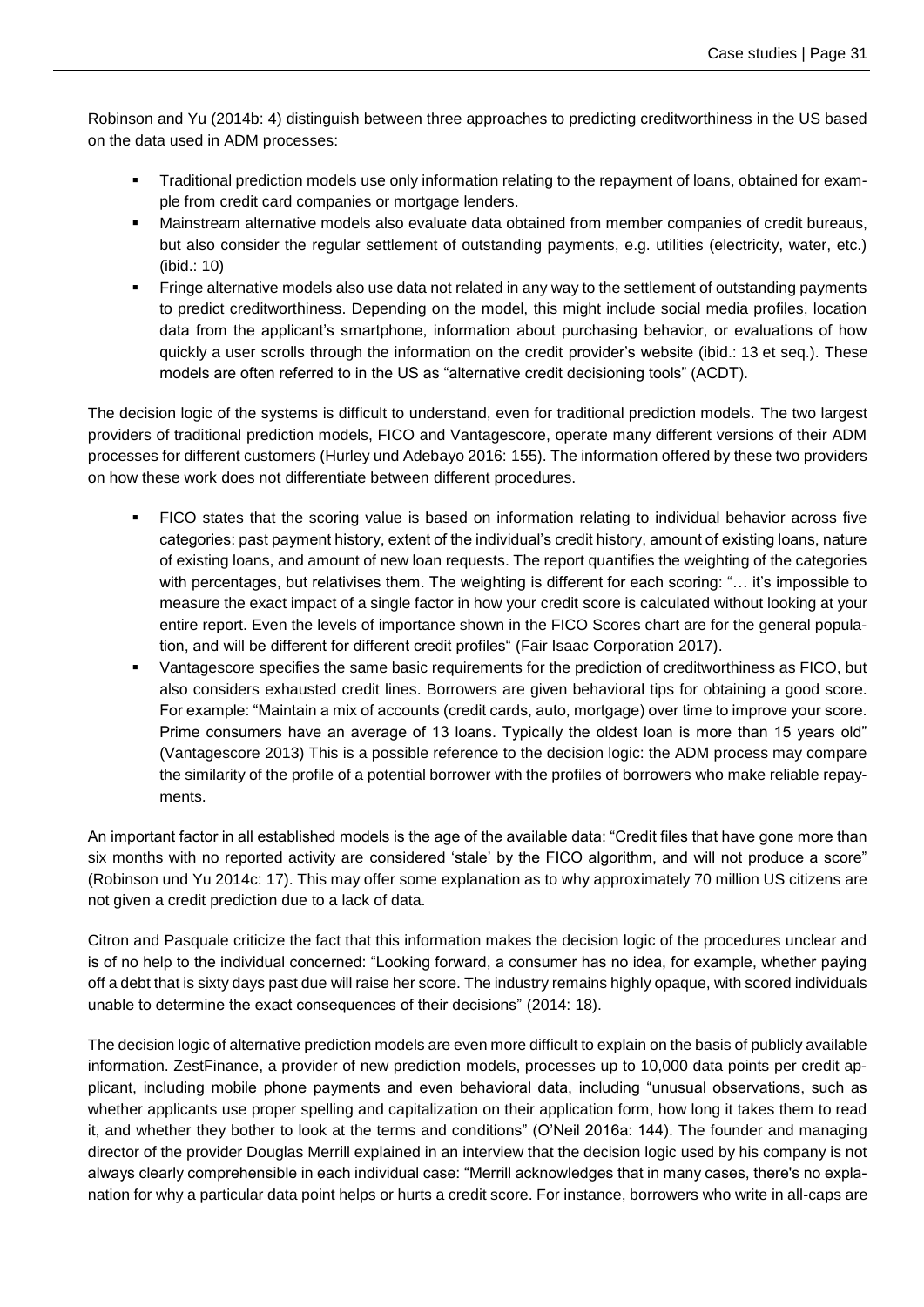riskier, the firm's credit scoring system discovered after underwriting thousands of loans. 'We don't know why. It just is', said Merrill" (Koren 2015).

#### **2.9.3 Consequences: scoring affects insurance premiums and applicant selection**

Many US citizens will not be granted loans – or will be granted only very expensive loans – because their profiles do not contain sufficient data for predictions to be made.

This situation may be made all the more serious by the fact that the procedures originally developed for predicting the default probability of loans are also used as indirect indicators for altogether separate questions. Some examples:

*Insurance:* predictions of creditworthiness influence the cost of car insurance in many US states. According to a price analysis by the consumer organization Consumer Reports, in some cases a below-average scoring value can increase the cost of premiums by up to 1301 dollars per year, regardless of driving behavior (Consumer Reports 2015). This practice is permitted in all US states, with the exception of California, Hawaii and Massachusetts. In some states, the price premiums for people with bad credit predictions may be even higher than for those with drink-driving convictions (O'Neil 2016a: 149).

*Candidate selection:* According to a survey conducted by the US Society for Human Resource Management (SHRM) in 2012, 47 percent of personnel departments used credit ratings for selecting candidates: 34 percent of respondents used these for some candidates, while 13 percent checked the credit rating of all candidates (Society for Human Resource Management 2012: 8). According to a US aid organization, jobs in the low-wage sector are particularly affected: "The people contacting her group, she said, are 'mostly lower-wage workers', especially those applying to big retail chains" (Rivlin 2013).

Those affected are faced with unemployment:

*"Among survey respondents who are unemployed, 1 in 4 says that a potential employer has requested to check their credit report as part of a job application. 1 in 10 survey respondents who are unemployed have been informed that they would not be hired for a job because of the information in their credit report. Among job applicants*  with blemished credit histories, 1 in 7 has been advised that they were not being hired because of their credit" *(Traub 2013: 9).*

#### **2.9.4 Evaluation: virtually no independent studies, evidence of age discrimination**

No current, independent, representative and systematic investigation of the quality of the different prediction models has been undertaken. The 2012 investigation published by the US Federal Reserve Bank on the possible disparate impact of the scoring values is based on data sets from the years 2003 and 2004 (Avery, Brevoort and Canner 2012: 3). The results from these 300,000 data sets along with demographic information indicate that there is no difference in treatment on the basis of ethnicity or gender, however, there is evidence that the processes discriminate against young people:

*"Our results provide little or no evidence that the credit characteristics used in credit history scoring models operate as proxies for race or ethnicity. (…) We do, however, find some evidence that credit characteristics associated with the length of an individual's credit history (…) may have a disparate impact by age. In particular,*  we find that the predictiveness of this credit characteristic increases when the credit scoring model is estimated *in an age neutral environment" (Avery, Brevoort und Canner 2012: 27).*

This result illustrates a weakness of traditional prediction models: those who are lacking in certain areas (age, data, payment history) are given more expensive loans – or no loans at all in cases of insufficient data.

The reliability of traditional prediction models was investigated by the US Federal Trade Commission (FTC) in 2012. In the context of this investigation, 1,001 participants assessed their credit reports (2,968 in total). Results: 26 percent of the participants discovered errors in their information; 21 percent achieved a correction by contesting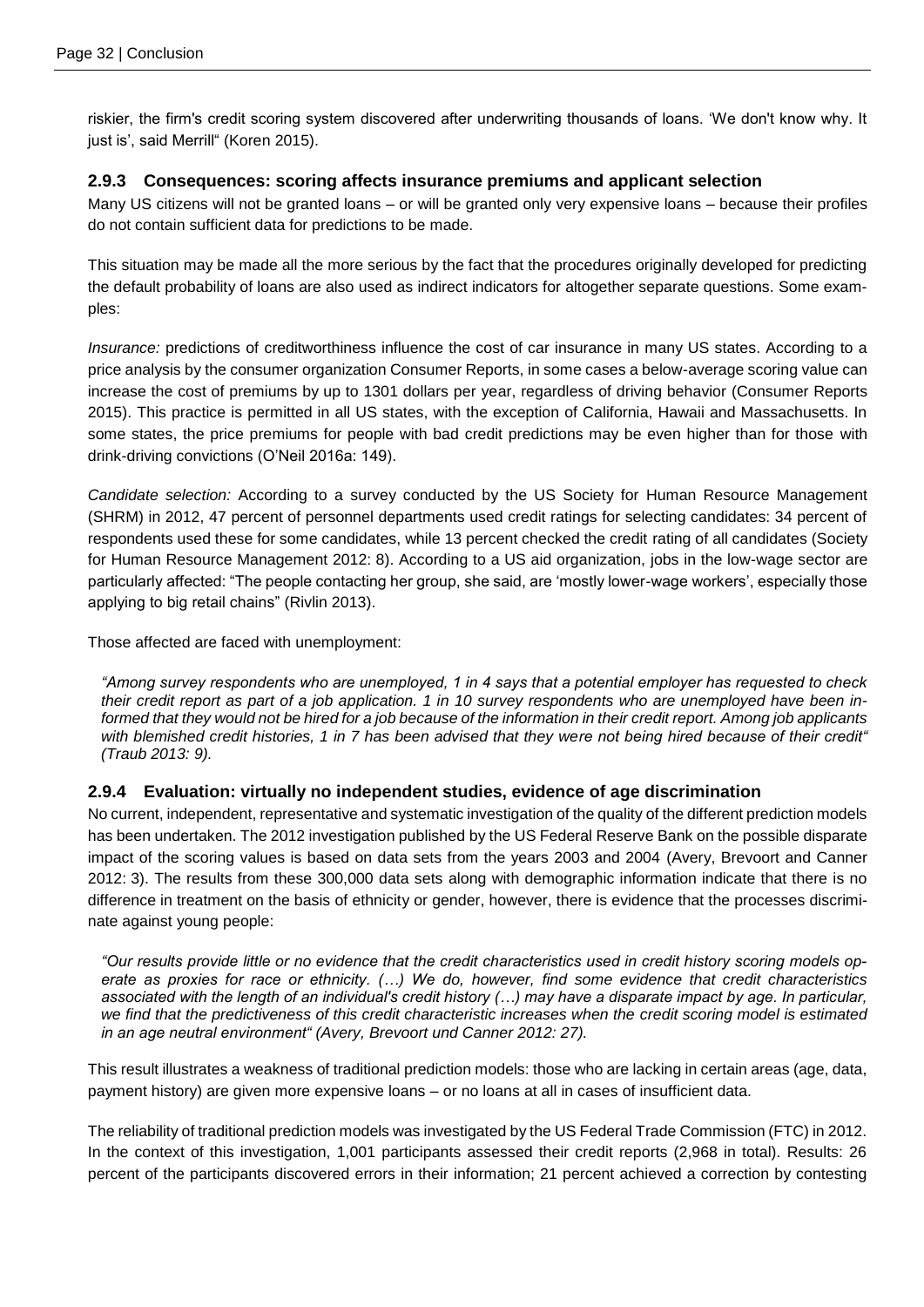this information; only 13 percent received a different scoring value following this correction (Federal Trade Commission et al. 2012: 5).

The Policy and Economic Research Council (PERC) examined how the inclusion of payments to electricity and telecommunications providers affects credit ratings. The assessment of mainstream alternative models was positive. 25 percent of those examined in the study, who had previously had insufficient payment information for traditional prediction models ("thin-file population"), were classified into a better risk category following the inclusion of supplier data. Only six percent would have received a poorer classification to a lower risk level with the inclusion of this expanded information (Turner et al. 2012: 6).

Providers of fringe alternative prediction models promise to allow far more people access to credit. However, there have been no independent, representative and systematic evaluations on the models used, as explained by Robinson and Yu (2014):

*"Less still is known about the financial startup scene, which relies on even more exotic data. For example, Zest-Finance boasts that its "big data underwriting model provides a 40% improvement over the current best-in-class industry score." But it is unclear how accurate the "best-in-class industry score" actually is for Zest's target population of consumers, much less how ZestFinance measures up to that benchmark" (a.a.O.: 27).*

#### **2.9.5 For discussion: misuse of scoring values transfers participation effects**

The case study highlights the implications of a concept such as creditworthiness being used as a proxy value for the classification of people in many other areas of life. In some cases, the concept of creditworthiness is clearly misused, for example to offer expensive credit cards to people with bad scores or to place their calls to call centers at the bottom of the list (O'Neil 2016b: 132 ff.).

The automated processing of ADM procedures serves to facilitate such examples of misuse. The legal framework in the United States has led to the automated procedures of insurance companies translating personal credit ratings into so-called marketing scores. The current prevailing perception is that these are not subject to credit regulation in the US, however, they are ultimately sufficient for discriminatory treatment on an individual basis by companies (Robinson and Yu 2014b: 6).

The credit score offers a clear and simple answer – in the examples of misuse, however, this is not the answer to the pertinent question. Whether an individual's credit score actually tells us anything about their work performance or risk of accident is more than doubtful. Such an approach merely transfers disadvantages from one sphere of life to another. These examples show that the effects of ADM processes on individuals cannot be evaluated solely on the basis of data protection logic.

| <b>Further opportunities</b>                            | <b>Further risks</b>                                                                                    |
|---------------------------------------------------------|---------------------------------------------------------------------------------------------------------|
|                                                         | ADM-based alternative models for the prediction of These alternative models are rarely subject to inde- |
| creditworthiness can provide people with access to      | pendent research (Robinson and Yu 2014: 27). They                                                       |
| loans that would previously have been evaluated by      | may also systematically discriminate against certain                                                    |
| traditional models as high risk due to a lack of infor- | groups of people, for example people with writing disa-                                                 |
| mation about their payment behavior (Turner et al.      | bilities in cases where spelling errors in the loan                                                     |
| 2012: 23; Hurley and Adebayo 2016: 156).                | application are considered a sign of increased risk of                                                  |
|                                                         | default (O'Neil 2016a: 144).                                                                            |

#### **2.9.6 Situation and relevance in Germany**

In Germany, credit bureaus provide information on companies and individuals. The Federal Data Protection Act permits scoring under certain conditions. For example, the data used to calculate the probability value must be demonstrably significant for the calculation of the probability of the behavior in question, on the basis of a scientifically recognized mathematical-statistical method; it is not permitted for predictions to be made on the basis of just address data (§ 28b Federal Data Protection Act, BDSG).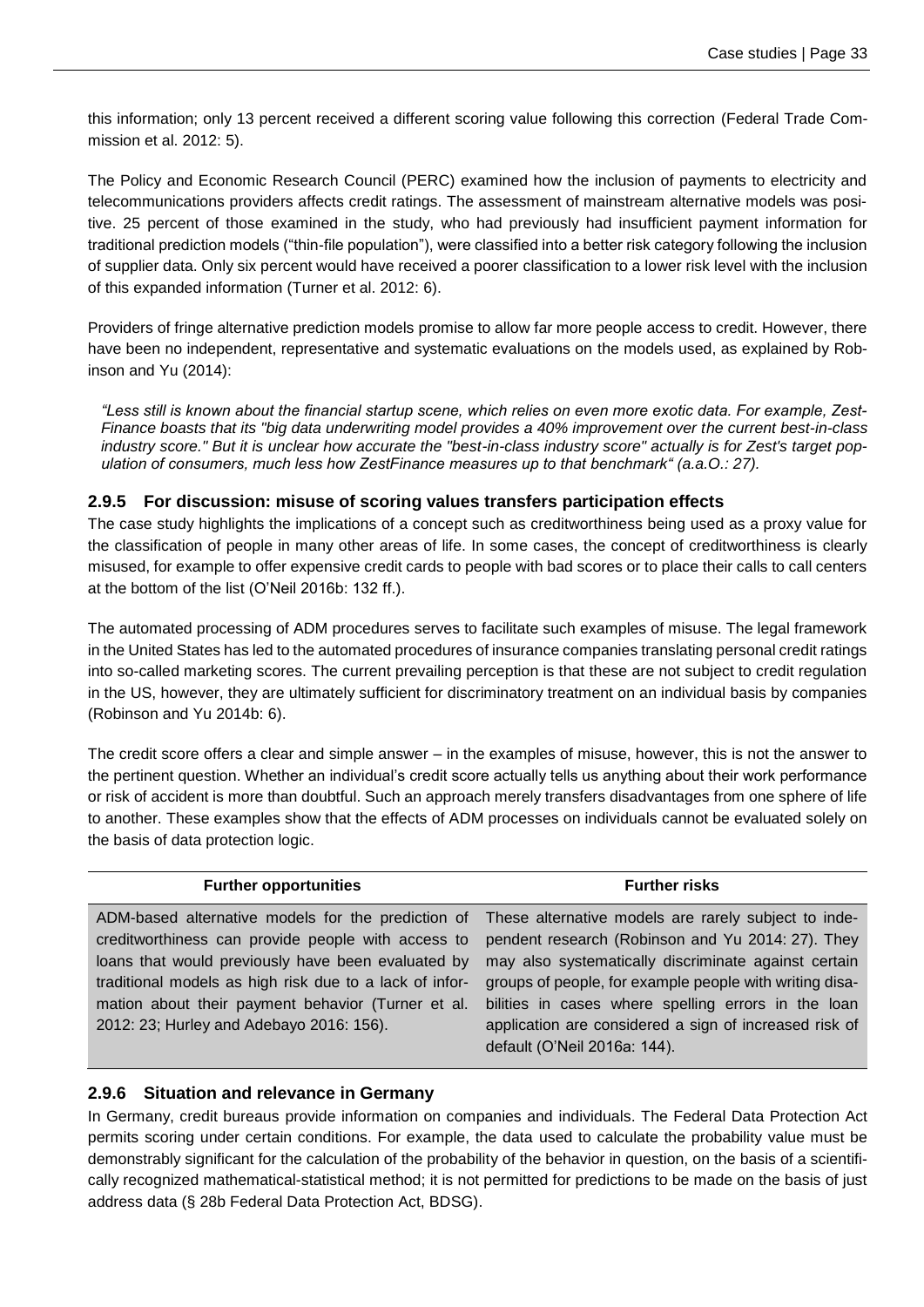In 2014, the German Federal Supreme Court (BGH) ruled that people who have been assessed are not entitled to know precisely how the evaluation of their future behavior has been calculated. In the proceedings, a woman who had not been granted a loan after being assessed by the German private credit bureau Schufa filed a suit for information. In her view, the data provided by Schufa did not meet the legal requirements. The BGH ruled that the "abstract method of score value calculation need not be communicated" and that the following information, in addition to other data, is protected as a trade secret: "(...) the calculation parameters incorporated in the first step of the score formula, such as the statistical values used, the weighting of individual calculation elements in the determination of the probability value, and the formation of possible comparison groups as a basis for the scoring" (Bundesgerichtshof 2014: 1). A constitutional appeal against this judgment is currently pending ("Schufa-Klägerin zieht vor Verfassungsgericht" 2014).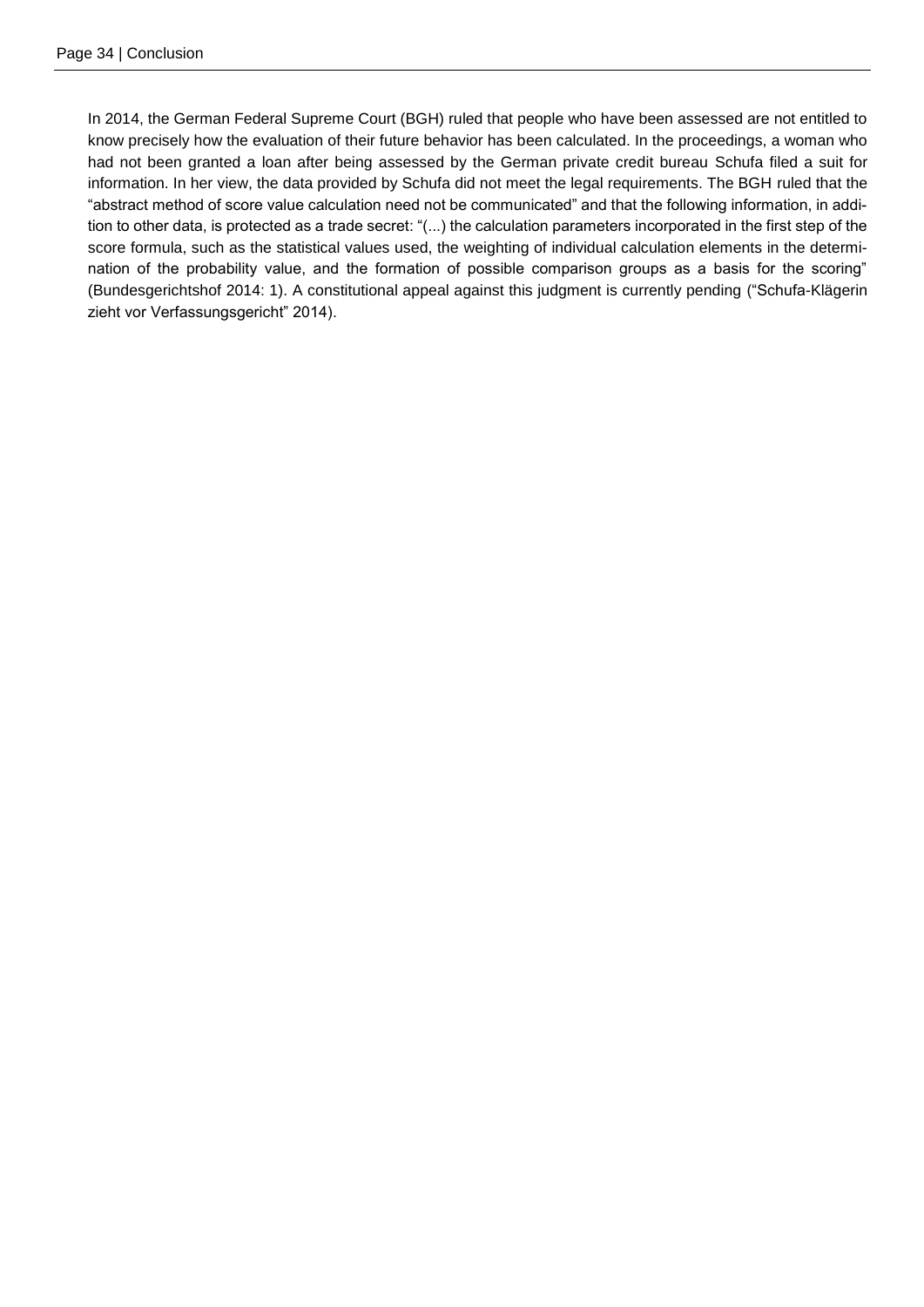### <span id="page-34-0"></span>**3 Conclusion**

The case studies show that ADM processes influence decisions about people, as well as how this occurs. When machines evaluate us and their predictions impact civil liberties – as in the case of use by the courts or by the police – or equal opportunities – as in the selection of candidates or assessments of creditworthiness – society must consider the fairness and participation impacts of these processes.

It is worth looking closely at the specific context, because not every ADM process poses the same risks. The social requirements on ADM processes can vary, depending on the impact of these processes on society and on basic individual rights. Automatic spell-checkers or navigation systems have different effects on a person's life than systems that assign credit risk or risk of criminal behavior.

The aggregation of the opportunities and risks from the case studies (see [Table 2: Abstract overview of opportuni](#page-35-0)[ties and risks from the case studies](#page-35-0) on the following page) points to some overarching participation-critical factors of ADM processes. These are based on different aspects of the socio-informatic process as a whole, and affect different levels. Three examples:

- *Designing ADM processes at the micro and meso level:* the selection of data and determination of criteria at the beginning of the development process may involve normative assumptions that affect fundamental social issues in certain cases.
- *Provider and operator structure at the macro level:* The diversity of different ADM processes and operators can strengthen participation (e.g. by means of creditworthiness predictions aimed at people who were previously excluded by the system), as well as expand options for withdrawal and increase falsifiability. Accordingly, monopolistic structures increase the risk of the individual being "excluded from the system".
- *Dealing with ADM predictions at the micro, meso and macro level:* The interaction of technology, society and individuals has a huge influence on the handling of, and thus the impact of, algorithms. Important questions therefore include: How do people (both ADM developers and users, as well as the general population) deal with the automated predictions? Do these processes include opportunities to refute ADM predictions?

Further systematic analyses of possible sources of error at different stages of ADM processes are required here – from the definition of objectives and the measurability of the concepts, to data collection, the selection of algorithms, and the embedding of the process in the social context (cf. Zweig 2016). Quality criteria for ADM processes are required which include all levels and steps. The needs for action highlighted in the introduction can serve as an initial basis in this regard (cf. [Table 1: Need for action in algorithmic decision-making processes\)](#page-5-0).

An important, almost fundamental quality characteristic should once again be highlighted at this point: an analysis of the opportunities, risks and societal consequences was only possible because independent third parties were able to examine the quality of the machine decisions. Institutions such as the investigative journalism organization Propublica (see chapter [2.1 Recidivism predictions used in the legal system\)](#page-8-0), the US Government Accountability Office (see chapter [2.5 Automatic face recognition systems\)](#page-17-0) or the student representation organization Droits des lycéens (see chapter [2.7 University admissions in France\)](#page-23-0) have invested time and money in data collection, data analysis and legal disputes, in order to attempt to explain the algorithms used and to provide some transparency in this regard. The question of whether a social debate about the impact of specific ADM processes is even possible currently depends on institutions such as these. This needs to change since the verifiability and transparency of algorithmic decisions form an indispensable knowledge basis for solution-oriented social discourse, with the aim of ensuring that ADM processes are designed for increased participation and that machine decisions serve people.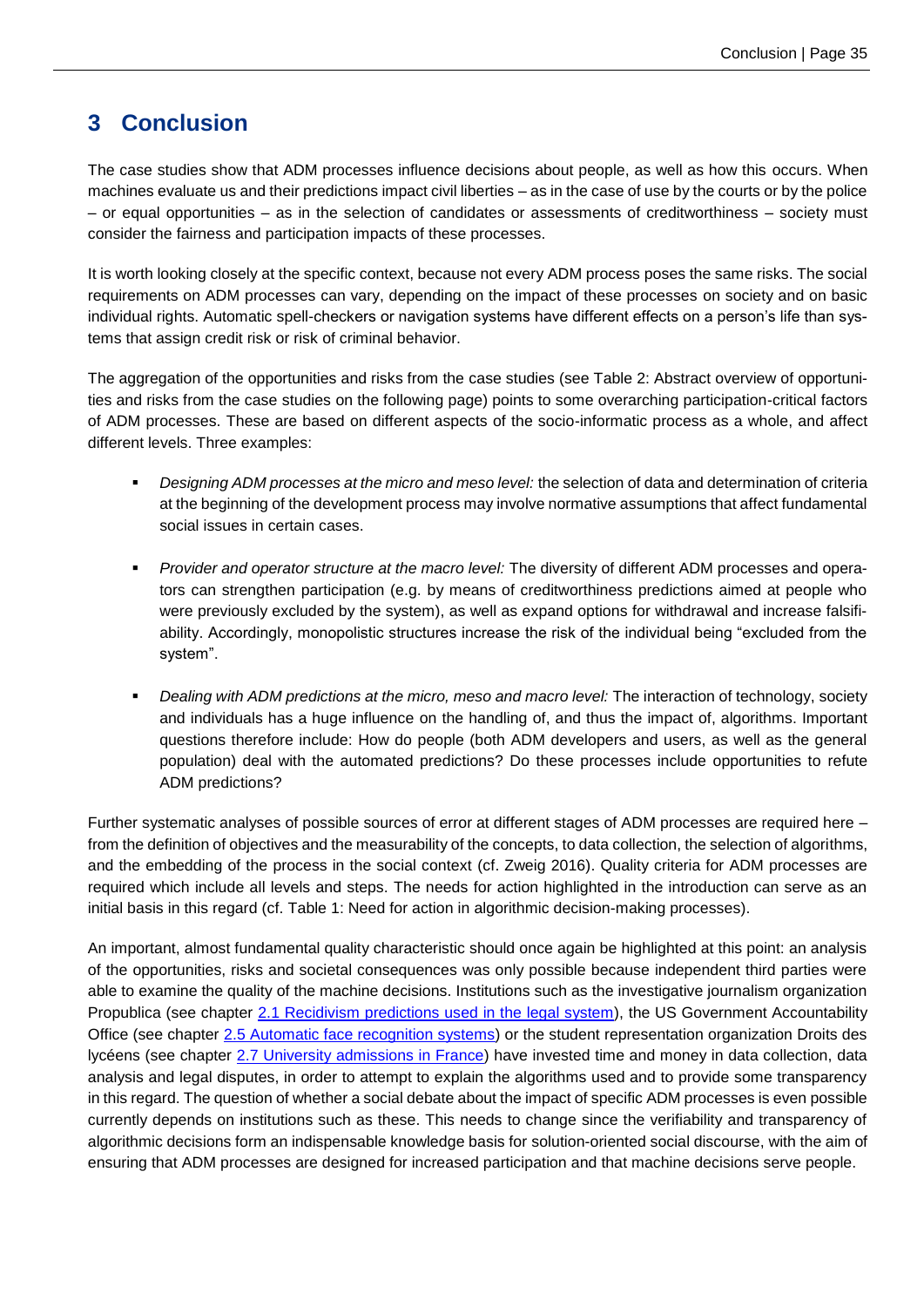| <b>Dimension</b>                  | <b>Opportunities</b>                                                                                                                                                                                                                                                                       | <b>Risks</b>                                                                                                                                                                                                                                                                                                                     |
|-----------------------------------|--------------------------------------------------------------------------------------------------------------------------------------------------------------------------------------------------------------------------------------------------------------------------------------------|----------------------------------------------------------------------------------------------------------------------------------------------------------------------------------------------------------------------------------------------------------------------------------------------------------------------------------|
| <b>Normative assumptions</b>      | When an ADM process is designed,<br>normative decisions (e.g. about fair-<br>ness criteria) must be made before<br>the process is used. This offers an<br>opportunity to discuss ethics issues<br>thoroughly and publically at the very<br>start and to document decisions.                | ADM processes can hide normative<br>decisions behind their design. If dis-<br>cussion is only possible once the<br>design phase is complete, any nor-<br>mative assumptions are more likely<br>to be accepted as unalterable.                                                                                                    |
| <b>Data</b>                       | Software can analyze<br>much<br>a<br>greater volume of data than humans<br>can, thereby identifying patterns and<br>answering certain questions faster,<br>more precisely and less expensively.                                                                                            | The data used for an ADM process<br>can contain distortions that are<br>seemingly objectified by the process<br>itself. If the causalities behind the<br>correlations are not verified, there is<br>a significant danger that uninten-<br>tional, systematic discrimination will<br>become an accepted part of the pro-<br>cess. |
| <b>Consistency of application</b> | Algorithm-based predictions apply<br>the predetermined decision-making<br>logic to each individual case. In con-<br>trast to human decision makers,<br>software does not have good and<br>bad days and does not in some<br>cases arbitrarily use new, sometimes<br>inappropriate criteria. | In exceptional cases, there is usually<br>no possibility for assessing unex-<br>pected relevant events and reacting<br>accordingly. ADM systems unfail-<br>ingly make use of any incorrect<br>training data and faulty decision-<br>making logic in each and every case.                                                         |
| <b>Scalability</b>                | Software can be applied to an area<br>of application that is potentially many<br>times larger than what a human de-<br>cision maker can respond to, since<br>the decision-making logic used in a<br>system can be applied at very low<br>cost to a virtually limitless number of<br>cases. | ADM processes are easily scalable,<br>which can lead to a decrease in the<br>range of such processes that are or<br>can be used, and to machine-based<br>decisions being made much more of-<br>ten and in many more instances that<br>might be desirable from a societal<br>point of view.                                       |
| <b>Verifiability</b>              | Data-driven and digital systems can<br>be structured in a way that makes<br>them clear and comprehensible, al-<br>lows them to be explained and<br>independently verified, and provides<br>the possibility of forensic data analy-<br>sis.                                                 | Because of process design and op-<br>erational<br>model,<br>independent<br>evaluations are often only possible,<br>comprehensible or institutionalized<br>to a limited degree.                                                                                                                                                   |
| Adaptability                      | ADM processes can be adapted to<br>new conditions by using either new<br>training data or self-learning sys-<br>tems.                                                                                                                                                                      | The symmetry of the adaptability in<br>all directions depends on how the<br>process is designed. One-sided ad-<br>aptation is also possible.                                                                                                                                                                                     |
| <b>Efficiency</b>                 | machines evaluate large<br>Having<br>amounts of data is usually cheaper                                                                                                                                                                                                                    | Efficiency gains achieved through<br>ADM processes can hide the fact                                                                                                                                                                                                                                                             |

<span id="page-35-0"></span>*Table 2: Abstract overview of opportunities and risks from the case studies (source: own representation)*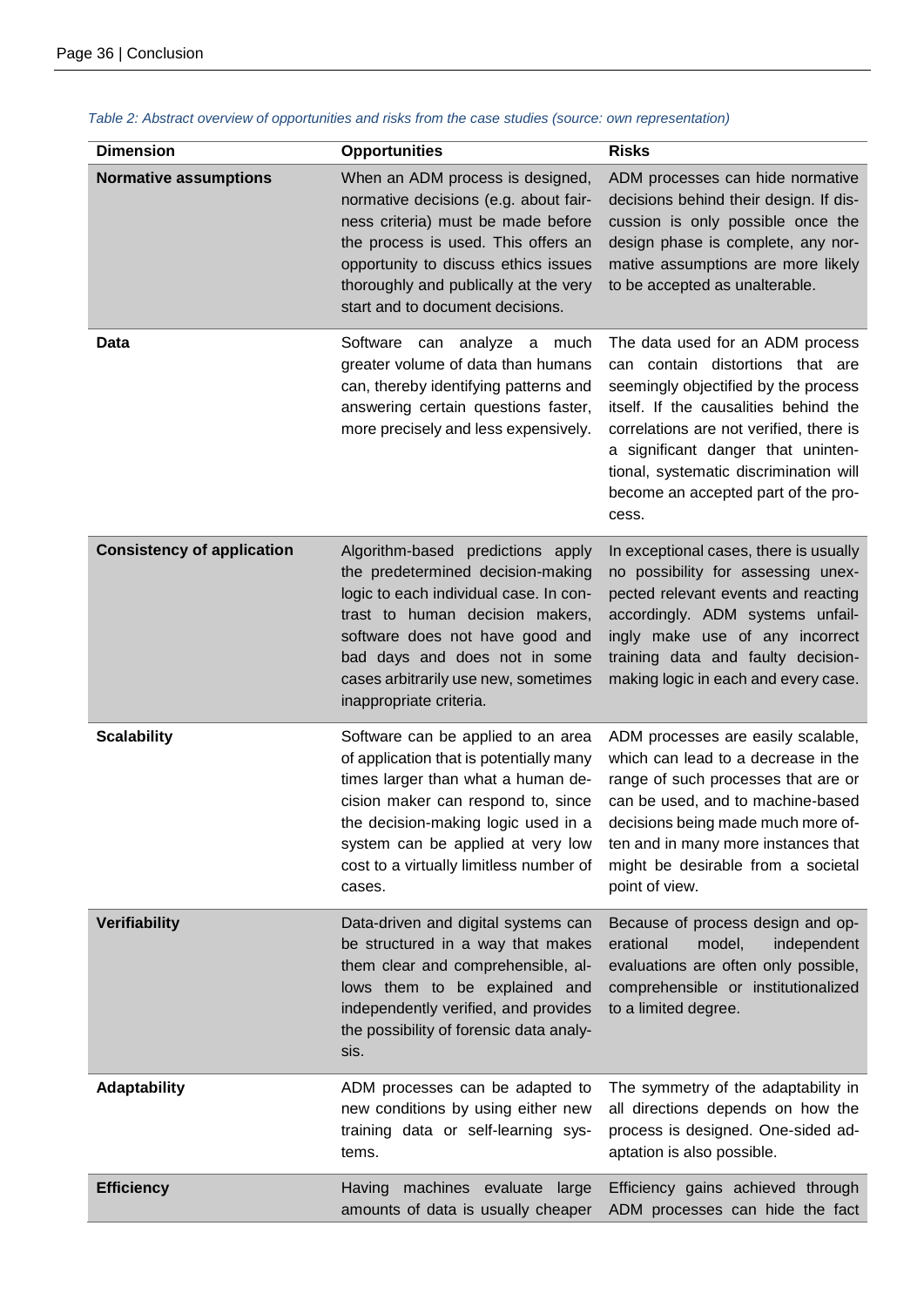|                                                 | than having human analysts evalu-<br>ate the same amount.                                                                                                                                                                                                                                                                                                                                         | that the absolute level of available re-<br>sources is too low or inadequate.                                                                                                                                                                                                                                         |
|-------------------------------------------------|---------------------------------------------------------------------------------------------------------------------------------------------------------------------------------------------------------------------------------------------------------------------------------------------------------------------------------------------------------------------------------------------------|-----------------------------------------------------------------------------------------------------------------------------------------------------------------------------------------------------------------------------------------------------------------------------------------------------------------------|
| <b>Personalization</b>                          | ADM processes can democratize ac-<br>cess to personalized products and<br>services that for cost-related reasons<br>were previously only available to a<br>limited number of people. For exam-<br>ple, before the internet, numerous<br>research assistants and librarians<br>were required to provide the breadth<br>and depth of information that results<br>from a single search-engine query. | When ADM processes are the main<br>tools used for the mass market, only<br>a privileged few have the opportunity<br>to be evaluated by human decision<br>makers, something that can be ad-<br>vantageous<br>in.<br>non-standard<br>situations when candidates are be-<br>ing preselected or credit scores<br>awarded. |
| Human perception of machine-<br>based decisions | ADM processes can be very con-<br>sistent<br>making<br>statistical<br>in<br>predictions.<br>In some cases, such<br>predictions are more reliable than<br>those made by human experts. This<br>means software can serve as a sup-<br>plementary tool which frees up time<br>for more important activities.                                                                                         | People can view software-generated<br>predictions as more reliable, objec-<br>tive and meaningful than other<br>information. In some cases this can<br>prevent people from questioning rec-<br>ommendations and predictions or<br>can result in their reacting to them<br>only in the recommended manner.             |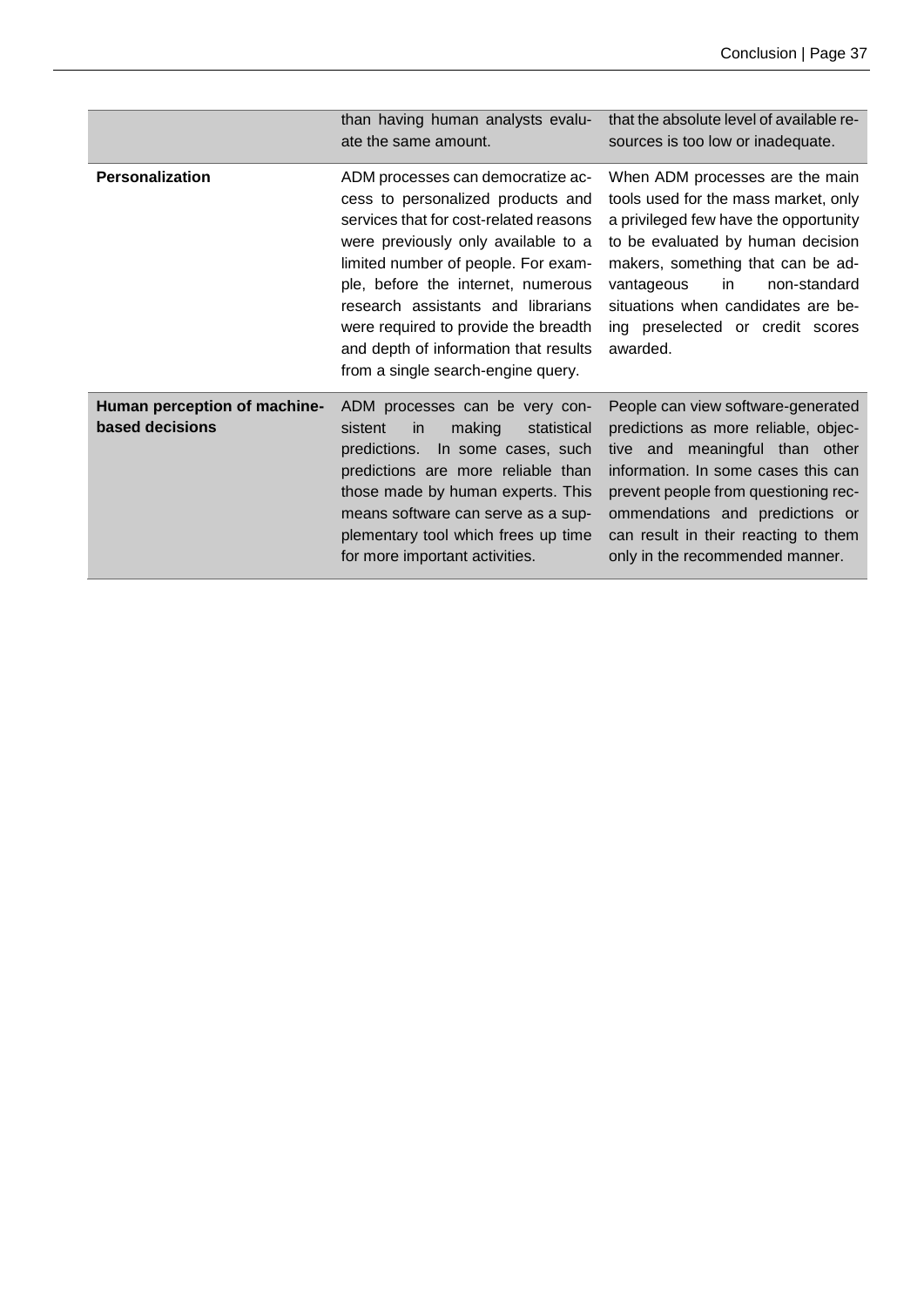### <span id="page-37-0"></span>**4 Bibliography**

Algorithmwatch (2016). "Das ADM-Manifest". <https://algorithmwatch.org/das-adm-manifest-the-adm-manifesto/> (Download 19.2.2017).

Angwin, Julia, Lauren Kirchner, Jeff Larson and Surya Mattu (2016). "Machine Bias: There's Software Used Across the Country to Predict Future Criminals. And it's Biased Against Blacks". 23.5.2015. [https://www.propublica.org/ar](https://www.propublica.org/article/machine-bias-risk-assessments-in-criminal-sentencing)[ticle/machine-bias-risk-assessments-in-criminal-sentencing](https://www.propublica.org/article/machine-bias-risk-assessments-in-criminal-sentencing) (Download 11.12.2016).

Avery, Robert B., Kenneth P. Brevoort and Glenn Canner (2012). "Does Credit Scoring Produce a Disparate Impact?". *Real Estate Economics* 40 s1. S65–S114.

Barry-Jester, Anna M., Ben Casselman and Donna Goldstein (2015). "The New Science of Sentencing". *The Marshall Project.* 4.4.2015. [https://www.themarshallproject.org/2015/08/04/the-new-science-of](https://www.themarshallproject.org/2015/08/04/the-new-science-of-sentencing#.xXEp6R5rD)[sentencing#.xXEp6R5rD](https://www.themarshallproject.org/2015/08/04/the-new-science-of-sentencing#.xXEp6R5rD) (Download 24.4.2017).

Baumgartner, Fabian (2015). "Deutliche Zunahme im Jahr 2015: Wieder mehr Einbrüche in der Stadt Zürich" (Marked increase in 2015. More break-ins again in Zurich). *Neue Zürcher Zeitung* 27.10.2015. <http://www.nzz.ch/zuerich/stadt-zuerich/wieder-mehr-einbrueche-in-der-stadt-zuerich-1.18636278> (Download 24.4.2017).

Berne, Xavier (2016). "Pour dévoiler l'algorithme d'Admission Post-Bac, l'Éducation nationale opte pour le papier". 19.10.2015. https://www.nextinpact.com/news/101809-pour-devoiler-l-algorithme-d-admission-post-bac-l-education-nationale-opte-pour-papier.htm (Download 8.2.2017).

Brühl, Jannis (2014). "Ermitteln mit "Predictive Policing'-Algorithmen: Polizei-Software soll Verbrechen voraussagen" (Investigating with predictive policing: police software to forecast crime). *Süddeutsche Zeitung* 12.9.2014. [http://www.sueddeutsche.de/digital/ermitteln-mit-predictive-policing-algorithmen-polizei-software-soll-die-zukunft](http://www.sueddeutsche.de/digital/ermitteln-mit-predictive-policing-algorithmen-polizei-software-soll-die-zukunft-voraussagen-1.2121942)[voraussagen-1.2121942](http://www.sueddeutsche.de/digital/ermitteln-mit-predictive-policing-algorithmen-polizei-software-soll-die-zukunft-voraussagen-1.2121942) (Download 24.4.2017).

Brühl, Jannis, and Florian Fuchs (2014). "Polizei-Software zur Vorhersage von Verbrechen: Gesucht: Einbrecher der Zukunft" (Police software to forecast crime: sought: burglars of the future). *Süddeutsche Zeitung* 12.9.2014. [http://www.sueddeutsche.de/digital/polizei-software-zur-vorhersage-von-verbrechen-gesucht-einbrecher-der-zu](http://www.sueddeutsche.de/digital/polizei-software-zur-vorhersage-von-verbrechen-gesucht-einbrecher-der-zukunft-1.2115086)[kunft-1.2115086](http://www.sueddeutsche.de/digital/polizei-software-zur-vorhersage-von-verbrechen-gesucht-einbrecher-der-zukunft-1.2115086) (Download 24.4.2017).

Bundesgerichtshof (2014). "Urteil des VI. Zivilsenats vom 28.1.2014 – VI ZR 156/13" (Ruling of 6th Civil Senate). 28.1.2014. [http://juris.bundesgerichtshof.de/cgi-bin/rechtsprechung/docu](http://juris.bundesgerichtshof.de/cgi-bin/rechtsprechung/document.py?Gericht=bgh&amp;Art=en&amp;sid=6e60182ecc6717735edc41833c989561&amp;nr=66910&amp;pos=0&amp;anz=1)[ment.py?Gericht=bgh&Art=en&sid=6e60182ecc6717735edc41833c989561&nr=66910&pos=0&anz=1](http://juris.bundesgerichtshof.de/cgi-bin/rechtsprechung/document.py?Gericht=bgh&amp;Art=en&amp;sid=6e60182ecc6717735edc41833c989561&amp;nr=66910&amp;pos=0&amp;anz=1) (Download 24.4.2017).

Bundespolizei (2015). "EasyPASS". [http://www.easypass.de/EasyPass/DE/EasyPASS-RTP/rtp\\_node.html](http://www.easypass.de/EasyPass/DE/EasyPASS-RTP/rtp_node.html) (Download 19.2.2017).

Chicago Department of Public Health (2016). "Fifty Years Fighting Lead in Chicago The Plan for a Lead Free Generation". 5.7.2016. [https://www.cityofchicago.org/content/dam/city/depts/cdph/food\\_env/general/Lead\\_Poi](https://www.cityofchicago.org/content/dam/city/depts/cdph/food_env/general/Lead_Poison_Prevention_Program/CDPH_LeadBrochure_10172016.pdf)[son\\_Prevention\\_Program/CDPH\\_LeadBrochure\\_10172016.pdf](https://www.cityofchicago.org/content/dam/city/depts/cdph/food_env/general/Lead_Poison_Prevention_Program/CDPH_LeadBrochure_10172016.pdf) (Download 24.4.2017).

Christin, Angele, Alex Rosenblat and Danah Boyd (2015). "Courts and Predictive Algorithms". *Data & CivilRight: Criminal Justice and Civil Rights Primer*. 27.10.2015. [http://www.datacivilrights.org/pubs/2015-](http://www.datacivilrights.org/pubs/2015-1027/Courts_and_Predictive_Algorithms.pdf) [1027/Courts\\_and\\_Predictive\\_Algorithms.pdf](http://www.datacivilrights.org/pubs/2015-1027/Courts_and_Predictive_Algorithms.pdf) (Download 24.4.2017).

Citron, Danielle Keats, and Frank A. Pasquale (2014). "The Scored Society: Due Process for Automated Predictions". *Washington Law Review* (89) 1. 1–33.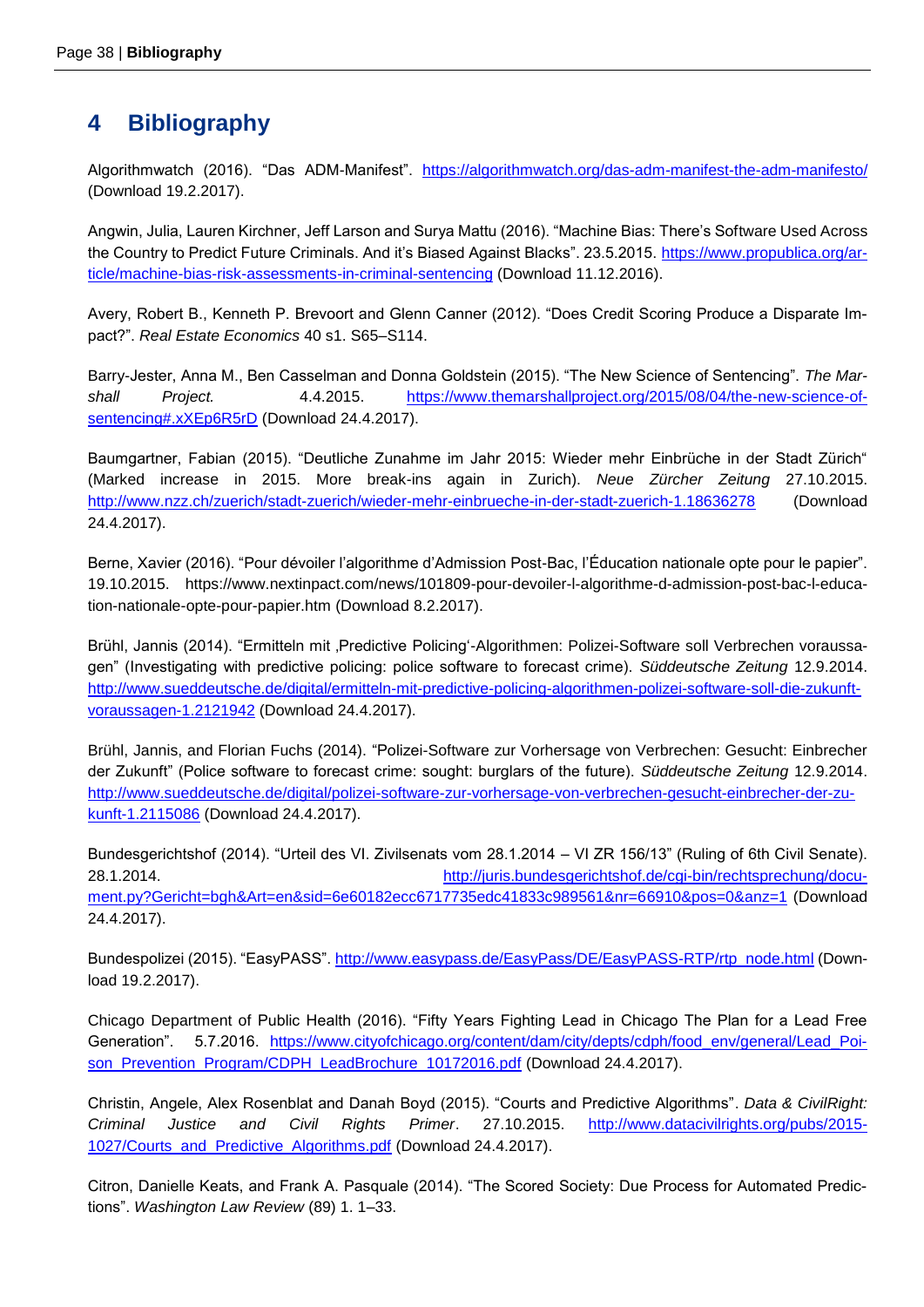Consumer Reports (2015). "How a Credit Score Affects Your Car Insurance". [http://www.consumerre](http://www.consumerreports.org/cro/car-insurance/credit-scores-affect-auto-insurance-rates/index.htm#creditmap)[ports.org/cro/car-insurance/credit-scores-affect-auto-insurance-rates/index.htm#creditmap](http://www.consumerreports.org/cro/car-insurance/credit-scores-affect-auto-insurance-rates/index.htm#creditmap) (Download 24.4.2017).

Danziger, Shai, Jonathan Levav and Liora Avnaim-Pesso (2011). "Extraneous factors in judicial decisions". *Proceedings of the National Academy of Sciences* (108) 17. 6889–6892.<https://doi.org/10.1073/pnas.1018033108> (Download 24.4.2017).

Davey, Monica (2016). "Chicago Police Try to Predict Who May Shoot or Be Shot". *The New York Times* 23.5.2016. [http://www.nytimes.com/2016/05/24/us/armed-with-data-chicago-police-try-to-predict-who-may-shoot-or-be](http://www.nytimes.com/2016/05/24/us/armed-with-data-chicago-police-try-to-predict-who-may-shoot-or-be-shot.html)[shot.html](http://www.nytimes.com/2016/05/24/us/armed-with-data-chicago-police-try-to-predict-who-may-shoot-or-be-shot.html) (Download 24.4.2017).

de Coustin, Paul (2016). "APB: les explications du ministère ne lèvent pas tous les doutes". *Le Figaro* 6.2.2016. <http://etudiant.lefigaro.fr/les-news/actu/detail/article/l-algorithme-d-admission-post-bac-se-devoile-20621/> (Download 8.2.2017).

Desmarais, Sarah L., and Jay P. Singh (2013). "Risk Assessment Instruments Validated and Implemented in Correctional Settings in the United States". Lexington, KY: Council of State Governments. [https://csgjusticecenter.org/wp-content/uploads/2014/07/Risk-Assessment-Instruments-Validated-and-Imple](https://csgjusticecenter.org/wp-content/uploads/2014/07/Risk-Assessment-Instruments-Validated-and-Implemented-in-Correctional-Settings-in-the-United-States.pdf)[mented-in-Correctional-Settings-in-the-United-States.pdf](https://csgjusticecenter.org/wp-content/uploads/2014/07/Risk-Assessment-Instruments-Validated-and-Implemented-in-Correctional-Settings-in-the-United-States.pdf) (Download 24.4.2017).

Dunleavy, Eric M. (2016). "Written Testimony of Eric M. Dunleavy, PhD, Director". Washington D.C. <https://www.eeoc.gov/eeoc/meetings/10-13-16/dunleavy.cfm> (Download 24.4.2017).

Eckhardt, Andres, Tim Weitzel, Sven Laumer, Christian Maier, Caroline Oehlhorn, Jakob Wirth and Christoph Weinert (2016). "Techniksprung in der Rekrutierung" (Technological leap in recruitment). [https://www.uni-bam](https://www.uni-bamberg.de/fileadmin/uni/fakultaeten/wiai_lehrstuehle/isdl/Recruiting_Trends_2016_-_Techniksprung_in_der_Rekrutierung_v_WEB.PDF)[berg.de/fileadmin/uni/fakultaeten/wiai\\_lehrstuehle/isdl/Recruiting\\_Trends\\_2016\\_-](https://www.uni-bamberg.de/fileadmin/uni/fakultaeten/wiai_lehrstuehle/isdl/Recruiting_Trends_2016_-_Techniksprung_in_der_Rekrutierung_v_WEB.PDF) [\\_Techniksprung\\_in\\_der\\_Rekrutierung\\_v\\_WEB.PDF](https://www.uni-bamberg.de/fileadmin/uni/fakultaeten/wiai_lehrstuehle/isdl/Recruiting_Trends_2016_-_Techniksprung_in_der_Rekrutierung_v_WEB.PDF) (Download 24.4.2017).

Fair Isaac Corporation (2017). "How FICO Credit Score is Calculated". [http://www.myfico.com/crediteduca](http://www.myfico.com/crediteducation/whatsinyourscore.aspx)[tion/whatsinyourscore.aspx](http://www.myfico.com/crediteducation/whatsinyourscore.aspx) (Download 30.1.2017).

Federal Trade Commission et al. (2012). "Report to Congress Under Section 319 of the Fair and Accurate Credit Transactions Act of 2003". December.

Felten, Ed, National Science and Technology Council und Committee on Technology (2016). "Preparing for the Future of Artificial Intelligence". [https://obamawhitehouse.archives.gov/sites/default/files/whitehouse\\_files/micro](https://obamawhitehouse.archives.gov/sites/default/files/whitehouse_files/microsites/ostp/NSTC/preparing_for_the_future_of_ai.pdf)[sites/ostp/NSTC/preparing\\_for\\_the\\_future\\_of\\_ai.pdf](https://obamawhitehouse.archives.gov/sites/default/files/whitehouse_files/microsites/ostp/NSTC/preparing_for_the_future_of_ai.pdf) (Download 24.4.2017).

Ferguson, Andrew Guthrie (2012). "Predictive Policing and Reasonable Suspicion". *Emory Law Journal* 259. <https://papers.ssrn.com/abstract=2050001> (Download 24.4.2017).

Flores, Anthony W., Kristin Bechtel and Christopher T. Lowenkamp (2016). "False positives, false negatives, and false analyses: A rejoinder to , machine bias: There's software used across the country to predict future criminals and it's biased against blacks". *Unpublished manuscript*. [https://www.researchgate.net/profile/Christopher\\_Low](https://www.researchgate.net/profile/Christopher_Lowenkamp/publication/306032039_False_Positives_False_Negatives_and_False_Analyses_A_Rejoinder_to_Machine_Bias_There)[enkamp/publication/306032039\\_False\\_Positives\\_False\\_Negatives\\_and\\_False\\_Analyses\\_A\\_Rejoinder\\_to\\_Machi](https://www.researchgate.net/profile/Christopher_Lowenkamp/publication/306032039_False_Positives_False_Negatives_and_False_Analyses_A_Rejoinder_to_Machine_Bias_There) [ne\\_Bias\\_There's\\_Software\\_Used\\_Across\\_the\\_Country\\_to\\_Predict\\_Future\\_Criminals\\_And\\_it's\\_Bi](https://www.researchgate.net/profile/Christopher_Lowenkamp/publication/306032039_False_Positives_False_Negatives_and_False_Analyses_A_Rejoinder_to_Machine_Bias_There)[ased\\_Against\\_Blacks/links/57ab619908ae42ba52aedbab.pdf](https://www.researchgate.net/profile/Christopher_Lowenkamp/publication/306032039_False_Positives_False_Negatives_and_False_Analyses_A_Rejoinder_to_Machine_Bias_There) (Download 24.4.2017).

Frouillou, Leila (2016). "Post-bac admission: an algorithmically constrained 'free choice'". [http://www.jssj.org/wp](http://www.jssj.org/wp-content/uploads/2016/07/JSSJ10_3_VA.pdf)[content/uploads/2016/07/JSSJ10\\_3\\_VA.pdf](http://www.jssj.org/wp-content/uploads/2016/07/JSSJ10_3_VA.pdf) (Download 24.4.2017).

"Further Education in France". *Angloinfo*. [http://www.angloinfo.com/how-to/france/family/schooling-education/fur](http://www.angloinfo.com/how-to/france/family/schooling-education/further-education)[ther-education](http://www.angloinfo.com/how-to/france/family/schooling-education/further-education) (Download 8.2.2017).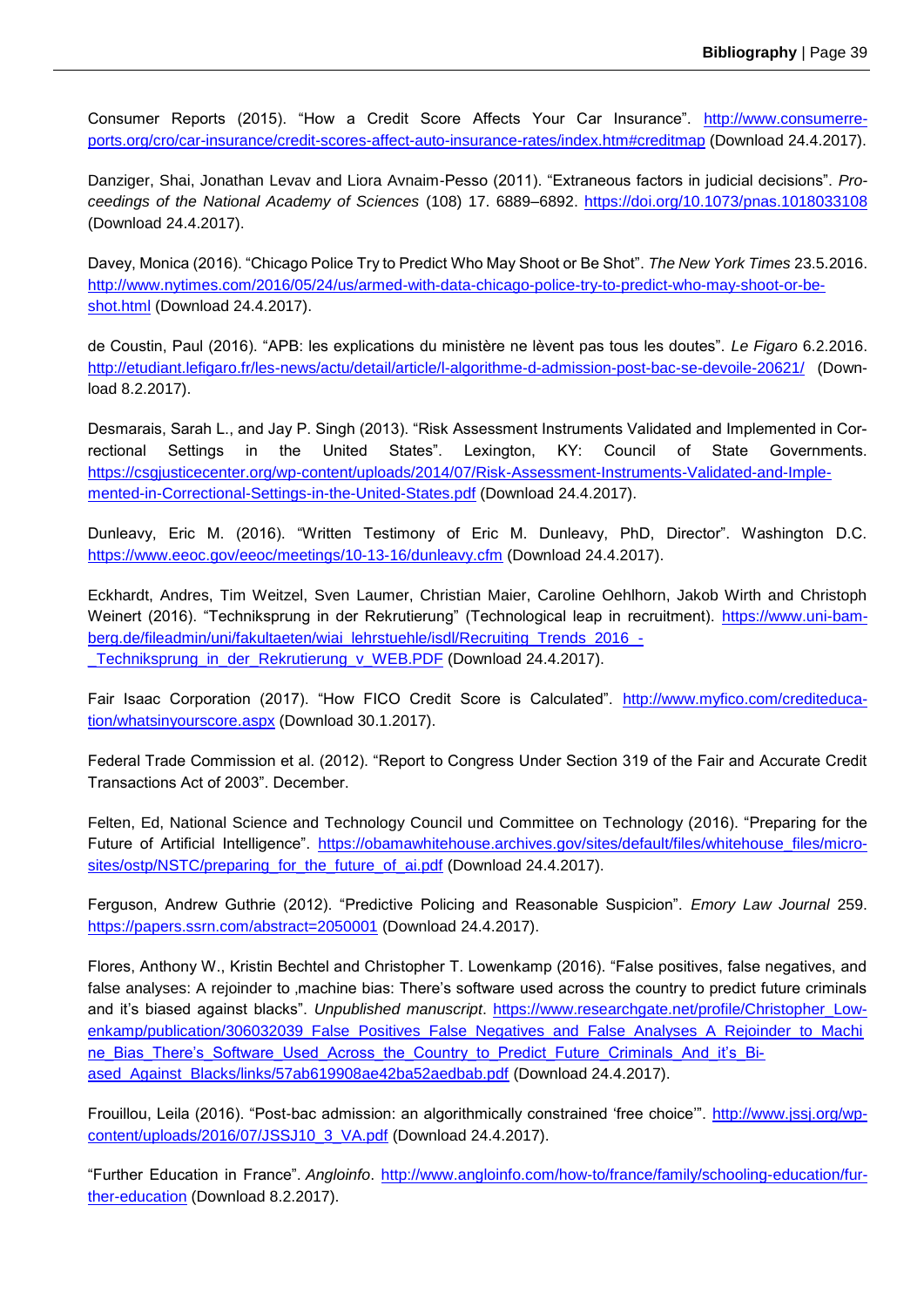Garvie, Clare, Alvaro M. Bedoya and Jonathan Frankle (2016). *The Perpetual Line-Up*. Washington D.C.: Center on Privacy and Technology at Georgetown Law. [https://www.perpetuallineup.org/sites/default/files/2016-](https://www.perpetuallineup.org/sites/default/files/2016-12/The%20Perpetual%20Line-Up%20-%20Center%20on%20Privacy%20and%20Technology%20at%20Georgetown%20Law%20-%20121616.pdf) [12/The%20Perpetual%20Line-Up%20-%20Center%20on%20Privacy%20and%20Technol](https://www.perpetuallineup.org/sites/default/files/2016-12/The%20Perpetual%20Line-Up%20-%20Center%20on%20Privacy%20and%20Technology%20at%20Georgetown%20Law%20-%20121616.pdf)[ogy%20at%20Georgetown%20Law%20-%20121616.pdf](https://www.perpetuallineup.org/sites/default/files/2016-12/The%20Perpetual%20Line-Up%20-%20Center%20on%20Privacy%20and%20Technology%20at%20Georgetown%20Law%20-%20121616.pdf) (Download 24.4.2017).

Gluba, Alexander (2014). *Predictive Policing – taking stock*. LKA Niedersachsen: Hannover. [https://netzpoli](https://netzpolitik.org/wp-upload/LKA_NRW_Predictive_Policing.pdf)[tik.org/wp-upload/LKA\\_NRW\\_Predictive\\_Policing.pdf](https://netzpolitik.org/wp-upload/LKA_NRW_Predictive_Policing.pdf) (Download 24.4.2017).

Graveleau, Séverin (1 June 2016). "Admission post-bac, l'algorithme révélateur des failles de l'université". *Le Monde.fr* 1.6.2016. [http://www.lemonde.fr/campus/article/2016/06/01/admission-post-bac-l-algorithme-revelateur](http://www.lemonde.fr/campus/article/2016/06/01/admission-post-bac-l-algorithme-revelateur-des-failles-de-l-universite_4929949_4401467.html)[des-failles-de-l-universite\\_4929949\\_4401467.html](http://www.lemonde.fr/campus/article/2016/06/01/admission-post-bac-l-algorithme-revelateur-des-failles-de-l-universite_4929949_4401467.html) (Download 24.4.2017).

Hannah-Moffat, Kelly Hannah, Paula Maurutto and Sarah Turnbull (2009). "Negotiated Risk: Actuarial Illusions and Discretion in Probation". *Canadian Journal of Law and Society* (24) 03. 391–409. <https://doi.org/10.1017/S0829320100010097> (Download 24.4.2017).

Hawthorne, Michael (2015). "Could Chicago prevent childhood lead poisoning before it happens?". *Chicago Tribune* 16.7.2015.<http://www.chicagotribune.com/news/ct-lead-poisoning-solutions-20150707-story.html> (Download 3.1.2017).

Horton, Michelle (2016). "Stanford scientists combine satellite data, machine learning to map poverty". *Stanford News Service* 18.8.2016. <http://news.stanford.edu/press-releases/2016/08/18/combining-satellg-to-map-poverty/> (Download 3.1.2017).

Hunt, Priscilla, Jessica M. Saunders and John S. Hollywood (2014). *Evaluation of the Shreveport predictive policing experiment*. Santa Monica CA: RAND Corporation.

Hurley, Mikella, and Julius Adebayo (2016). "Credit Scoring in the Era of Big Data". *Yale JL & Tech.* 18. 148–275.

Institut für musterbasierte Prognosetechnik (2014). "Near Repeat Prediction". <http://www.ifmpt.de/prognostik/> (Download 9.1.2017).

Jean, Neil, Marshall Burke, Michael Xie, W. Matthew Davis, David B. Lobell and Stefano Ermon (2016). "Combining satellite imagery and machine learning to predict poverty". *Science* (353) 6301. 790–794.

Johnson, Eddie T. (July 14, 2016). "Special Order S09-11 Strategic Subject List (SSL) Dashboard". [http://direc](http://directives.chicagopolice.org/directives/data/a7a57b85-155e9f4b-50c15-5e9f-7742e3ac8b0ab2d3.html)[tives.chicagopolice.org/directives/data/a7a57b85-155e9f4b-50c15-5e9f-7742e3ac8b0ab2d3.html](http://directives.chicagopolice.org/directives/data/a7a57b85-155e9f4b-50c15-5e9f-7742e3ac8b0ab2d3.html) (Download 24.4.2017).

Jung, Dominik, Lorenz Kemper, Benedikt Kaempgen and Achim Rettinger (2015). "Predicting the Admission into Medical Studies in Germany: A Data Mining approach. Open Access at KIT". <https://doi.org/10.5445/IR/1000045460> (Download 24.4.2017).

Koren, James Rufus (2015). "Some lenders are judging you on much more than finances". *Los Angeles Times*  19.12.2015.<http://www.latimes.com/business/la-fi-new-credit-score-20151220-story.html> (Download 24.4.2017).

Kurjuweit, Klaus (2017). "Berliner Bahnhof: Bahn testet intelligente Videoüberwachung am Südkreuz" (German railway tests video surveillance at Berlin Südkreuz). *Der Tagesspiegel* 20.2.2017. [http://www.tagesspiegel.de/ber](http://www.tagesspiegel.de/berlin/berliner-bahnhof-bahn-testet-intelligente-videoueberwachung-am-suedkreuz/19413266.html)[lin/berliner-bahnhof-bahn-testet-intelligente-videoueberwachung-am-suedkreuz/19413266.html](http://www.tagesspiegel.de/berlin/berliner-bahnhof-bahn-testet-intelligente-videoueberwachung-am-suedkreuz/19413266.html) (Download 21.2.2017).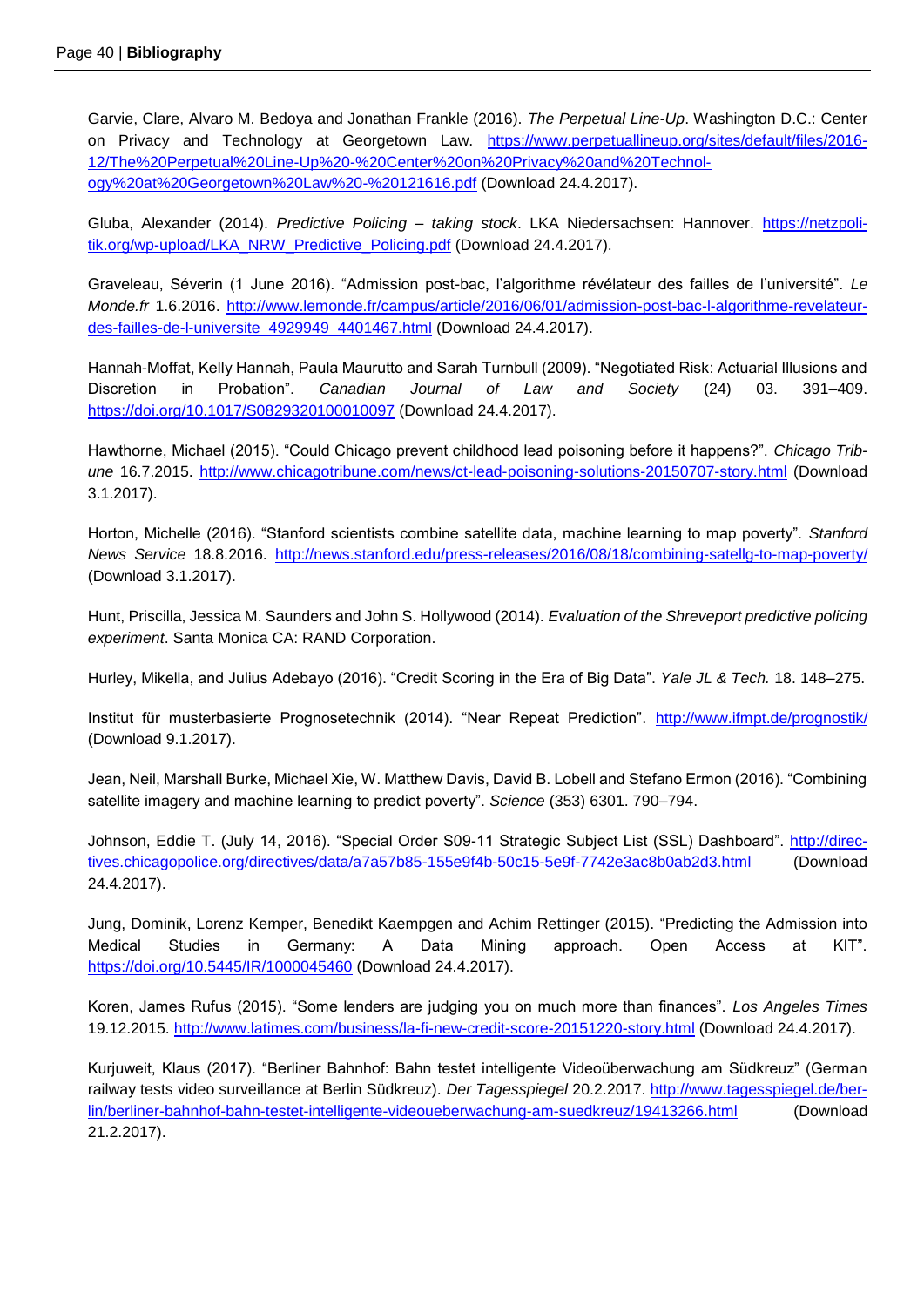Lefauconnier, Natacha (2016). "Leïla Frouillou: 'APB promeut un libre choix d'études tout en étant socialement inégalitaire'". *Educpros* 16.6.2016. [http://www.letudiant.fr/educpros/entretiens/leila-frouillou-apb-promeut-un-libre](http://www.letudiant.fr/educpros/entretiens/leila-frouillou-apb-promeut-un-libre-choix-d-etudes-tout-en-etant-socialement-inegalitaire.html)[choix-d-etudes-tout-en-etant-socialement-inegalitaire.html](http://www.letudiant.fr/educpros/entretiens/leila-frouillou-apb-promeut-un-libre-choix-d-etudes-tout-en-etant-socialement-inegalitaire.html) (Download 9.2.2017).

Lischka, Konrad (2015). "Wie die KI-Debatte falsch läuft und wo Software heute teilautonom entscheidet" (How the AI debate goes wrong and where software already makes partially autonomous decisions). 14.6.2015. [http://www.konradlischka.info/2015/06/blog/wie-die-ki-debatte-falsch-laeuft-und-was-software-heute-schon-au](http://www.konradlischka.info/2015/06/blog/wie-die-ki-debatte-falsch-laeuft-und-was-software-heute-schon-autonom-entscheidet/)[tonom-entscheidet/](http://www.konradlischka.info/2015/06/blog/wie-die-ki-debatte-falsch-laeuft-und-was-software-heute-schon-autonom-entscheidet/) (Download 24.4.2017).

Mastrobuoni, Giovanni (2015). "Crime is terribly revealing: Information technology and police productivity". Unpublished Paper. [http://cep.lse.ac.uk/conference\\_papers/01\\_10\\_2015/mastrobuoni.pdf](http://cep.lse.ac.uk/conference_papers/01_10_2015/mastrobuoni.pdf) (Download 24.4.2017).

Mohler, George O., Martin B. Short, Sean Malinowski, Mark Johnson, George E. Tita, Andrea L. Bertozzi P. Jeff Brantingham (2015). "Randomized controlled field trials of predictive policing". *Journal of the American Statistical Association* (110) 512. 1399–1411. [https://doi.org/http://dx.doi.org/10.1080/01621459.2015.1077710](https://doi.org/http:/dx.doi.org/10.1080/01621459.2015.1077710) (Download 24.4.2017).

Morgeson, Frederik P., Michael L. Campion, Robert L. Dipboye, John R. Hollenbeck, Kevin Murphy and Neal Schmitt (2007). "Reconsidering the use of personality tests in personnel selection contexts". *Personnel psychology* (60) 3. 683–729.

Morrison, Lennox (2017). "Speech analysis could now land you a promotion". [http://www.bbc.com/capi](http://www.bbc.com/capital/story/20170108-speech-analysis-could-now-land-you-a-promotion)[tal/story/20170108-speech-analysis-could-now-land-you-a-promotion](http://www.bbc.com/capital/story/20170108-speech-analysis-could-now-land-you-a-promotion) (Download 20.1.2017).

Northpointe (2015). "Practitioners Guide to COMPAS Core".<http://images.google.de/imgres> (Download 24.4.2017).

O'Neil, Cathy (2016a). *Weapons of math destruction: how big data increases inequality and threatens democracy* (First edition). New York: Crown.

O'Neil, Cathy (2016b). *Weapons of math destruction: how big data increases inequality and threatens democracy.* ed. 1 New York NY: Crown.

O'Neil, Cathy (2016c). "How algorithms rule our working lives". *The Guardian* 1.9.2016. [https://www.theguard](https://www.theguardian.com/science/2016/sep/01/how-algorithms-rule-our-working-lives)[ian.com/science/2016/sep/01/how-algorithms-rule-our-working-lives](https://www.theguardian.com/science/2016/sep/01/how-algorithms-rule-our-working-lives) (Download 24.4.2017).

Patel, Prachi (2016). "Fighting Poverty With Satellite Images and Machine-Learning Wizardry". 18.8.2016. [http://spectrum.ieee.org/tech-talk/aerospace/satellites/fighting-poverty-with-satellite-data-and-machine-learning](http://spectrum.ieee.org/tech-talk/aerospace/satellites/fighting-poverty-with-satellite-data-and-machine-learning-wizardry)[wizardry](http://spectrum.ieee.org/tech-talk/aerospace/satellites/fighting-poverty-with-satellite-data-and-machine-learning-wizardry) (Download 2.1.2017).

Pennsylvania Commission on Sentencing (2016). "Risk Assessment Project". [http://pcs.la.psu.edu/publications](http://pcs.la.psu.edu/publications-and-research/research-and-evaluation-reports/risk-assessment)[and-research/research-and-evaluation-reports/risk-assessment](http://pcs.la.psu.edu/publications-and-research/research-and-evaluation-reports/risk-assessment) (Download 14.12.2016).

Perkowitz, Sidney (2016). "Should we trust predictive policing software to cut crime?". 27.10.2016. <https://aeon.co/essays/should-we-trust-predictive-policing-software-to-cut-crime> (Download 12.1.2017).

Pilpul, Martin (2016). "Wo Predictive Policing eingesetzt wird" (Where predictive policing is used). December 2016. <https://blog.pilpul.me/wo-predictive-policing-eingesetzt-wird/> (Download 24.4.2017).

Plass-Fleßenkämper, Benedikt (2016). "Automatische Gesichtserkennung gegen den Terror – kann das funktionieren?" (Automatic face-recognition against terror - can it work?). *wired.de* 25.8.2016. <https://www.wired.de/collection/tech/automatische-gesichtserkennung-gegen-den-terror-kann-das-funktionieren> (Download 12.2.2017).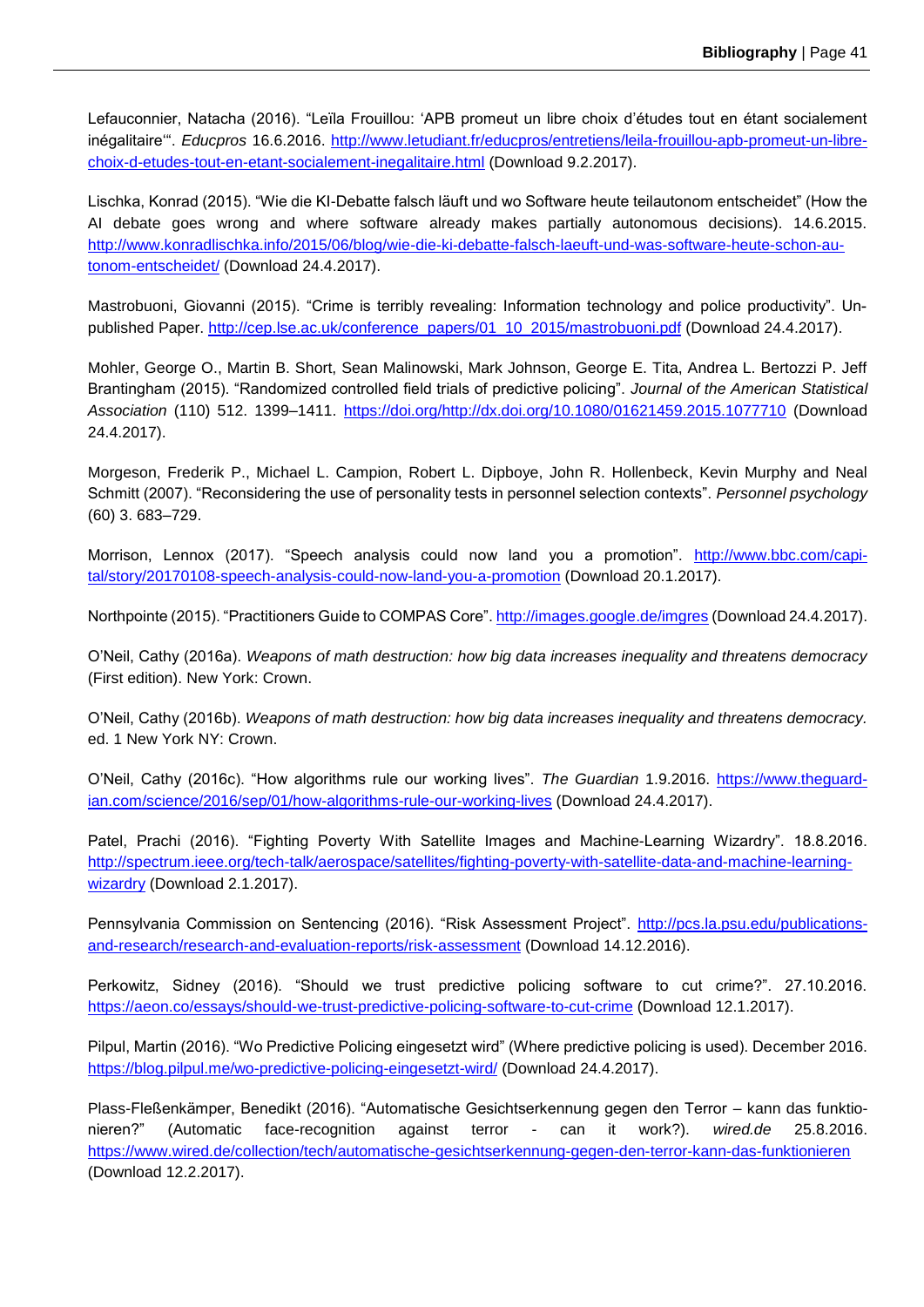Potash, Eric, Joe Brew, Alexander Loewi, Subhanrata Majumdar, Andrew Reece, Joe Walsh, Eric Rozier, Emile Jorgenson, Read Mansour and Rayid Ghani (2015). "Predictive Modeling for Public Health: Preventing Childhood Lead Poisoning". *KDD '15 Proceedings of the 21th ACM SIGKDD International Conference on Knowledge Discovery and Data Mining.* 2039–2047.<https://doi.org/10.1145/2783258.2788629> (Download 24.4.2017).

Prabhu, Robindra (2015). *Predictive policing – Can data analysis help the police to be in the right place at the right time?* Oslo: Teknologirådet.<https://teknologiradet.no/wp-content/uploads/sites/19/2013/08/Predicitve-policing.pdf> (Download 24.4.2017).

Revell, Timothy (2016). "Concerns as face recognition tech used to 'identify' criminals". *New Scientist* 12.1.2016. https://www.newscientist.com/article/2114900-concerns-as-face-recognition-tech-used-to-identify-criminals/ (Download 24.4.2017).

Rivlin, Gary (2013). "Employers Pull Applicants' Credit Reports". *The New York Times* 11.5.2013. [http://www.ny](http://www.nytimes.com/2013/05/12/business/employers-pull-applicants-credit-reports.html)[times.com/2013/05/12/business/employers-pull-applicants-credit-reports.html](http://www.nytimes.com/2013/05/12/business/employers-pull-applicants-credit-reports.html) (Download 24.4.2017).

Robinson, David, and Logan Koepke (2016). "Stuck in a Pattern – Early evidence on "predictive policing" and civil rights". *Upturn* August 2016.<https://www.teamupturn.com/reports/2016/stuck-in-a-pattern> (Download 24.4.2017).

Robinson, David, and Harlan Yu (2014). "Knowing the Score: New Data, Underwriting, and Marketing in the Consumer Credit Marketplace". [https://www.teamupturn.com/static/files/Knowing\\_the\\_Score\\_Oct\\_2014\\_v1\\_1.pdf](https://www.teamupturn.com/static/files/Knowing_the_Score_Oct_2014_v1_1.pdf) (Download 24.4.2017).

Saunders, Jessica (2016). "Pitfalls of Predictive Policing". *RAND*. [http://www.rand.org/blog/2016/10/pitfalls-of-pre](http://www.rand.org/blog/2016/10/pitfalls-of-predictive-policing.html)[dictive-policing.html](http://www.rand.org/blog/2016/10/pitfalls-of-predictive-policing.html) (Download 9.12.2016).

Saunders, Jessica, Priscilla Hunt and John S. Hollywood (2016). "Predictions put into practice: a quasi-experimental evaluation of Chicago's predictive policing pilot".*Journal of Experimental Criminology* (12) Sept. 347–371. <https://doi.org/10.1007/s11292-016-9272-0> (Download 24.4.2017).

Schindler, Jessica, and Wolf Wiedmann-Schmidt (2015). "Kriminalität: Im roten Bereich" (Crime: in the red zone). *Der Spiegel* 10/2015.<http://www.spiegel.de/spiegel/print/d-132040367.html> (Download 24.4.2017).

Schneider, Jan, Ruta Yemane and Martin Weinmann (2014). "Diskriminierung am Ausbildungsmarkt: Ausmaß, Ursachen und Handlungsperspektiven" (Discrimination on the education market: extent, causes and plans for action). Berlin: Forschungsbereich beim Sachverständigenrat deutscher Stiftungen für Integration und Migration (SVR). [http://www.svr-migration.de/wp-content/uploads/2014/11/SVR-FB\\_Diskriminierung-am-Ausbildungs](http://www.svr-migration.de/wp-content/uploads/2014/11/SVR-FB_Diskriminierung-am-Ausbildungsmarkt.pdf)[markt.pdf](http://www.svr-migration.de/wp-content/uploads/2014/11/SVR-FB_Diskriminierung-am-Ausbildungsmarkt.pdf) (Download 24.4.2017).

"Schufa-Klägerin zieht vor Verfassungsgericht" (Constitutional appeal for Schufa plaintiff). *Spiegel online* 4.11.2014. [http://www.spiegel.de/wirtschaft/soziales/schufa-klaegerin-reicht-vor-verfassungsgericht-beschwerde](http://www.spiegel.de/wirtschaft/soziales/schufa-klaegerin-reicht-vor-verfassungsgericht-beschwerde-ein-a-964030.html)[ein-a-964030.html](http://www.spiegel.de/wirtschaft/soziales/schufa-klaegerin-reicht-vor-verfassungsgericht-beschwerde-ein-a-964030.html) (Download 24.4.2017).

Scoring (2010). "§ 28b Bundesdatenschutzgesetz Dritter Abschnitt – Datenverarbeitung nicht-öffentlicher Stellen und öffentlich-rechtlicher Wettbewerbsunternehmen (§§ 27–38a), Erster Unterabschnitt – Rechtsgrundlagen der Datenverarbeitung (§§ 27–32)" (§ 28b Federal Data Protection Act, Section Three - Data processing by non-public bodies and undertakings governed by public law which compete on the market (§§ 27–38a), First Subsection – Legal basis to data processing (§§ 27–32))

Selbst, Andrew D. (2016). *Disparate Impact in Big Data Policing.* (SSRN Scholarly Paper No. ID 2819182). Rochester NY: Social Science Research Network.<http://papers.ssrn.com/abstract=2819182> (Download 24.4.2017).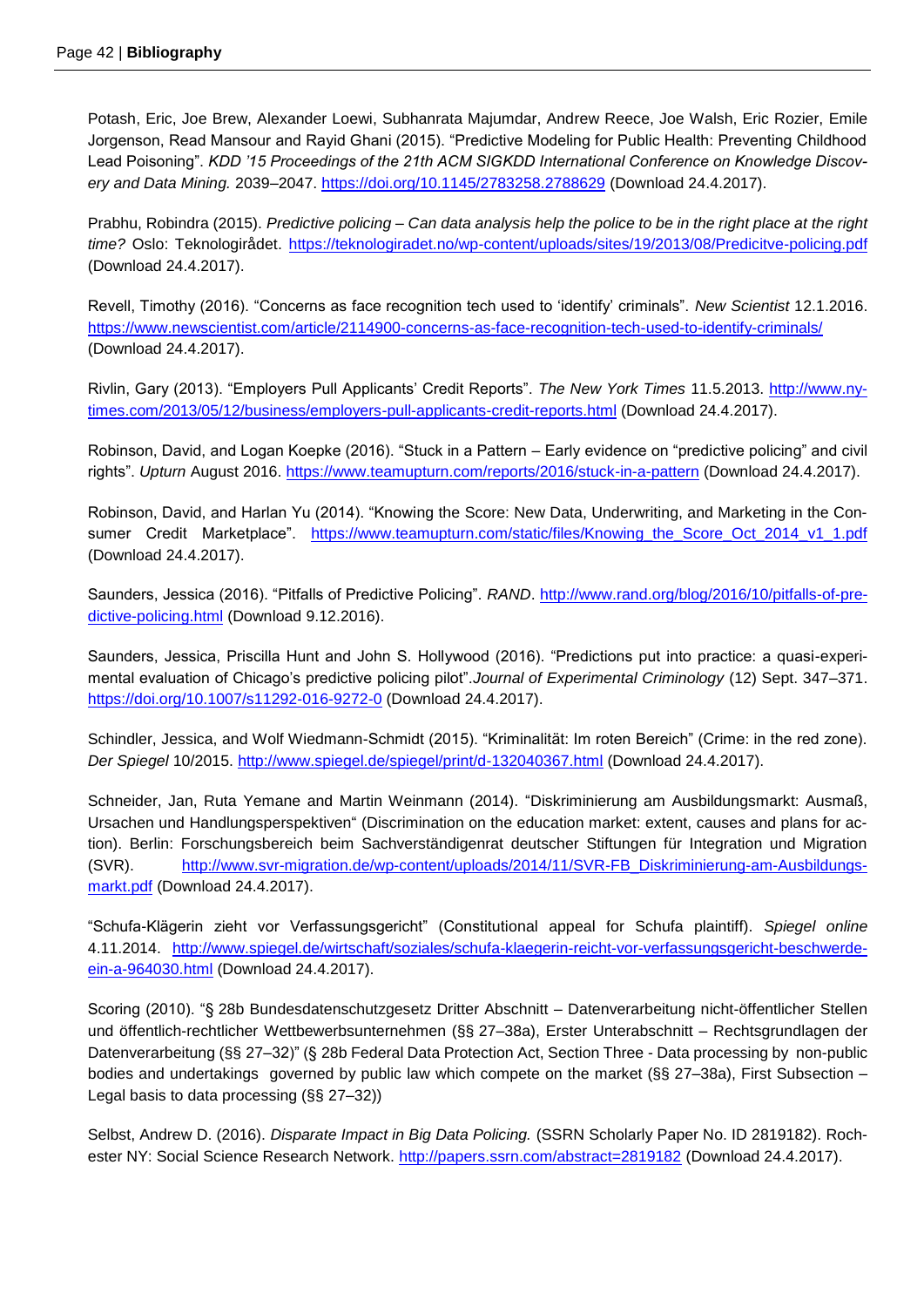Smedley, Tim (2014). "Forget the CV, data decide careers". *Financial Times* 9.7.2014. [https://www.ft.com/con](https://www.ft.com/content/e3561cd0-dd11-11e3-8546-00144feabdc0)[tent/e3561cd0-dd11-11e3-8546-00144feabdc0](https://www.ft.com/content/e3561cd0-dd11-11e3-8546-00144feabdc0) (Download 24.4.2017).

Society for Human Resource Management (2012). "SHRM Survey Findings: Background Checking – The Use of Credit Background Checks in Hiring Decisions".<https://perma.cc/MMG9-QF4M> (Download 24.4.2017).

Steinhart, David (2006). *Juvenile detention risk assessment: A practice guide to juvenile detention reform*. Band 1. Baltimore MD: Annie E Casey Foundation.

Stromboni, Camille (2017). "APB : le gouvernement recule sur le tirage au sort à l'entrée à l'université". *Le Monde.fr*. 18.1.2017. [http://www.lemonde.fr/campus/article/2017/01/18/apb-le-gouvernement-recule-sur-le-tirage-au-sort-a](http://www.lemonde.fr/campus/article/2017/01/18/apb-le-gouvernement-recule-sur-le-tirage-au-sort-a-l-entree-a-l-universite_5064779_4401467.html)[l-entree-a-l-universite\\_5064779\\_4401467.html](http://www.lemonde.fr/campus/article/2017/01/18/apb-le-gouvernement-recule-sur-le-tirage-au-sort-a-l-entree-a-l-universite_5064779_4401467.html) (Download 24.4.2017).

"Terrorbekämpfung: De Maizière will Gesichtserkennung und Rucksackverbote" (Fighting terror: De Maizière wants facial recognition and rucksack ban). *Die Zeit* 21.8.2016. [http://www.zeit.de/politik/deutschland/2016-08/ter](http://www.zeit.de/politik/deutschland/2016-08/terrorbekaempfung-thomas-de-maiziere-gesichtserkennung-flughaefen)[rorbekaempfung-thomas-de-maiziere-gesichtserkennung-flughaefen](http://www.zeit.de/politik/deutschland/2016-08/terrorbekaempfung-thomas-de-maiziere-gesichtserkennung-flughaefen) (Download 24.4.2017).

The Demographic and Health Surveys Program (2014). "Wealth Index Construction". [http://www.dhspro](http://www.dhsprogram.com/topics/wealth-index/Wealth-Index-Construction.cfm)[gram.com/topics/wealth-index/Wealth-Index-Construction.cfm](http://www.dhsprogram.com/topics/wealth-index/Wealth-Index-Construction.cfm) (Download 3.1.2017).

The Leadership Conference on Civil and Human Rights, American Civil Liberties Union, Brennan Center for Justice, Center for Democracy, Technology, Center for Media Justice, Color of Change, Data&Society, Demand Progress, Electronic Frontier Foundation, freepress, media mobilizing project, 18MR.org, National Hispanic Media Coalition (NHMC), OpenMIC, Open Technology Institute and Public Knowledge (2016). "Predictive Policing Today: A Shared Statement of Civil Rights Concern". 31.8.2016. [http://civilrightsdocs.info/pdf/FINAL\\_JointStatementPredictivePolic](http://civilrightsdocs.info/pdf/FINAL_JointStatementPredictivePolicing.pdf)[ing.pdf](http://civilrightsdocs.info/pdf/FINAL_JointStatementPredictivePolicing.pdf) (Download 24.4.2017).

Thompson, Madeleine (2016). "The French Educational Algorithm of Inefficiency". *Brown Political Review* 11.8.2016.<http://www.brownpoliticalreview.org/2016/11/french-educational-algorithm/> (Download 24.4.2017).

Traub, Amy (2013). "Discredited: How employment credit checks keep qualified workers out of a job". *Demos* 7.

Trindel, Kelly (2016). "Written Testimony of Kelly Trindel". Washington DC. [https://www.eeoc.gov/eeoc/meet](https://www.eeoc.gov/eeoc/meetings/10-13-16/trindel.cfm#fn6)[ings/10-13-16/trindel.cfm#fn6.](https://www.eeoc.gov/eeoc/meetings/10-13-16/trindel.cfm#fn6) (Download 24.4.2017).

Turner, Michael A., Patrick D. Walker, Chaudhuri Sukanya and Robin Varghese (2012). *A New Pathway to Financial Inclusion: Alternative Data, Credit Building, and Responsible Lending in the Wake of the Great Recession*. Durham NC: Policy & Economic Research Council.

United States Government Accountability Office (2016). "FACE RECOGNITION TECHNOLOGY FBI Should Better Ensure Privacy and Accuracy". (No. GAO-16-267). <http://www.gao.gov/products/GAO-16-267> (Download 24.4.2017).

Vantagescore (2013). "What influences your VantageScore Credit Score?". [https://www.van](https://www.vantagescore.com/pdf/VantageScore%20Infographic%2005.pdf)[tagescore.com/pdf/VantageScore%20Infographic%2005.pdf](https://www.vantagescore.com/pdf/VantageScore%20Infographic%2005.pdf) (Download 24.4.2017).

Weber, Lauren, und Elizabeth Dwoskin (2014). "Are Workplace Personality Tests Fair?". *Wall Street Journal*  30.9.2014.<http://www.wsj.com/articles/are-workplace-personality-tests-fair-1412044257> (Download 24.4.2017).

World Bank (2015). "FAQs: Global Poverty Line Update". [http://www.worldbank.org/en/topic/poverty/brief/global](http://www.worldbank.org/en/topic/poverty/brief/global-poverty-line-faq)[poverty-line-faq](http://www.worldbank.org/en/topic/poverty/brief/global-poverty-line-faq) (Download 3.1.2017).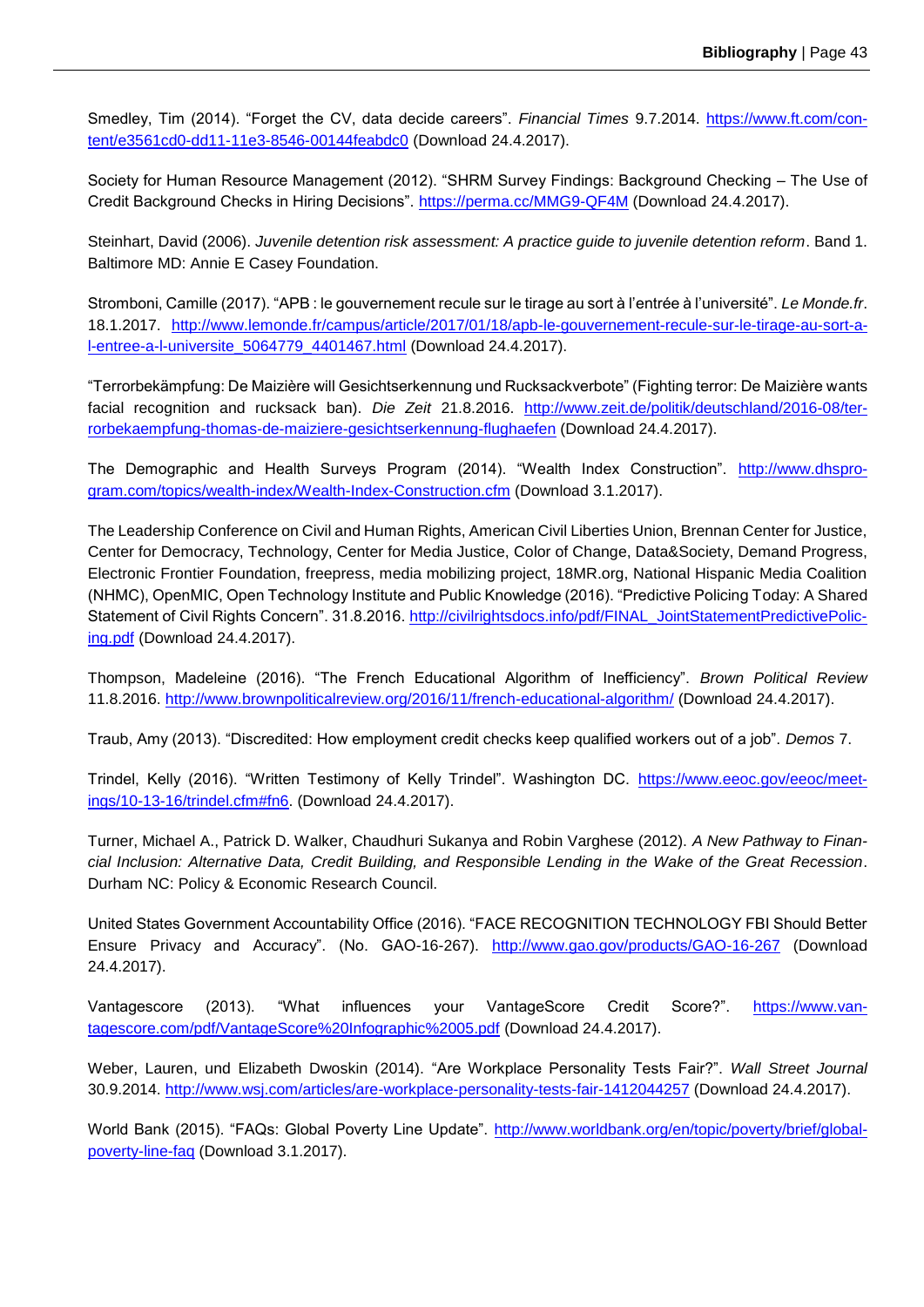Zweig, Katharina Anna (2016). "2. Arbeitspapier: Überprüfbarkeit von Algorithmen". (2nd Working Paper: Verifiability of algorithms) 7.7.2016. <http://algorithmwatch.org/zweites-arbeitspapier-ueberpruefbarkeit-algorithmen/> (Download 24.4.2017).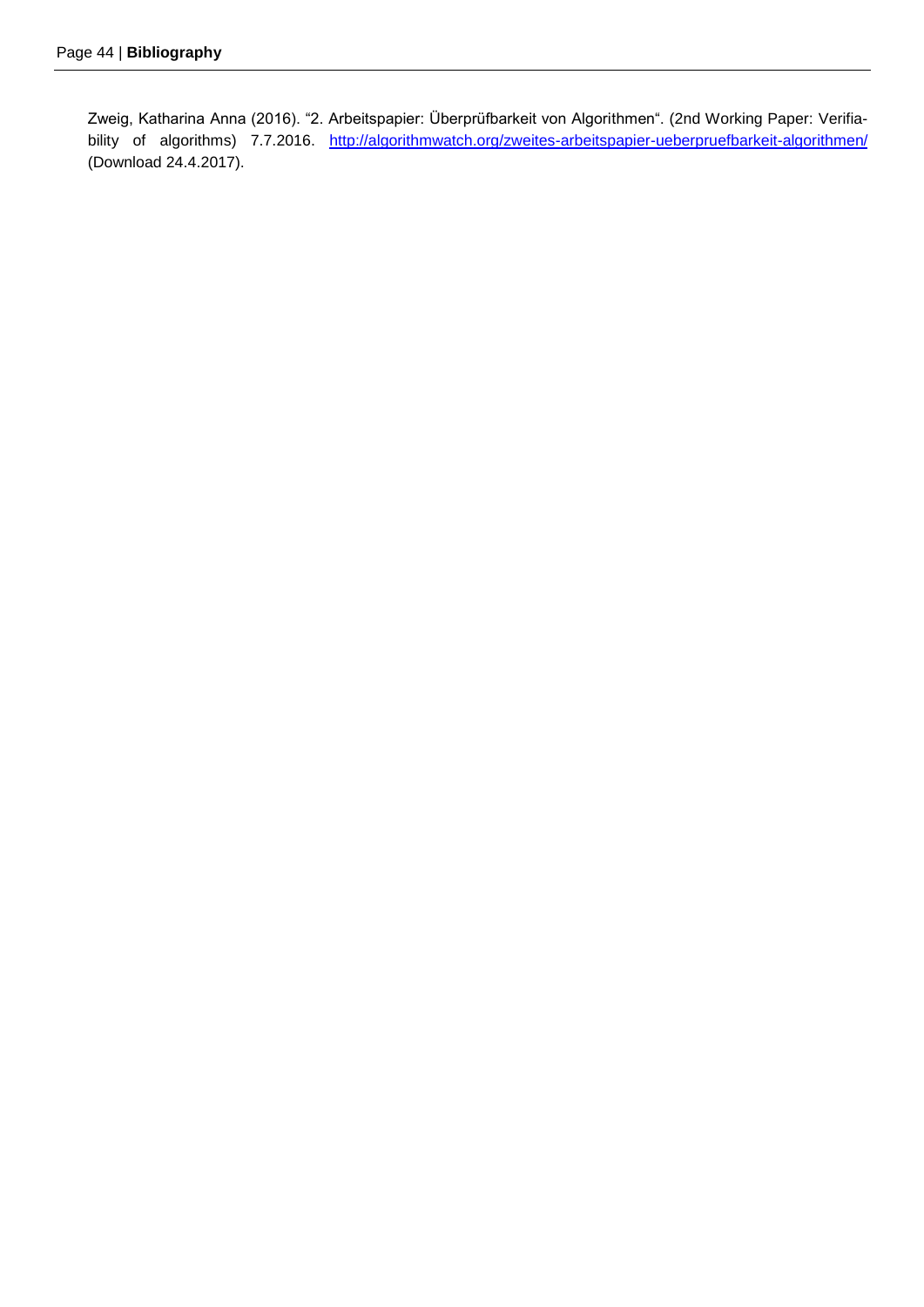### <span id="page-44-0"></span>**5 Executive Summary**

Processes of algorithmic decision-making (ADM) now evaluate people in many areas of life. ADM processes have been used for years to categorize people, without any real discussion of whether those processes are fair or how they can be explained, verified or corrected. One potential reason for this is that the systems have little to do with artificial intelligence (AI) as it appears in science fiction. People often associate AI with qualities exhibited by fictional characters like HAL 9000 or Wintermute: intentionality and consciousness. Yet, until now, powerful AIs of this sort have only been found in literary works and films, and have nothing to do with the systems presented in this collection of case studies. The latter, however, already play a significant role in deciding legal matters, approving loans, admitting students to university, determining where and when police officers are on duty, calculating insurance rates and assisting customers who call service centers. All are programs which are specially designed to address specific problems and which impact the lives of many people. It's not about the future according to science fiction, it's about everyday reality today.

The nine case studies presented in this working paper demonstrate the opportunities and risks associated with such processes. The journey begins in the United States, with applications that we found only there, such as algorithms used in the criminal justice system to predict recidivism. Software-assisted pattern recognition, moreover, can help predict the risk of lead poisoning among children, depending on where they live. One transnational example illustrates some of the opportunities ADM offers: an artificial neuronal network that uses satellite photos to determine the regional distribution of poverty in developing countries almost as accurately as considerably more expensive on-site surveys. The results could be used to combat poverty by targeting those areas in the most distress and where, consequently, assistance can have the greatest impact. An example from France (university admissions) and several processes used in the US and subsequently adopted by Germany (e.g. location-specific predictive policing) show that the use of ADM processes is a global phenomenon, one that is also becoming more prevalent in Germany.

Every example highlights a typical problem and, with it, the need for a corrective response when designing future ADM processes meant to increase participation. To the greatest extent possible, the discussion here treats the problems as if they were discrete phenomena, knowing full well that the identified shortcomings often occur concurrently in practice.

To take advantage of the opportunities ADM offers in the area of participation, one overall goal must be set when ADM processes are planned, designed and implemented: ensuring that participation actually increases. If this is not the case, the use of these tools could in fact lead to greater social inequality. The risks and unwanted consequences seen in the chosen examples illustrate where corrective responses are required. Numerous potential problems can often be observed in the individual application scenarios. In each example given in this working paper, we highlight a typical response that should be considered when ADM processes designed to increase participation are developed.

| Response                     | <b>Description</b>                                            | <b>Example</b>                |
|------------------------------|---------------------------------------------------------------|-------------------------------|
| <b>Ensure falsifiability</b> | ADM processes can learn asymmetrically from mistakes.         | <b>Recidivism predictions</b> |
|                              | "Asymmetric" means that the system, by virtue of the design   | used in the legal sys-        |
|                              | of the overall process, can only recognize in retrospect cer- | tem                           |
|                              | tain types of its own predictions which proved incorrect.     |                               |
|                              | When algorithms learn asymmetrically, the danger always ex-   |                               |
|                              | ists that self-reinforcing feedback loops will occur.         |                               |

*Table 3: Corrective responses to ADM processes*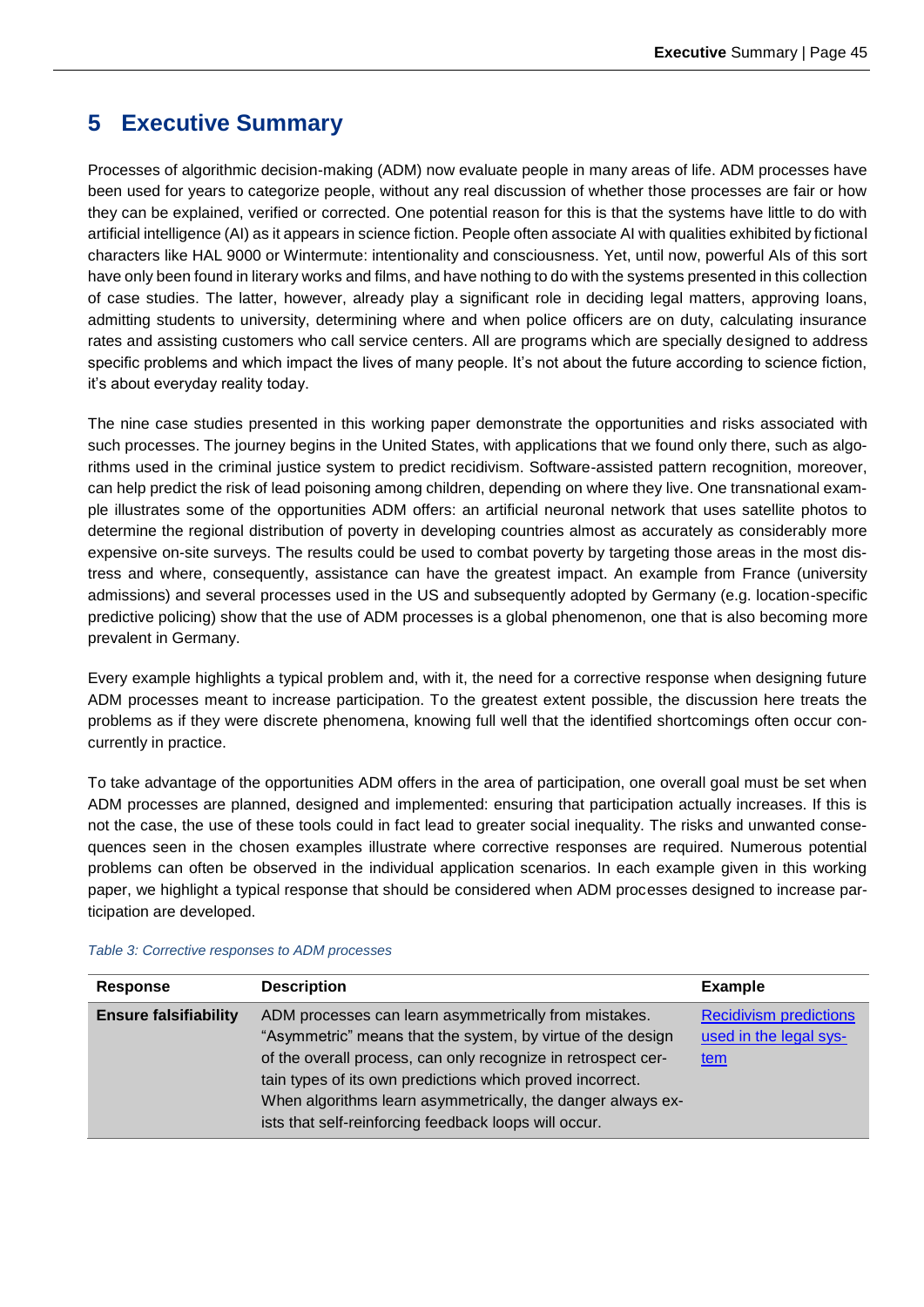| <b>Ensure proper use</b>                                          | Institutional logic can lead to ADM processes being used for<br>completely different purposes than originally envisioned by<br>their developers. Such inappropriate uses must be avoided.                                                                                                                                                                                                             | <b>Predicting individual</b><br>criminal behavior                 |
|-------------------------------------------------------------------|-------------------------------------------------------------------------------------------------------------------------------------------------------------------------------------------------------------------------------------------------------------------------------------------------------------------------------------------------------------------------------------------------------|-------------------------------------------------------------------|
| <b>Identify appropriate</b><br>logic model for so-<br>cial impact | Algorithm-driven efficiency gains in individual process steps<br>can obscure the question of whether the means used to solve<br>a social problem are generally appropriate.                                                                                                                                                                                                                           | <b>Predicting lead poison-</b><br><u>ing</u>                      |
| <b>Make concepts</b><br>properly measura-<br>ble                  | Social phenomena or issues such as poverty and social ine-<br>quality are often hard to operationalize. Robust benchmarks<br>developed through public discussion are therefore helpful.                                                                                                                                                                                                               | <b>Predicting patterns of</b><br>poverty                          |
| <b>Ensure comprehen-</b><br>sive evaluation                       | The normative power of what is technically feasible all too<br>easily eclipses the discussion of what makes sense from a<br>social point of view. For example, the scalability of machine-<br>based decisions can quickly lead to situations in which the<br>appropriateness and consequences for society of using ADM<br>processes have neither been debated nor verified.                           | <b>Automatic face-recog-</b><br>nition systems                    |
| <b>Ensure diversity of</b><br><b>ADM processes</b>                | Once developed, the decision-making logic behind an ADM<br>process can be applied in a great number of instances with-<br>out any substantial increase in cost. One result is that a<br>limited number of ADM processes can predominate in certain<br>areas of application. The more extensive the reach, the more<br>difficult it is for individuals to escape the process or its conse-<br>quences. | Preselection of candi-<br>dates using online<br>personality tests |
| <b>Facilitate</b><br>verifiability                                | Frequently, no effort is made to determine if an ADM process<br>is sufficiently fair. Doing so is even impossible if the logic and<br>nature of an algorithm is kept secret. Without verification by<br>independent third parties, no informed debate on the opportu-<br>nities and risks of a specific ADM process can take place.                                                                   | <b>University admissions</b><br>in France                         |
| Consider social in-<br>terdependencies                            | Even when use is very limited, the interdependences be-<br>tween ADM processes and their environment are highly<br>complex. Only an analysis of the entire socio-informatic pro-<br>cess can reveal the relationship between opportunities and<br>risks.                                                                                                                                              | Location-specific pre-<br>dictions of criminal<br>behavior        |
| <b>Prevent misuse</b>                                             | Easily accessible predictions such as scoring results can be<br>used for inappropriate purposes. Such misuse must be pre-<br>vented at all costs.                                                                                                                                                                                                                                                     | <b>Credit scoring in the</b><br>$US$                              |

This publication documents the preliminary results of our investigation of the topic. We are publishing it as a working paper to contribute to this rapidly developing field in a way that others can build on. We are therefore making it available as a working paper using a free license (CC BY-SA 3.0 DE), so that it might serve as the basis for discussion in workshops or during other considerations of the topic.

The case studies show how ADM processes influence decisions made about people. When machines evaluate us and when their predictions – as used in the legal system or by law enforcement officials – affect personal rights or – as is the case when candidates are being selected or credit assessed – issues of equality, then society must discuss the fairness of these processes and their impact on participation.

This is where a close look must be taken at the specific context, since not all ADM processes are equally risky. What society demands of ADM processes can vary depending on the consequences these processes have for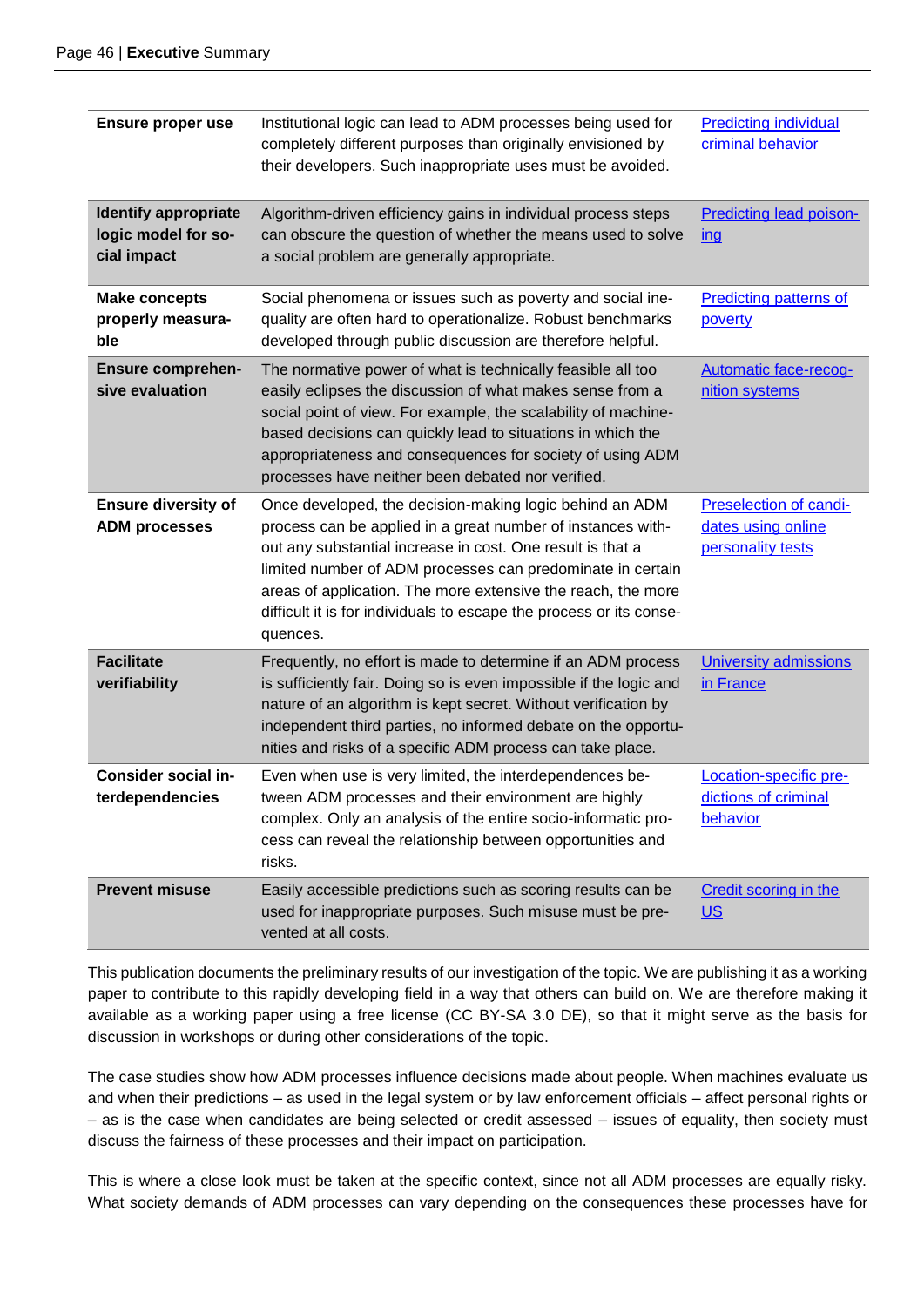society as a whole or for individuals and their basic rights. Spelling-correction programs and navigation systems have a different impact on a person's life than processes which flag a person as being a credit risk or likely to commit a crime.

In sum, the opportunities and risks in the examples presented here point to a number of general factors related to ADM processes that can critically affect participation. These factors involve different aspects of the overall socioinformatic process and can be found on different levels. Here are three examples:

- **Shaping ADM processes on the micro and macro level:** Choosing data and setting criteria at the start of a development process can themselves reflect normative principles which sometimes touch on fundamental social issues.
- **Structure of suppliers and operators on the macro level**: Having a range of ADM processes and operators can increase participation (e.g. through credit assessments of people who have not been part of the system in the past), can make it easier to avoid the ADM process and can expand possibilities for falsification. Conversely, monopolistic structures increase the risk that individuals will "fall out of the system" and get left behind.
- **Use of ADM forecasts on the micro, meso and macro level**: The interplay of technology, society and individuals has a major impact on how and when algorithms are used and the influence they thus have. Key questions that must therefore be asked are: How do people (ADM developers and users, and the general public) deal with automated predictions? Do the processes include the possibility of challenging ADM results?

What are needed here are additional systematic analyses of the potential shortcomings of ADM processes on different levels – from the definition of the goals and the efforts to measure the issues at hand, to data collection, the selecting of algorithms and the embedding of processes in the relevant social context. Criteria are needed for determining the benefits of ADM processes on all levels and in all steps. The responses discussed here can provide initial impetus for addressing these issues (see [Table 1: Need for action in algorithmic decision-making processes\)](#page-5-0).

| <b>Dimension</b>            | <b>Opportunities</b>                                                                                                                                                                                                                                                        | <b>Risks</b>                                                                                                                                                                                                                                                                                                                     |
|-----------------------------|-----------------------------------------------------------------------------------------------------------------------------------------------------------------------------------------------------------------------------------------------------------------------------|----------------------------------------------------------------------------------------------------------------------------------------------------------------------------------------------------------------------------------------------------------------------------------------------------------------------------------|
| <b>Normative principles</b> | When an ADM process is designed,<br>normative decisions (e.g. about fair-<br>ness criteria) must be made before<br>the process is used. This offers an<br>opportunity to discuss ethics issues<br>thoroughly and publically at the very<br>start and to document decisions. | ADM processes can contain hidden<br>normative decisions. If discussion is<br>only possible once the design phase<br>is complete, any normative principles<br>are more likely to be accepted as un-<br>alterable.                                                                                                                 |
| <b>Data</b>                 | Software<br>analyze a much<br>can<br>greater volume of data than humans<br>can, thereby identifying patterns and<br>answering certain questions faster,<br>more precisely and less expensively.                                                                             | The data used for an ADM process<br>can contain distortions that are<br>seemingly objectified by the process<br>itself. If the causalities behind the<br>correlations are not verified, there is<br>a significant danger that uninten-<br>tional, systematic discrimination will<br>become an accepted part of the pro-<br>cess. |

#### *Table 4: Summary of opportunities and risks found in case studies*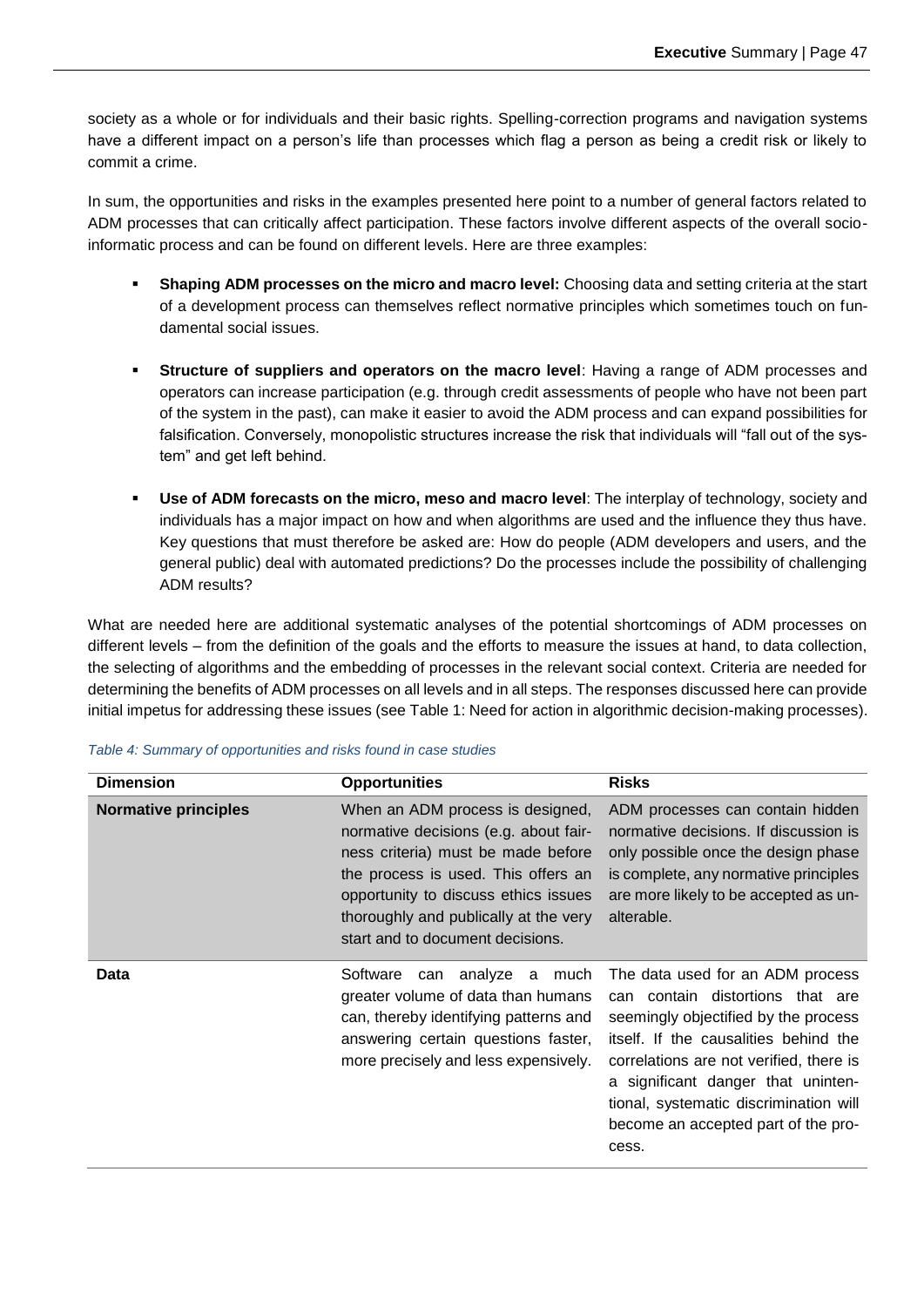| <b>Consistency of application</b>               | Algorithm-based predictions apply<br>the predetermined decision-making<br>logic to each individual case. In con-<br>trast to human decision makers,<br>software does not have good and<br>bad days and does not in some<br>cases arbitrarily use new, sometimes<br>inappropriate criteria.                                                                                                        | In exceptional cases, there is usually<br>no possibility for assessing unex-<br>pected relevant events and reacting<br>accordingly. ADM systems unfail-<br>ingly make use of any incorrect<br>training data and faulty decision-<br>making logic.                                                                    |
|-------------------------------------------------|---------------------------------------------------------------------------------------------------------------------------------------------------------------------------------------------------------------------------------------------------------------------------------------------------------------------------------------------------------------------------------------------------|----------------------------------------------------------------------------------------------------------------------------------------------------------------------------------------------------------------------------------------------------------------------------------------------------------------------|
| <b>Scalability</b>                              | Software can be applied to an area<br>of application that is potentially many<br>times larger than what a human de-<br>cision maker can respond to, since<br>the decision-making logic used in a<br>system can be applied at very low<br>cost to a virtually limitless number of<br>cases.                                                                                                        | ADM processes are easily scalable,<br>which can lead to a decrease in the<br>range of such processes that are or<br>can be used, and to machine-based<br>decisions being made much more of-<br>ten and in many more instances that<br>might be desirable from a societal<br>point of view.                           |
| Verifiability                                   | Data-driven and digital systems can<br>be structured in a way that makes<br>them clear and comprehensible, al-<br>lows them to be explained and<br>independently verified, and provides<br>the possibility of forensic data analy-<br>sis.                                                                                                                                                        | Because of process design and op-<br>erational application, independent<br>evaluations and explanations of de-<br>cisions are often only possible,<br>comprehensible or institutionalized<br>to a limited degree.                                                                                                    |
| Adaptability                                    | ADM processes can be adapted to<br>new conditions by using either new<br>training data or self-learning sys-<br>tems.                                                                                                                                                                                                                                                                             | The symmetry of the adaptability in<br>all directions depends on how the<br>process is designed. One-sided ad-<br>aptation is also possible.                                                                                                                                                                         |
| <b>Efficiency</b>                               | machines evaluate large<br>Having<br>amounts of data is usually cheaper<br>than having human analysts evalu-<br>ate the same amount.                                                                                                                                                                                                                                                              | Efficiency gains achieved through<br>ADM processes can hide the fact<br>that the absolute level of available re-<br>sources is too low or inadequate.                                                                                                                                                                |
| Personalization                                 | ADM processes can democratize ac-<br>cess to personalized products and<br>services that for cost-related reasons<br>were previously only available to a<br>limited number of people. For exam-<br>ple, before the Internet, numerous<br>research assistants and librarians<br>were required to provide the breadth<br>and depth of information that results<br>from a single search-engine query. | When ADM processes are the main<br>tools used for the mass market, only<br>a privileged few have the opportunity<br>to be evaluated by human decision<br>makers, something that can be ad-<br>in<br>non-standard<br>vantageous<br>situations when candidates are be-<br>ing preselected or credit scores<br>awarded. |
| Human perception of machine-<br>based decisions | ADM processes can be very con-<br>sistent<br>making<br>in<br>statistical<br>predictions. In some cases, such<br>predictions are more reliable than<br>those made by human experts. This                                                                                                                                                                                                           | People can view software-generated<br>predictions as more reliable, objec-<br>tive and meaningful than other<br>information. In some cases this can<br>prevent people from questioning rec-<br>ommendations and predictions or                                                                                       |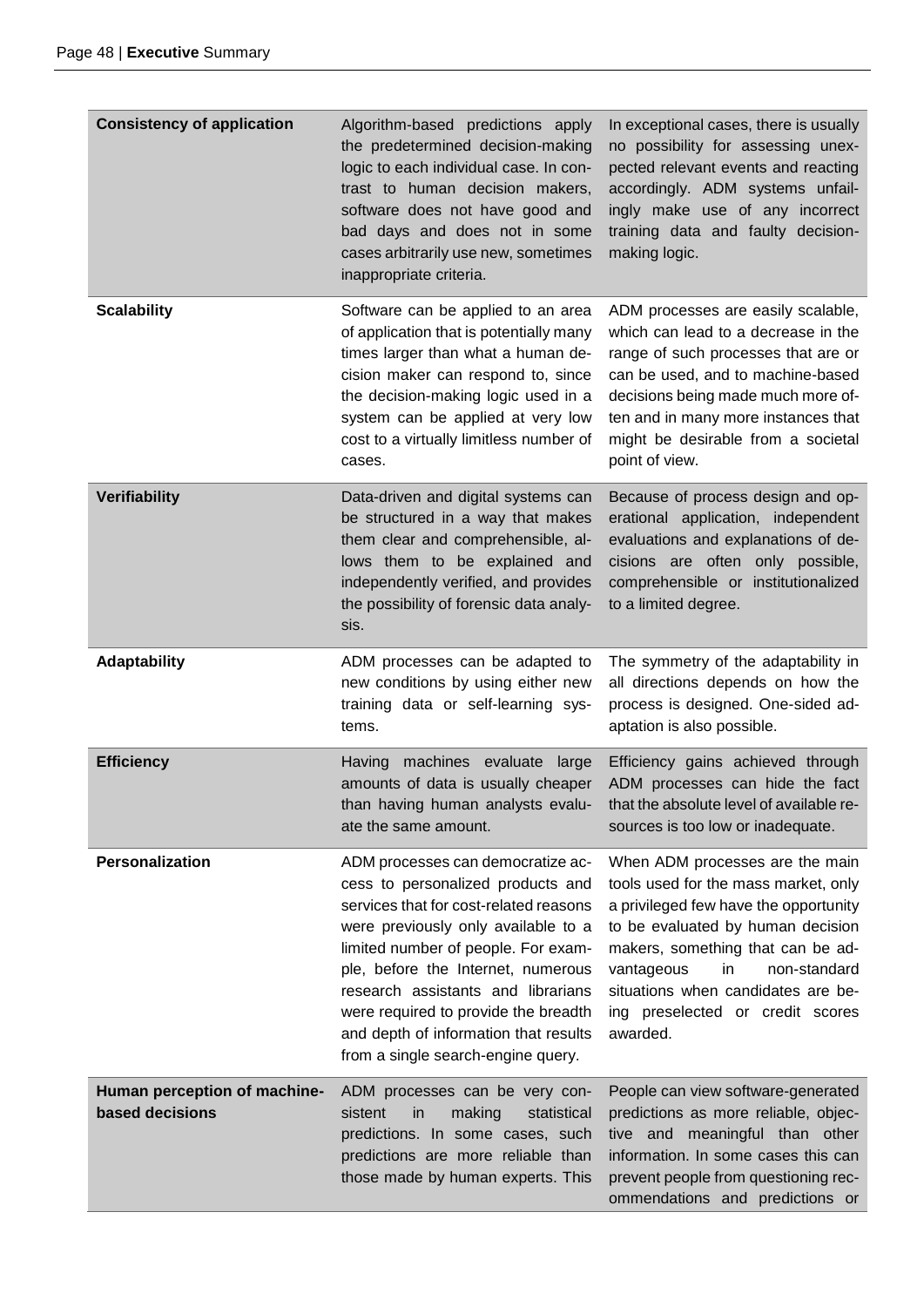means software can serve as a supplementary tool which frees up time for more important activities. can result in their reacting to them only in the recommended manner.

An important – even definitive – quality factor must be stressed once again: An analysis of the opportunities, risks and societal consequences was only possible because independent third parties were able to verify the benefits of machine-based decisions. Institutions such as the investigative newsroom ProPublica, the US Government Accountability Office and the student-rights organization Droits des lycéens spent the time and financial resources needed to collect and evaluate data and to consider the relevant legal issues, allowing each of the algorithms to be explained and made transparent. Public debate on the impact of certain ADM processes thus depends completely on institutions of this sort – a situation that must change. It must be possible to verify and understand algorithmic decisions if an effective discussion is to take place, one which ensures that ADM processes actually increase participation and that machine-based decisions truly benefit people.

ADM processes will only contribute to the common good if they are discussed, criticized and corrected. We are still in a position to determine how we as a society want to make use of algorithms. We should not only consider how they are applied, but, in some cases, whether they should be used at all. For example, in those situations where society has chosen to promote solidarity and share risks, ADM processes cannot be permitted to individualize those risks. The guiding principle cannot be what is technically feasible, but what makes sense from a societal perspective – so that machine-based decisions truly do benefit people.